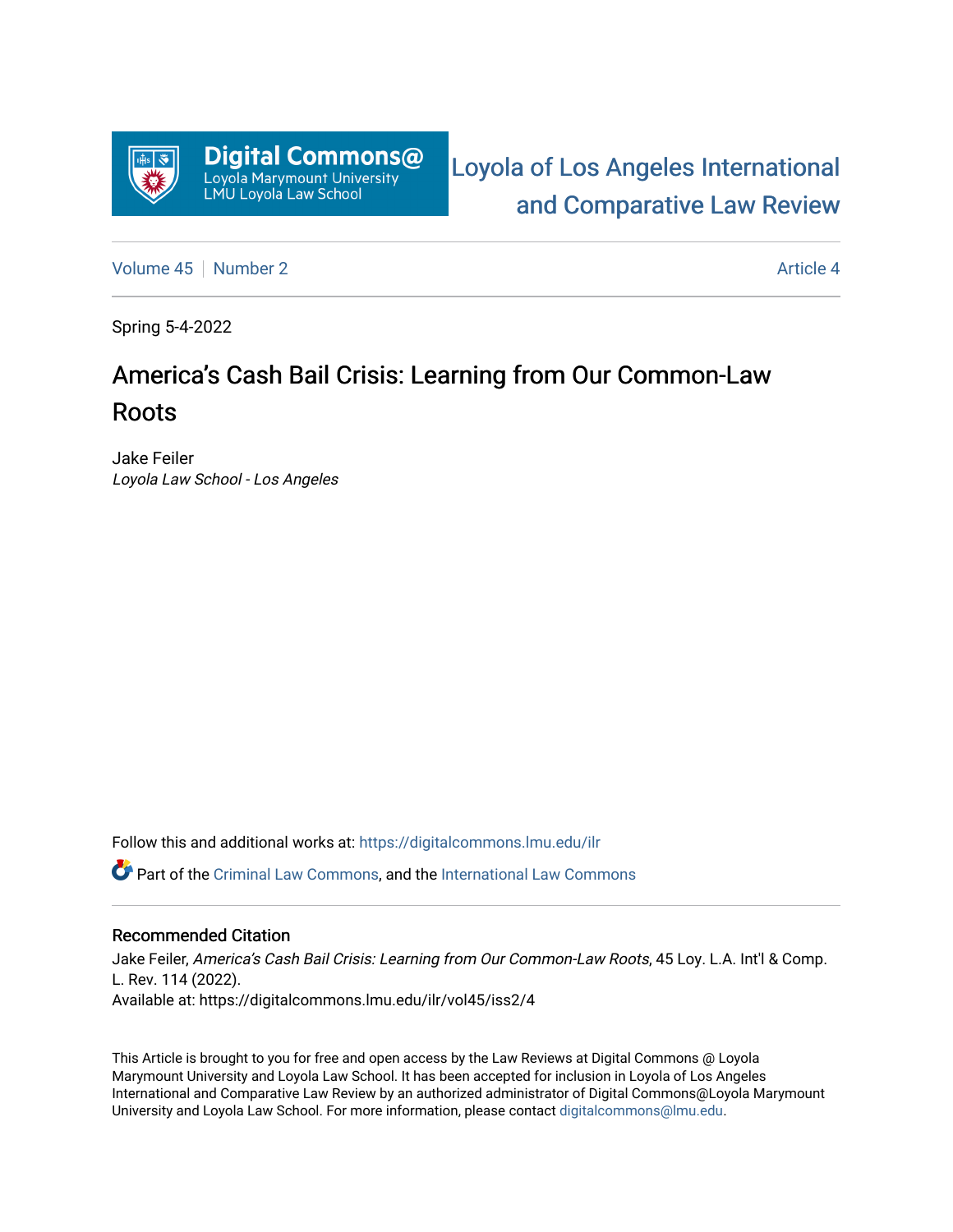## America's Cash Bail Crisis: Learning from Our Common-Law Roots

## BY JAKE FEILER\*

| I.   |                                                      |                                                                      |
|------|------------------------------------------------------|----------------------------------------------------------------------|
| II.  |                                                      |                                                                      |
| III. |                                                      | FROM ANGLO-SAXON ROOTS TO SYSTEMATIC ABUSE:                          |
|      | HOW AMERICA'S BAIL SYSTEM DIVERGED FROM ENGLAND  123 |                                                                      |
|      | $A_{\cdot}$                                          |                                                                      |
|      | В.                                                   |                                                                      |
|      |                                                      | 1.                                                                   |
|      |                                                      | 2.                                                                   |
|      |                                                      | England's Modern Bail System and How it Avoids<br>3.                 |
|      |                                                      |                                                                      |
|      | $C_{\cdot}$                                          |                                                                      |
|      |                                                      | The United States' Bail System After Independence 135<br>$1_{-}$     |
|      |                                                      | 2.<br>The Commercial Bail Industry's Rise in America  136            |
|      |                                                      | 20th Century Bail Developments in the United States 138<br>3.        |
|      |                                                      | The United States' Modern Federal Bail System  141<br>4 <sup>1</sup> |
|      |                                                      | The United States' Modern State Bail System and<br>5 <sub>1</sub>    |
|      |                                                      |                                                                      |
|      |                                                      | IV. LEARNING FROM FORMER BRITISH COMMONWEALTH                        |
|      |                                                      | COUNTRIES, INTERNATIONAL LAW, AND THE EUROPEAN UNION  146            |
| V.   |                                                      |                                                                      |
|      | $A_{\cdot}$                                          |                                                                      |
|      | $B_{\cdot}$                                          | Prohibit the Commercial Bail Industry  151                           |
|      | $C_{\cdot}$                                          | Prioritize Non-Financial Release Conditions and Release              |
|      |                                                      |                                                                      |
|      | D.                                                   | Continue Analyzing Our Bail System and Other                         |
|      |                                                      |                                                                      |
| VI.  |                                                      |                                                                      |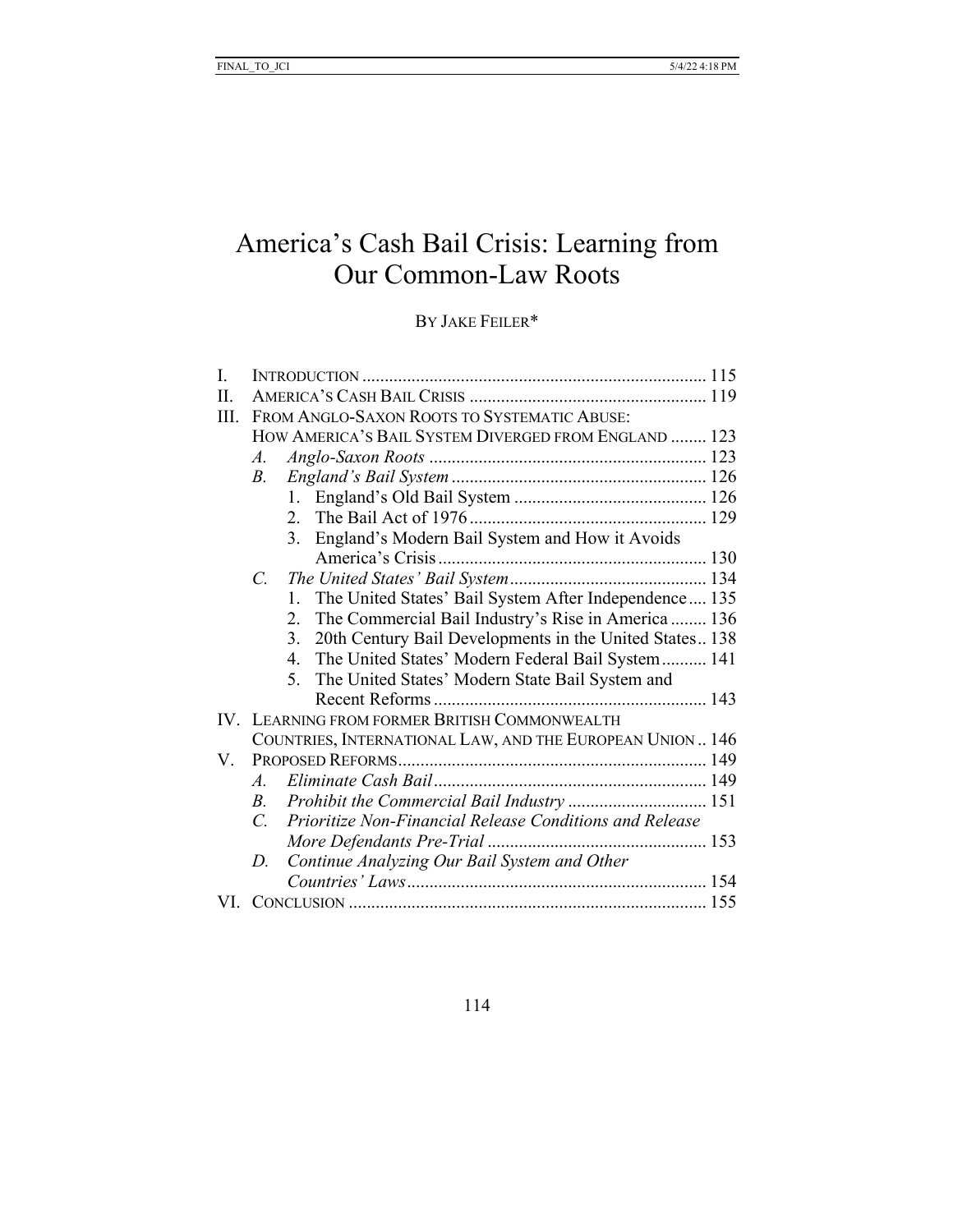#### I. INTRODUCTION

Cash bail is an epidemic. Many jurisdictions in the United States use a cash bail system to facilitate the pre-trial release of people who the police arrest.<sup>1</sup> Using this system, a "court determines an amount of money that a person has to pay in order to secure their release from detention . . . [and] serves as collateral to ensure that the defendant appears in court for their trial."<sup>2</sup>

Unfortunately, this system's consequences severely outweigh any benefits. Although the idea of "innocent until proven guilty" sits at the core of America's legal system, in 2020, "[3] out of 5 people in U.S. jails . . . [had] not been convicted of a crime."3 This statistic equates to almost 500,000 people sitting in jail because they could not afford their bail and despite the fact that no court had found them guilty.<sup>4</sup> As Tim Murray, director of the Pretrial Justice Institute, describes it, "[w]e don't have a system currently that does a decent job of separating who is dangerous and who isn't  $\dots$  [w]e only have a system that separates those who have cash and those who don't."5

Out of this cash bail crisis, a \$2 billion commercial bail bond industry formed that preys on people who cannot pay their court-mandated bail.<sup>6</sup> People who cannot afford to pay cash bail can turn to a bail

3. Hunter, *supra* note 1.

<sup>\*</sup>J.D. Candidate, May 2022, Loyola Law School, Los Angeles; B.A., Philosophy, Politics, and Economics, University of Michigan, 2017. Thank you to Professor Laurie Levenson for her guidance, feedback, and support throughout this process. I would also like to thank the staff and editors of the *Loyola of Los Angeles International and Comparative Law Review* for their hard work and diligent edits.

<sup>1.</sup> Lea Hunter, *What You Need to Know to Know About Ending Cash Bail*, CTR. FOR AM. PROGRESS (Mar. 16, 2020), https://www.americanprogress.org/article/ending-cash-bail/.

<sup>2</sup>*. Id.* If courts do not impose any other release conditions, courts "release" defendants in exchange for this cash collateral, and these defendants are free to wait for trial without further restrictions. Elizabeth Hardison, *Cash Bail, Explained: How It Works and Why Criminal Justice Reformers Want to Get Rid of It*, PA. CAP.-STAR (July 14, 2019, 7:42 AM), https://www.penncapital-star.com/criminal-justice/cash-bail-explained-how-it-works-and-why-criminal-justice-reformers-want-to-get-rid-of-it/.

<sup>4</sup>*. Id.* Pre-trial detention due to cash bail is one reason United States prisons are overpopulated. In 2020, the Prison Policy Initiative found that "one in five prisoners in the world is incarcerated in the U.S. – despite the fact that the U.S. only accounts for less than 5 percent of the global population." Vanessa Taylor, *How the Cash Bail System Criminalizes Poverty and Amplifies Inequality*, MIC (Mar. 3, 2021), https://www.mic.com/impact/what-is-cash-bail-why-is-it-so-problematic-64100036. *See* discussion *infra* Part V(A).

<sup>5.</sup> Shane Bauer, *Inside the Wild, Shadowy, and Highly Lucrative Bail Industry*, MOTHER JONES, https://www.motherjones.com/politics/2014/06/bail-bond-prison-industry/ (last visited Mar. 9, 2022).

<sup>6.</sup> Kayla James, *How the Bail Bond Industry Became a \$2 Billion Business*, GLOB. CITIZEN (Jan. 31, 2019), https://www.globalcitizen.org/en/content/bail-bond-industry-2-billion-poverty/.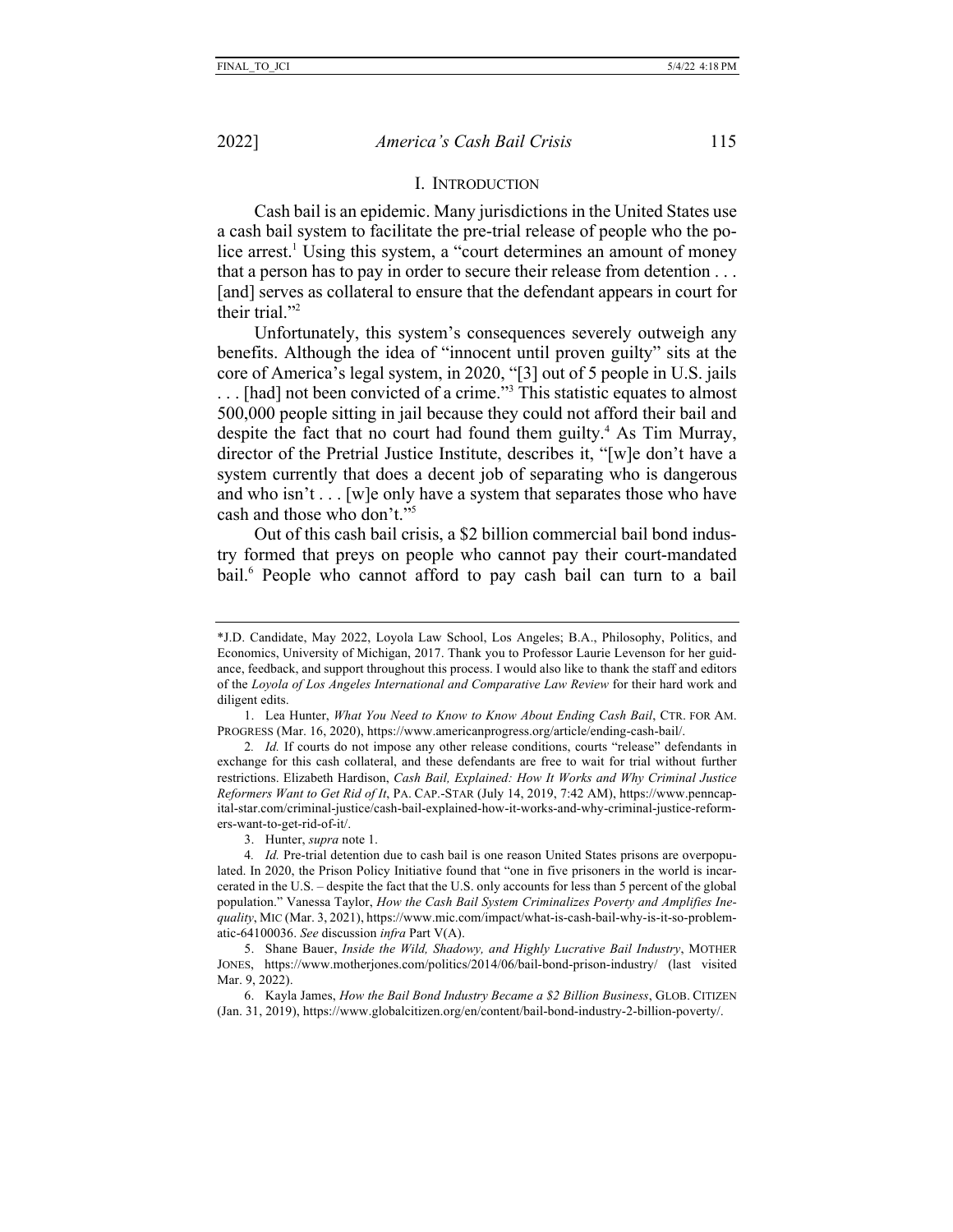bondsman, who "usually charges a percentage of the total bail amount for their services . . . [and] [i]n return, the bail agent files a bond for the full amount to secure the person's release from jail."7 The catch is that although people who are able to pay their own bail receive all their money back from the court, people who utilize a bail bondsman—and are thus subjected to high charges—do not get back the fees they must pay for the service.<sup>8</sup> The American Civil Liberties Union (ACLU) of California wrote how "despite the veneer of accountability suggested by bail, it's a system propped up less by the pursuit of justice and more by profit motives."<sup>9</sup>

To protect their investments, many bail bondsmen hire bounty hunters to ensure that the defendants they contract with comply with their bail terms.10 These bounty hunters operate outside the law, and "may break into homes of defendants without a warrant, temporarily imprison them and move them across state lines without entering into the extradition process."11 Because they do not need to follow many of the same rules that police do and do not receive the same training as law enforcement, bounty hunters often cause trouble while taking advantage of this free $dom<sup>12</sup>$ 

Federally, bounty hunters trace their authority to the United States Supreme Court's affirmation—almost 150 years ago—that common law protects bounty hunters' right to operate.<sup>13</sup> Practically, most bounty hunter regulations come from state law that varies from state to state.<sup>14</sup> In an area akin to the "wild west," bounty hunters "use dangerous and sometimes illegal tactics to retrieve defendants . . . including confrontations at gunpoint . . . [and] often complicate and endanger public safety."15

10. Laura I. Appleman, *Justice in the Shadowlands: Pretrial Detention, Punishment, & the Sixth Amendment*, WASH. & LEE L. REV. 1297, 1308 (2012).

11. Adam Liptak, *Illegal Globally, Bail for Profit Remains in U.S.*, N.Y. TIMES (Jan. 29, 2008), https://www.nytimes.com/2008/01/29/us/29bail.html?pagewanted=all&r=1.

12. Appleman, *supra* note 10, at 1309–10.

13*. See* Taylor v. Taintor, 83 U.S. 366 (1872). For further discussion on *Taylor*, *see* discussion *infra* note 189.

<sup>7</sup>*. Id.* 8*. Id.*

<sup>9</sup>*. Id.* Unsurprisingly, the United States is one of only two countries in the world that uses a commercial bail bond system, the other being the Philippines. Louis Jacobson, *Are U.S., Philippines the Only Two Countries with Money Bail?*, POLITIFACT (Oct. 9, 2018), https://www.politifact.com/factchecks/2018/oct/09/gavin-newsom/are-us-philippines-only-two-countries-moneybail/.

<sup>14.</sup> Appleman, *supra* note 10, at 1309.

<sup>15</sup>*. Id.* at 1309–10. For example, an unlicensed bounty hunter recently pled guilty to committing 10 misdemeanors while he searched for a bail jumper. Aaron Besecker, *Unlicensed Bounty Hunter Pleads Guilty to 10 Misdemeanors*, BUFFALO NEWS (Nov. 29, 2021),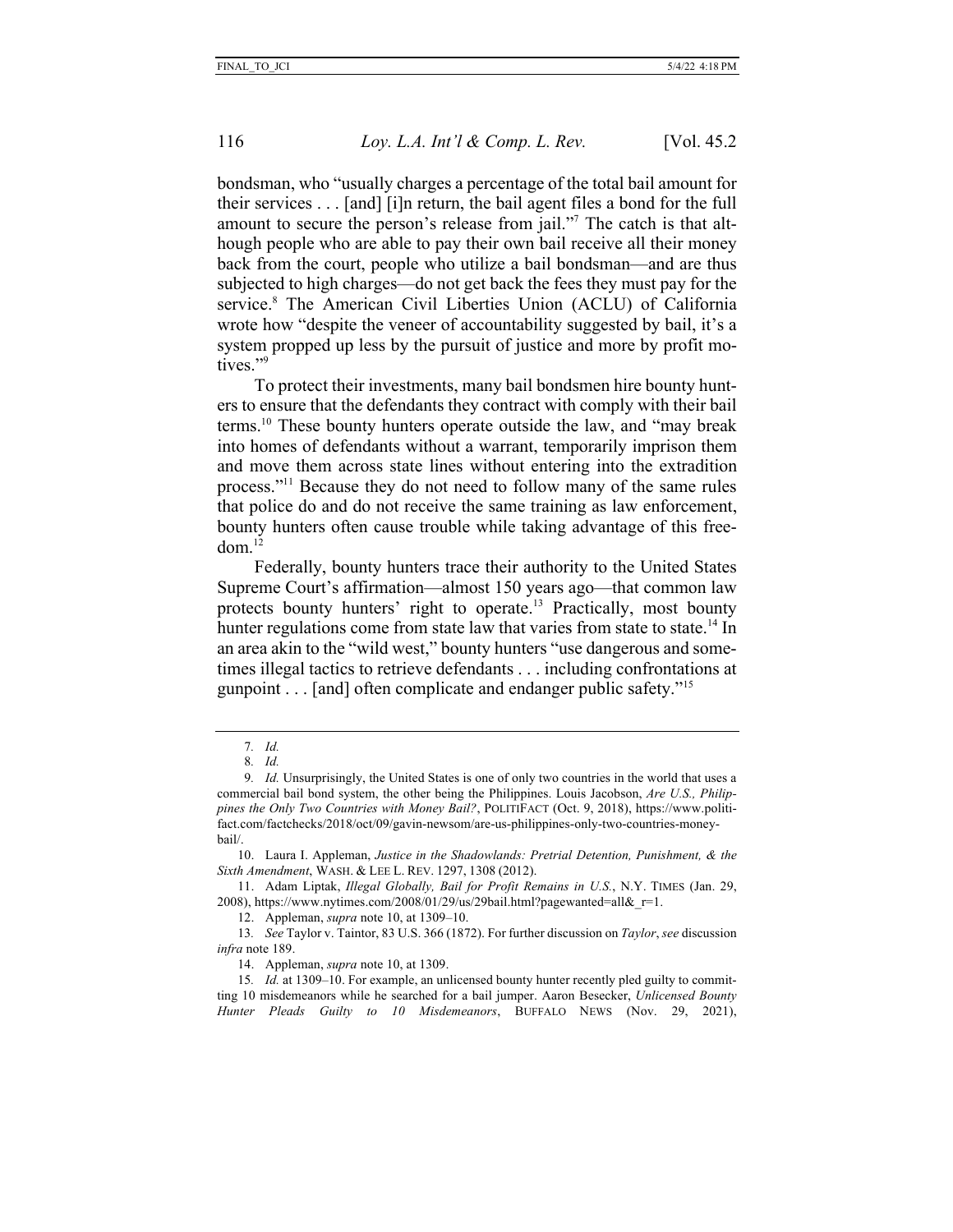Ultimately, the combination of cash bail, a commercial bail industry, and bounty hunters adds up to a common sequence of events that almost always leads to disastrous consequences. For example, a former landlady accused Jason Turner and his wife of stealing a washing machine.16 When Turner eventually needed help posting bail, he turned to Edmund Langevin III—a bondsman and bounty hunter who had previously bailed out Turner's sister.<sup>17</sup> Because Turner had a previous rap sheet involving petty crimes, one bail condition that a court mandated was that Turner consistently check in with his parole officer.<sup>18</sup> When Turner missed his most recent meeting with his parole officer, Langevin went to find him.19 Seeing three men sitting in a car in Turner's driveway, Langevin drew his gun, ran toward the driveway, and shot Turner in the stomach as he ran away.20 Although a court still punished Turner for stealing the washing machine, there is no indication that anyone seriously investigated Langevin for shooting Turner and he retained his firearm license after the incident. $21$ 

Many countries around the world use the United States' bail system as an example of what not to do in their own countries, $^{22}$  and with good reason—Jason Turner's experience is easily avoidable. Interestingly, cash bail, a commercial bail bond industry, and bounty hunters are almost nonexistent in England, $^{23}$  a country that traces its bail system to the exact same foundations as the United States.<sup>24</sup> Not only is cash bail basically absent, but the English bail system's underlying goals seem to be fundamentally different from America's. Whereas profit fuels America's bail

https://www.buffalonews.com/news/local/crime-and-courts/unlicensed-bounty-hunter-pleadsguilty-to-10-misdemeanors/article\_dc8286ce-512f-11ec-b6a8-8397e9b57f9d.html. These misdemeanors include four counts of menacing, two counts of criminal trespass, three counts of child endangerment, and one count of criminal mischief. *Id.*

<sup>16.</sup> Bauer, *supra* note 5.

<sup>17</sup>*. Id.*

<sup>18</sup>*. Id.*

<sup>19</sup>*. Id.*

<sup>20</sup>*. Id.*

<sup>21</sup>*. Id.*

<sup>22.</sup> F.E. DEVINE, COMMERCIAL BAIL BONDING: A COMPARISON OF COMMON LAW ALTERNATIVES 2 (1991).

<sup>23</sup>*. Bail Conditions: Securities and Sureties*, PRACTICAL LAW UK PRACTICE NOTE W-006- 5957 (last updated Jan. 30, 2022) [hereinafter *Bail Conditions*]; Natasha Preskey, *Stacey Dooley Meets the Bounty Hunters: "Hunting Fugitives is Like Popping a Pimple", BBC (Aug. 7, 2019),* https://www.bbc.co.uk/bbcthree/article/e96db3dd-0c88-48f6-810c-cb10c7d255aa.

<sup>24.</sup> Timothy R. Schnacke et al., *The History of Bail and Pretrial Release*, PRETRIAL JUST. INST. 4–6 (Sept. 23, 2010), https://www.cdpsdocs.state.co.us/ccjj/Committees/BailSub/Handouts/ HistoryofBail-Pre-TrialRelease-PJI\_2010.pdf.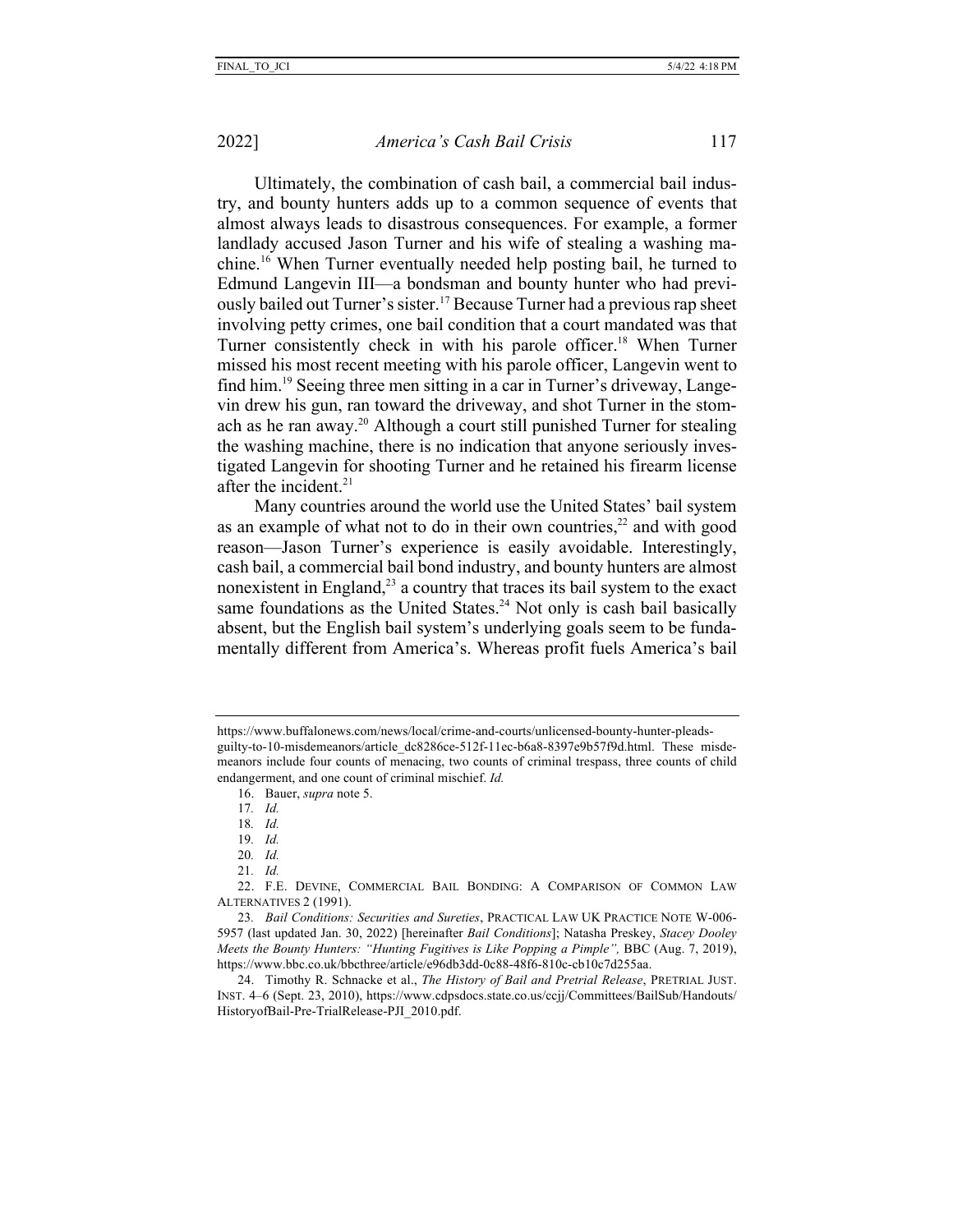system, $25$  the English system's creators were primarily driven by the desire "to make bail more equitable to the poor."<sup>26</sup>

It is apparent that our bail system is broken. Instead of serving as a method of ensuring that defendants appear at trial or reflecting penalties fit for the defendants' crimes, America's bail system criminalizes poverty, detrimentally impacts innocent people and low-risk defendants, and is economically inefficient.<sup>27</sup> Moreover, America has embraced a commercial bail bond industry that takes advantage of the people it is supposed to help.28 Comparing the United States' bail system with England's bail system helps shed further light on these issues in America—as England also traces its origins to the Anglo-Saxon period,<sup>29</sup> but almost never uses cash bail and has rejected the formation of a commercial bail bond industry. It is evident that the United States can learn from how England's bail system developed, consider why the rest of the world looks at America's bail system unfavorably, and use these lessons to implement reform.

Part II of this Note describes the background of the United States' cash bail epidemic, particularly the ways the current system criminalizes poverty, detrimentally impacts innocent people and low-risk defendants, and is economically inefficient. Part III next examines how the modernday English and American bail systems both trace their origins to the Anglo-Saxon version of bail and how that version of bail operated. It then discusses how the English and American bail systems developed after the United States declared independence and how the countries' modern-day bail systems operate. Part III specifically emphasizes the ways England rejected cash bail and a commercial bail industry as it reformed its bail system, as opposed to the United States' acceptance of cash bail and encouragement of its commercial bail industry. Part IV then looks outside of England and explores why most of the world looks unfavorably on the United States' bail system, the ways a few former British Commonwealth countries and the European Court of Human Rights' bail systems differ from the United States' bail system, and why America is violating international law. Finally, Part V assesses what lessons the United States can

<sup>25.</sup> James, *supra* note 6.

<sup>26.</sup> Kurt X. Metzmeier, *Preventive Detention: A Comparison of Bail Refusal Practices in the United States, England, Canada and Other Common Law Nations*, 8 PACE INT'L L. REV. 399, 425 (1996).

<sup>27.</sup> There are other more fair and effective methods that courts can use to release defendants pre-trial and still ensure that the defendants appear at their trials. These could include check-in calls with police officers, text-message court reminders, reporting to a supervising officer, drug testing, living at a specified address, curfews, not driving, surrendering a passport, or electronic monitoring through an ankle bracelet. *See infra* Part V(C).

<sup>28.</sup> James, *supra* note 6.

<sup>29.</sup> Metzmeier, *supra* note 26, at 399.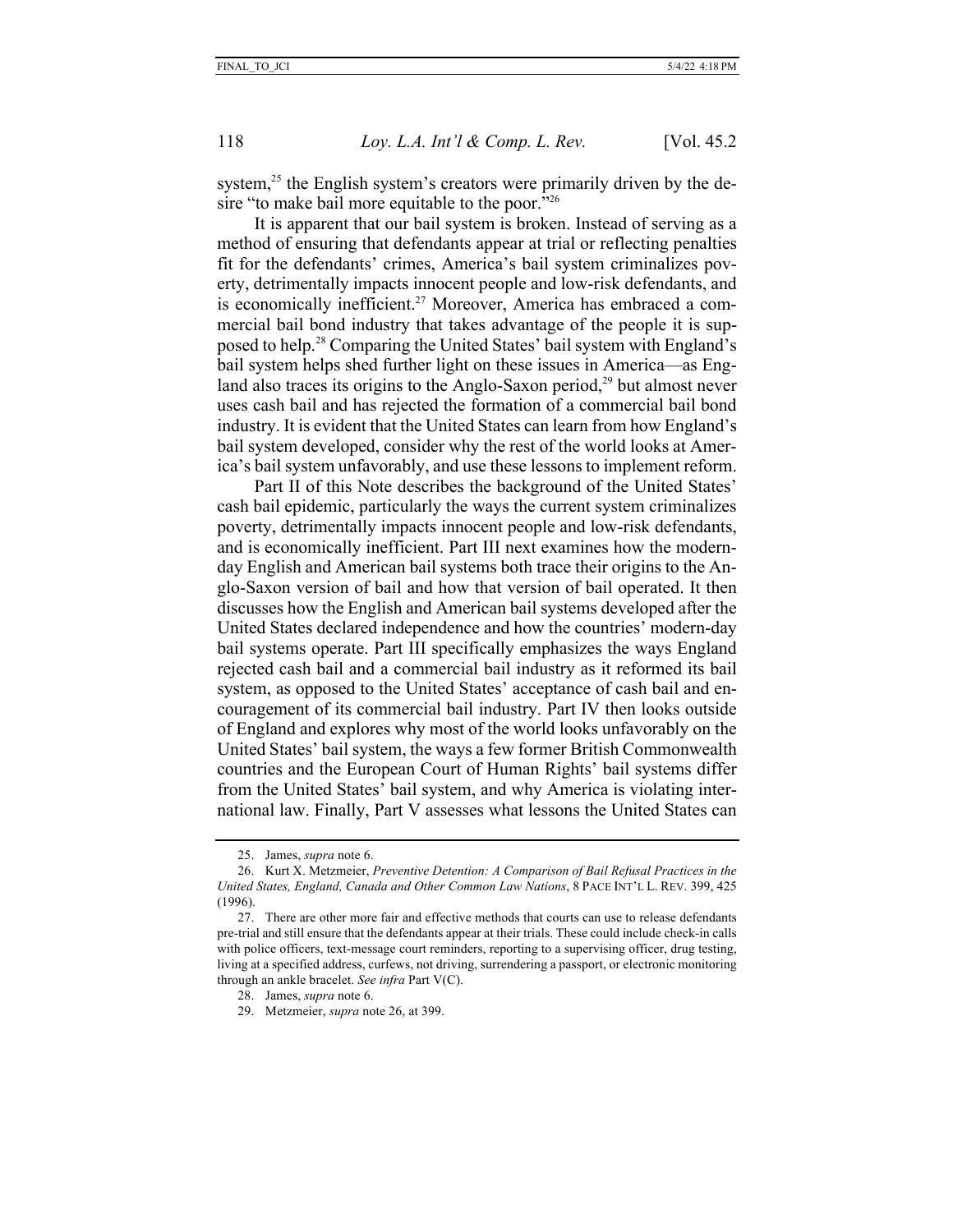2022] *America's Cash Bail Crisis* 119

learn from the way England's system developed, suggests solutions to the issues Part II discusses, and argues that implementing these reforms can help solve America's cash bail crisis.

#### II. AMERICA'S CASH BAIL CRISIS

Many Americans are understandably frustrated, alleging that the United States' cash bail system is racist and ineffective. In the wake of major protests over police conduct the last few years, cash bail has become a common topic and donations have flooded bail funds to help protestors arrested by police.<sup>30</sup> Some states have even begun the process of ending cash bail at the state-level, from Washington D.C. in  $1992<sup>31</sup>$  to the California Supreme Court's recent decision in March 2021.32 But only Illinois has fully eliminated it. $33$ 

This Part first discusses the issues that America's cash bail system poses on the country generally and at an individual level. Next, this Part examines how America's cash bail system affects commercial bail bondsmen. Finally, this Part argues that it is problematic that through our cash bail system, commercial bail bondsmen can benefit from disproportionately hurting certain groups of individuals.

On a macro-level, the biggest consequence of America's profitdriven cash bail system is that it "criminalizes poverty and is a structural linchpin of mass incarceration and racial inequality."34 Cash bail disproportionately impacts people who make lower incomes because of bail's high price.<sup>35</sup> In the United States, "the median felony bail bond amount (\$10,000) is the equivalent of 8 months' income for the typical detained

<sup>30.</sup> Camila Domonoske, *Protest Arrests Led to Surge of Bail Fund Donations: Impact Could Be Long Lasting*, NPR: ALL THINGS CONSIDERED (June 23, 2020, 5:00 AM), https://www.npr.org/ 2020/06/23/879711694/protest-arrests-led-to-surge-of-bail-fund-donations-impact-could-be-longlasting.

<sup>31</sup>*. What Changed After D.C. Ended Cash Bail*, NPR: WEEKEND EDITION SUNDAY (Sept. 2, 2018, 7:43 AM), https://www.npr.org/2018/09/02/644085158/what-changed-after-d-c-endedcash-bail [hereinafter NPR: WEEKEND EDITION SUNDAY].

<sup>32.</sup> Maura Dolan, *California's Top Court Ends Cash Bail for Some Defendants Who Can't Afford It*, L.A. TIMES (Mar. 25, 2021 6:30 PM), https://www.latimes.com/california/story/2021-03- 25/california-supreme-court-nixes-cash-bail-some-defendants.

<sup>33.</sup> Cheryl Corley, *Illinois Becomes First State to Eliminate Cash Bail*, NPR (Feb. 22, 2021, 8:36 PM), https://www.npr.org/2021/02/22/970378490/illinois-becomes-first-state-to-eliminatecash-bail.

<sup>34</sup>*. After Cash Bail: A Framework for Reimagining Pretrial Justice*, BAIL PROJECT, https://www.bailproject.org/after-cash-bail/ [hereinafter *After Cash Bail*].

<sup>35.</sup> Wendy Sawyer & Peter Wagner, *Mass Incarceration: The Whole Pie 2020*, PRISON POL'Y INITIATIVE (Mar. 24, 2020), https://www.prisonpolicy.org/reports/pie2020.html [hereinafter *The Whole Pie 2020*].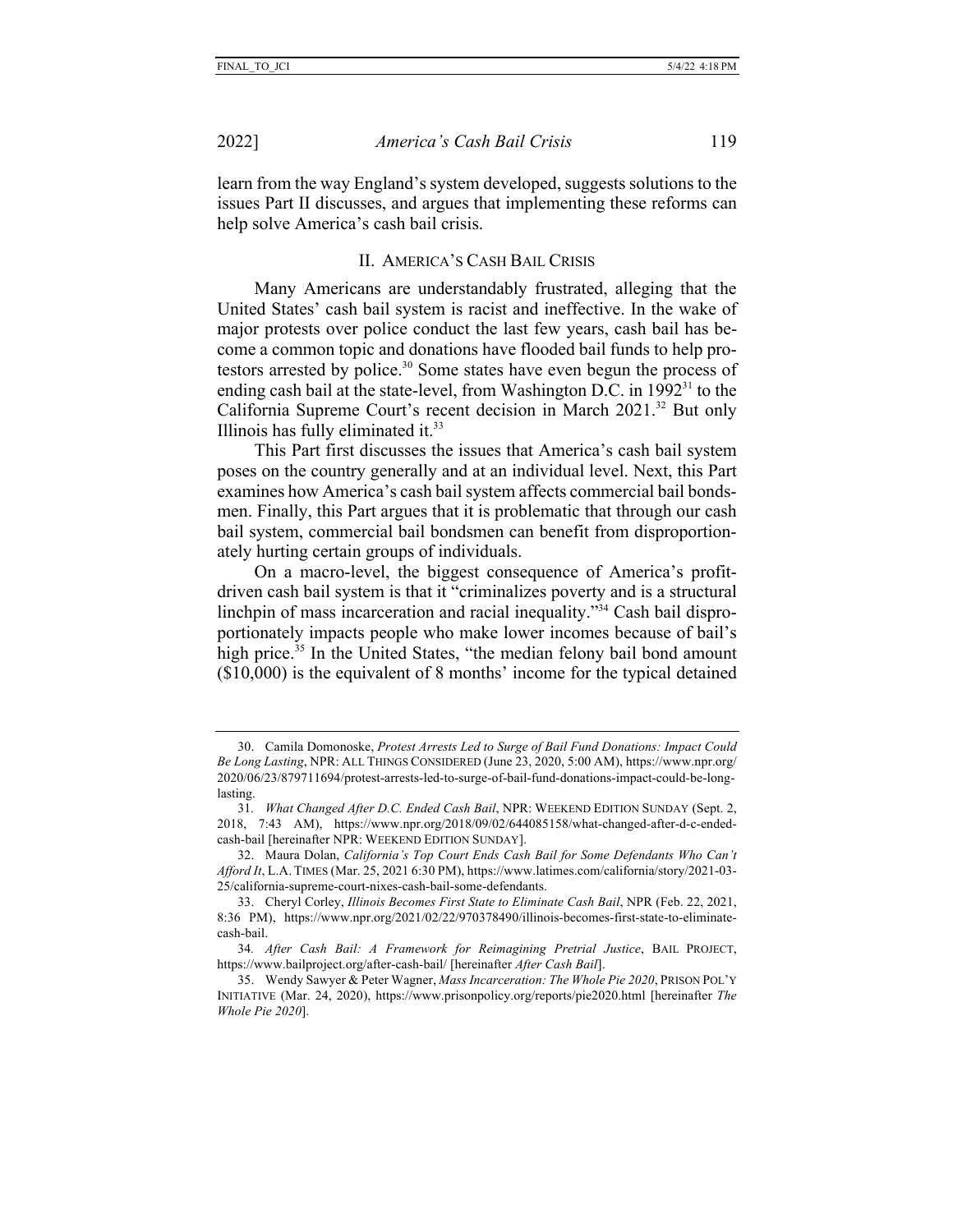defendant."36 Moreover, the cash bail system tips the judicial system's balance on racial lines. For example, "black and brown people . . . are at least  $10 - 25$  % more likely than white people to be detained pretrial or to have to pay money bail."37 Finally, pretrial detention due to people's inability to pay cash bail accounts for almost the entire "net jail growth in the last 20 years."38

At a micro-level, there are dire consequences for people that cash bail impacts. Statistics show that people "detained pretrial are three times more likely to be sentenced to prison than someone charged with the same crime who was released before trial."39 Even a small amount of time in jail can affect the likelihood that a person commits another crime. Lowrisk defendants that police hold just two to three days "are almost 40 percent more likely to commit new crimes before trial than equivalent defendants held less than 24 hours . . . and low-risk defendants held 8 to 14 days are 51 percent more likely to recidivate within two years than equivalent defendants held one day or less."40 Outside jail, many people go into pretrial detention with jobs, families, and established lives but risk losing it all as they sometimes wait years to resolve their cases.<sup>41</sup> Inside jail, defendants can suffer extreme mental anguish, sexual violence, and "the infliction of lasting trauma."42

Moreover, pretrial detention can have a deadly effect. Police charged Kalief Browder, who was only 16 at the time, with stealing a backpack, and Browder spent three years at Rikers Island while waiting for his trial.43 Although the court dismissed his trial, Browder killed himself two years after leaving Rikers Island.<sup>44</sup>

From an economic standpoint, cash bail is an extremely inefficient system. The Pretrial Justice Institute conducted a study in 2017 and found that because the cash bail system causes such high pre-trial incarceration

<sup>36</sup>*. Id.*

<sup>37</sup>*. After Cash Bail*, *supra* note 34, at n.4 (citing Wendy Sawyer, *How Race Impacts Who Is Detained Pretrial*, PRISON POL'Y INITIATIVE (Oct. 9, 2019), https://www.prisonpolicy.org/blog /2019/10/09/).

<sup>38</sup>*. Id.* at n.3 (citing Wendy Sawyer & Peter Wagner, *Mass Incarceration: The Whole Pie 2019*, PRISON POL'Y INITIATIVE (Mar. 19, 2019), https://www.prisonpolicy.org/reports/pie2019 .html).

<sup>39.</sup> Bauer, *supra* note 5.

<sup>40</sup>*. Id.*

<sup>41</sup>*. After Cash Bail*, *supra* note 34, at 3.

<sup>42</sup>*. Id.*

<sup>43.</sup> Margaret Talbot, *The Case Against Cash Bail*, NEW YORKER: NEWS DESK (Aug. 25, 2015), https://www.newyorker.com/news/news-desk/the-case-against-cash-bail.

<sup>44</sup>*. Id.*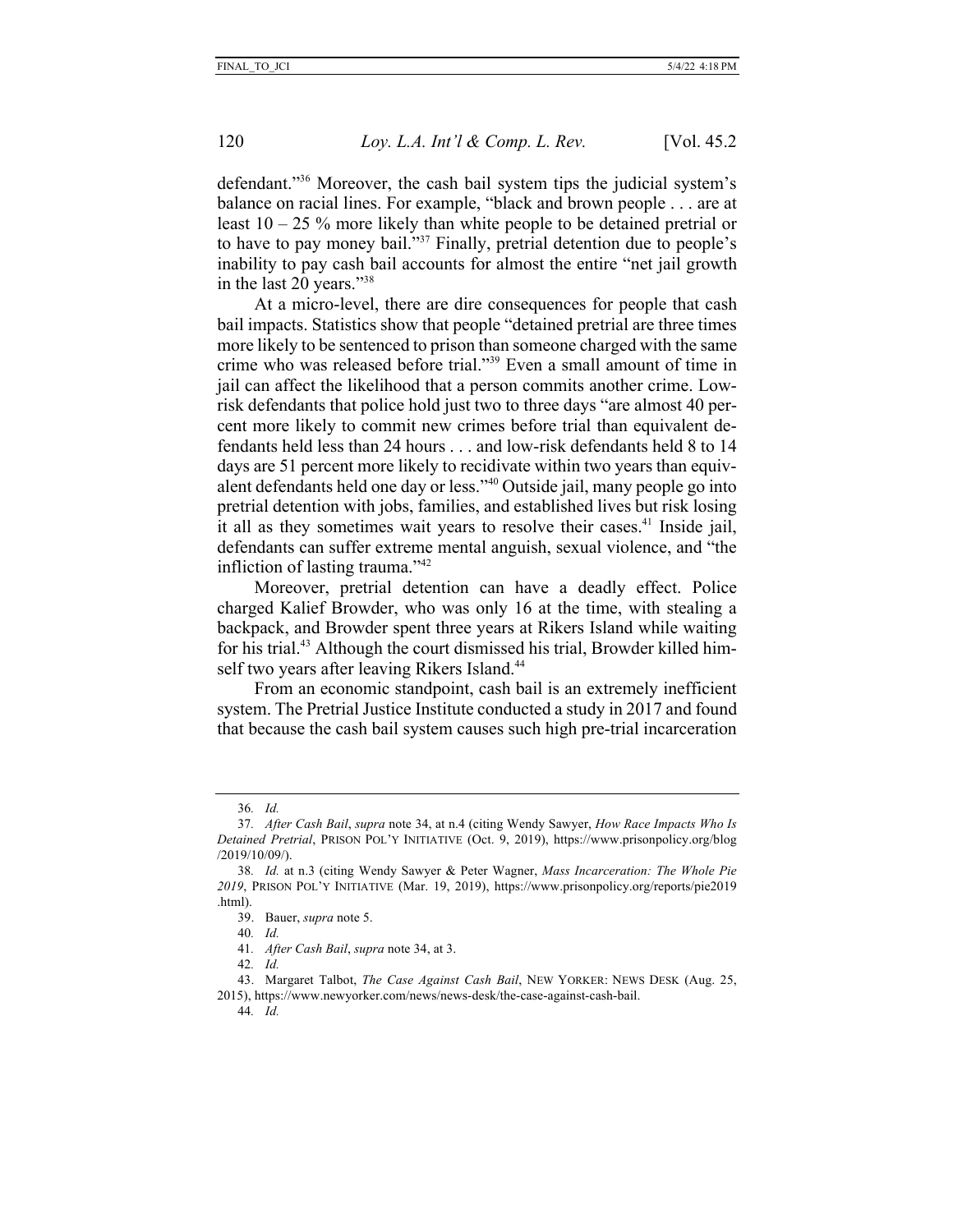rates, it forces U.S. taxpayers to pay about \$38 million a day<sup>45</sup> or \$14 billion annually<sup>46</sup> to fund the system. This includes the cost of paying for food, medical care, and security.47 As well, when taking into consideration cash bail's collateral costs on the justice system, communities, and individuals, the cash bail system's cost jumps to around \$140 billion a year.48 Unfortunately, the study found that most of the money is being spent on low-risk defendants who courts could safely release and whose charges courts tend to drop.<sup>49</sup>

This system has a real cost on individuals. In 2008, police arrested Demorrea Tarver in Baltimore and charged him with drug possession.<sup>50</sup> When the court mandated a \$275,000 bond for Tarver, Tarver's mother went to a bail bondsman for help.<sup>51</sup> The bondsman paid the bail but required Tarver's mother to pay him a \$5,000 down payment and promise to pay him \$27,500 (10% of the bail).<sup>52</sup> Although the police dropped all the charges against Tarver within a few weeks, Tarver was unable to pay the monthly fee to the bondsman, his case went to debt collection, and he now pays \$100 a month on the debt, which is "less than the interest that accrues . . . [and] at this rate he will [never] pay off his bail debt."53

While people are suffering because of the cash bail system, commercial bail bond companies and bounty hunters thrive from it. Duane

48*. Id.* at 2.

50. PRETRIAL JUST. INST., *supra* note 45, at 4*.*

<sup>45.</sup> PRETRIAL JUST. INST., PRETRIAL JUSTICE: HOW MUCH DOES IT COST? 1 (Jan. 12, 2017), https://www.university.pretrial.org/HigherLogic/System/DownloadDocumentFile.ashx?DocumentFileKey=c2f50513-2f9d-2719-c990-a1e991a57303&forceDialog=0.

<sup>46.</sup> Nick Wing, *Our Money Bail System Costs U.S. Taxpayers \$38 Million a Day*, HUFFPOST (Jan. 24, 2017, 5:51 PM), https://www.huffpost.com/entry/money-bail-cost\_n\_58879342e4b098c0 bba6d5c6.

<sup>47.</sup> PRETRIAL JUST. INST., *supra* note 45, at 1.

<sup>49</sup>*. Id.* at 4. This \$140 billion could instead be spent in other areas that people are struggling with, such as rent, student debt, or health care. *See* Annie Nova, *Millions of Americans May Not Be Able to Pay Their Rent in October. What to Do if You're One of Them*, CNBC (Oct. 2, 2020, 12:01 PM), https://www.cnbc.com/2020/10/02/millions-of-americans-may-not-be-able-to-pay-rent-inoctober.html; Michael Sainato, *"Killing the Middle Class": Millions in US Brace for Student Loan Payments After Covid Pause*, GUARDIAN (Dec. 9, 2021, 6:00 AM), https://www.theguardian.com/us-news/2021/dec/09/us-student-loan-crisis-payments; Dan Witters, *In U.S., An Estimated 46 Million Cannot Afford Needed Care*, GALLUP, (Mar. 31, 2021), https://www.news.gallup.com/poll/342095/estimated-million-cannot-afford-needed-care.aspx.

<sup>51</sup>*. Id.*

<sup>52</sup>*. Id.*

<sup>53</sup>*. Id.* (citing Annalies Winny, *Demorrea Tarver's Charges Were Dropped, but the 10 Percent Fee He Promised a Bail Bondsman on His \$275,000 Bail Has Him Drowning in Debt*, BALTIMORE SUN: BALTIMORE CITY PAPER (July 20, 2016, 3:00 AM), https://www.baltimoresun.com/citypaper/bcp-072016-mob-bail-20160720-story.html).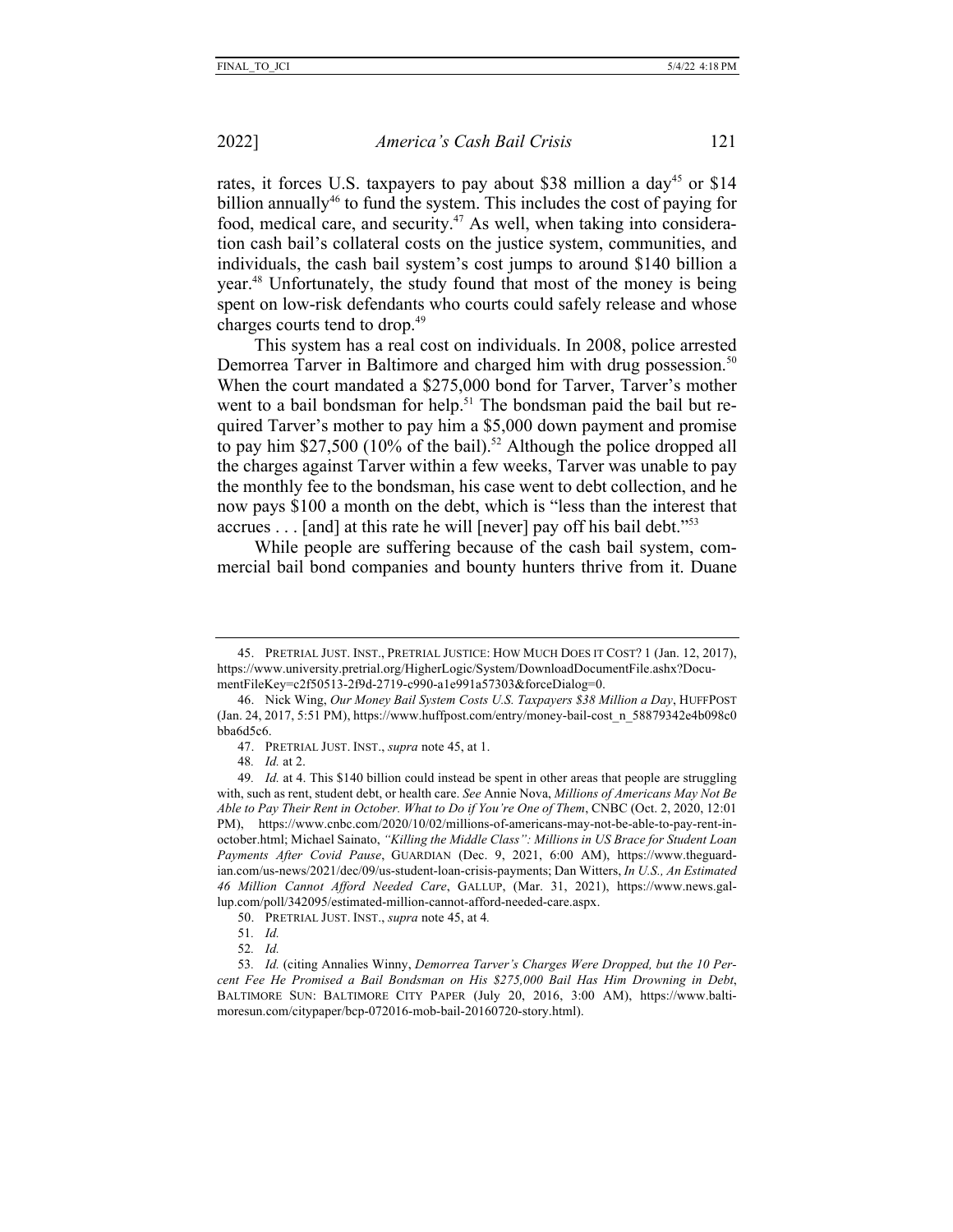"Dog" Chapman, who a court convicted of first-degree murder in 1976,<sup>54</sup> became famous for his popular television show "Dog the Bounty Hunter" that ran eight seasons.<sup>55</sup> In the television show, viewers watch as Dog and his family chase fugitives who have broken their bail terms.<sup>56</sup> Talking about his life, Dog says "I need the attention."57 For Edmund Langevin III, all it took for him to become a bondsman and bounty hunter was five days of classes, a separate firearms class, and \$550.<sup>58</sup> From there, Langevin could arrest people and use a gun, and he eventually shot Jason Turner in the stomach.59 One person described Langevin as thinking that "he's higher than the law."<sup>60</sup>

There are also prominent critics of and a lack of sympathy for the commercial bail industry and bounty hunters. Supreme Court Justice Harry Blackmun called the commercial bail industry "odorous," and the American Bar Association referred to it as "tawdry."61 Years ago, Dog apprehended an American fugitive—Andrew Luster—in Mexico, but the Mexican police arrested Dog because Mexico outlaws bounty hunting.<sup>62</sup> Although Mexico extradited Luster to the United States, the FBI offered Dog no help, and the judge in Luster's case refused to reimburse Dog for his expenses.<sup>63</sup>

There is clearly a cash bail problem in America. A system designed to get defendants to show up to court<sup>64</sup> has turned into a \$140 billion epidemic.65 An industry that on the surface looks to help individuals has

<sup>54.</sup> Frances Kindon, *Dog the Bounty Hunter's Dark Past As Convicted Murderer Deemed Too Dangerous to Enter UK*, DAILY MIRROR (Jan. 10, 2020, 10:46 AM), https://www.mirror.co.uk/3am/celebrity-news/dog-bounty-hunters-dark-past-21245527.

<sup>55.</sup> Adam Popescu, *Dog the Bounty Hunter Is Hunting Alone*, N.Y. TIMES (Jan. 17, 2020), https://www.nytimes.com/2020/01/17/style/duane-chapman-dog-bounty-hunter.html.

<sup>56</sup>*. Id.*

<sup>57</sup>*. Id.* Dog continues to work as a bounty hunter and recently tried to hunt down Brian Laundrie—who police suspected killed his fiancée Gabby Petito—before Laundrie committed suicide. Suman Varandani, *Brian Laundrie Update: Fugitive 'Still Alive,' Hints Dog the Bounty Hunter Despite Suicide Confirmation*, INT'L BUS. TIMES (Nov. 25, 2021, 8:50 AM), https://www.ibtimes.com/brian-laundrie-update-fugitive-still-alive-hints-dog-bounty-hunter-despite-suicide-3345212. Even though the police confirmed Laundrie committed suicide, Dog continues to speak publicly about how he believes Laundrie is still alive. *Id.*

<sup>58.</sup> Bauer, *supra* note 5.

<sup>59</sup>*. Id.*

<sup>60</sup>*. Id.*

<sup>61.</sup> Alex Tabarrok, *The Bounty Hunter's Pursuit of Justice*, WILSON QUARTERLY (Winter 2011), http://www.archive.wilsonquarterly.com/essays/bounty-hunters-pursuit-justice.

<sup>62</sup>*. Id.*

<sup>63</sup>*. Id.*

<sup>64.</sup> Hunter, *supra* note 1.

<sup>65.</sup> PRETRIAL JUST. INST., *supra* note 45, at 2.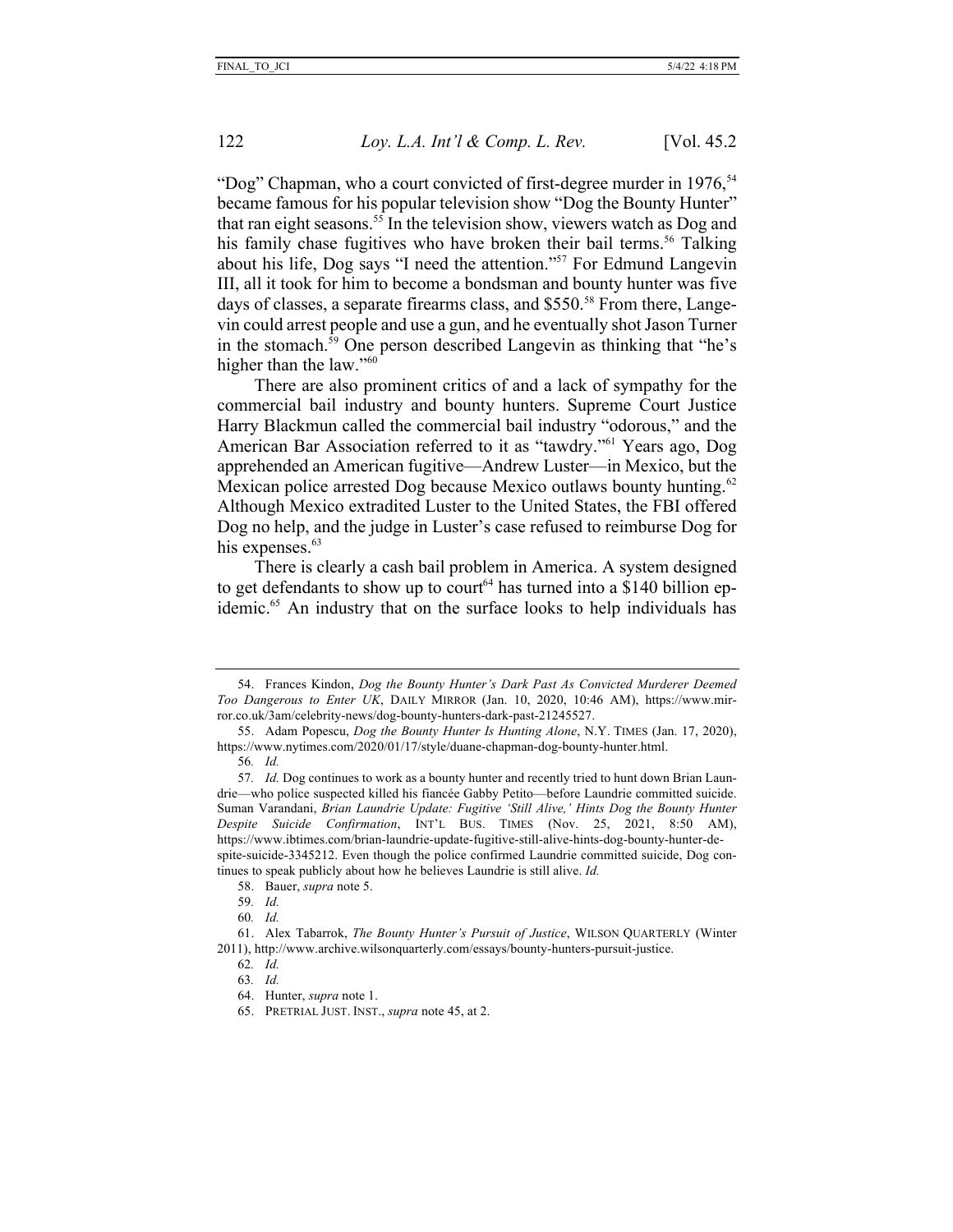become a \$2 billion money-machine preying on the people most in need.<sup>66</sup> The lives of people like Jason Turner and Demorrea Tarver forever changed, but they remain just an afterthought for bounty hunters like Duane "Dog" Chapman and Edmund Langevin III.

## III. FROM ANGLO-SAXON ROOTS TO SYSTEMATIC ABUSE: HOW AMERICA'S BAIL SYSTEM DIVERGED FROM ENGLAND

Both the United States and England trace their current bail systems to the Anglo-Saxon version of bail.<sup>67</sup> As originally conceptualized, bail centered around prediction, and "reflected the judicial officer's prediction of trial outcome."68 Bail bonds naturally grew out of this theory, becoming a method of protecting the accused's freedom and ensuring they appear at trial.69

This Part discusses how the American and modern-day English bail systems both developed from the Anglo-Saxon version of bail, and how these bail systems diverged from their shared origins. This Part also highlights how, along the way, England rejected cash bail and took every opportunity to stop a commercial bail bond industry from forming, whereas the United States' environment after it declared independence led to circumstances ripe for cash bail and a commercial bail bond industry to grow. Finally, this Part concludes by examining recent state-level bail reforms in the United States and arguing why these reforms are positive developments, but that we need more.

## *A. Anglo-Saxon Roots*

During the Anglo-Saxon period, which refers to the period between 410 and 1066 in England,<sup>70</sup> people created a system as an alternative to avoid blood feuds, where a person could pay a fee to ensure that a defendant did not flee before paying a "bot, or penalty, to the injured."<sup>71</sup> This fee became known as "bail" and "was identical to the amount or substantive worth of the penalty."<sup>72</sup> The accused would find a surety to guarantee that the defendant appeared in court and to also pay the bail

<sup>66.</sup> James, *supra* note 6.

<sup>67.</sup> Metzmeier, *supra* note 26, at 399.

<sup>68.</sup> Schnacke et al., *supra* note 24, at 1 (quoting June Carbone, *Seeing Through the Emperor's New Clothes: Rediscovery of Basic Principles in the Administration of Bail*, 34 SYRACUSE L. REV. 517, 574 (1983)) (internal quotation omitted).

<sup>69.</sup> Metzmeier, *supra* note 26, at 401.

<sup>70</sup>*. Ancient History: The Anglo-Saxons*, BBC, https://www.bbc.co.uk/history/ancient/anglo\_saxons/saxons.shtml (last visited Mar. 9, 2022).

<sup>71.</sup> Schnacke et al., *supra* note 24, at 1–2.

<sup>72</sup>*. Id.* at 2.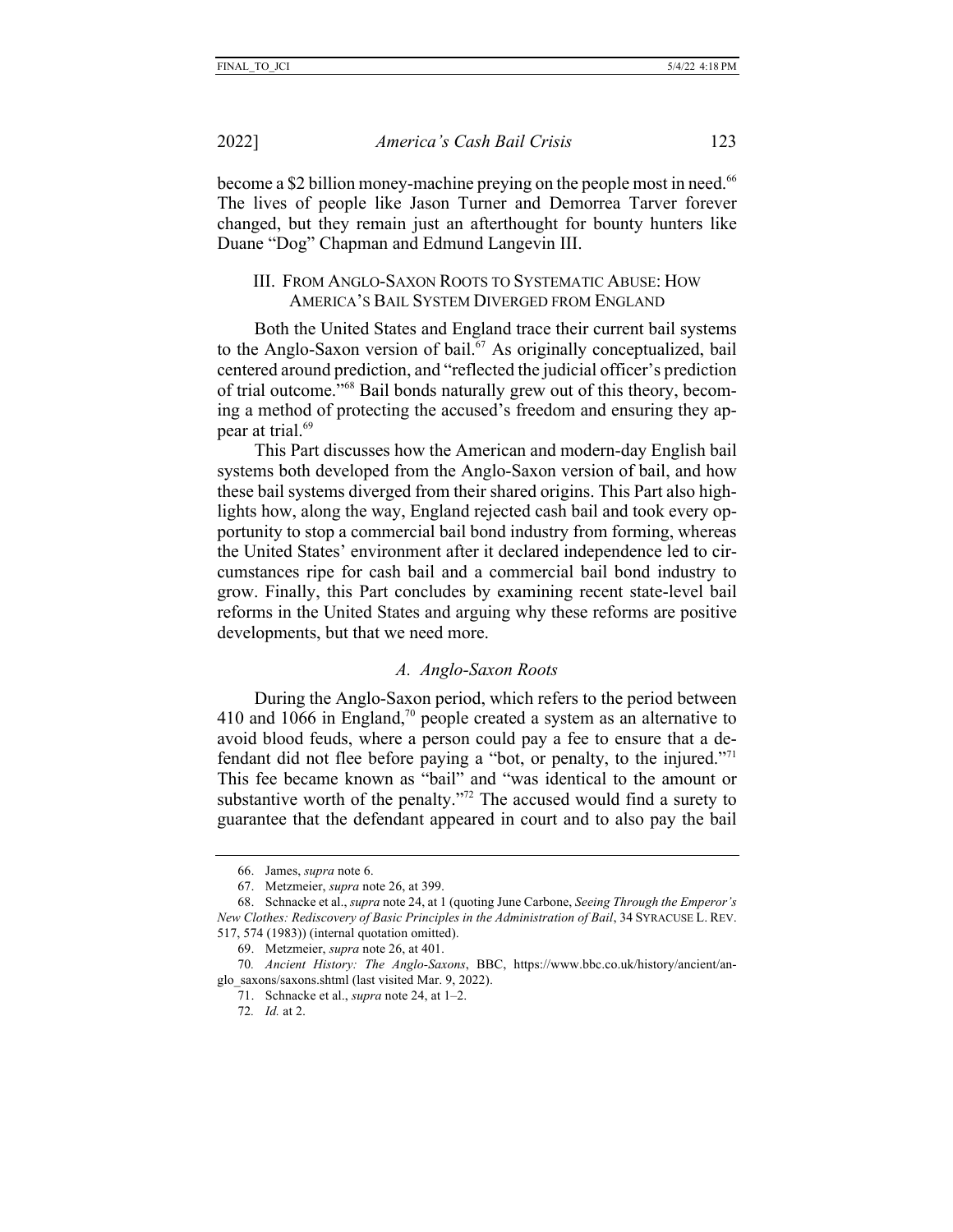amount if the court convicted the defendant.<sup>73</sup> June Carbone, Professor of Law at the University of Minnesota Law School, stated that "the Anglo-Saxon bail process was perhaps the last entirely rational application of bail."74 This is because "the system accounted for the seriousness of the crime . . . and the bail bond was perfectly linked to the outcome of trial – money for money."<sup>75</sup>

In 1066, following the Anglo-Saxon period, the Norman Conquest brought significant change to the criminal justice system.<sup>76</sup> The State began to take more control of the criminal process, leading "the overall use of corporal punishment [to increase], giving many offenders a greater incentive to flee. System delays also caused many persons to languish in primitive jails, and the un-checked discretion given to judges and magistrates to release defendants led to instances of corruption and abuse."77 The State also started taking away people's right to bail for certain crimes, starting with people the State accused of homicide, and ending with "a catch-all discretionary category of persons accused 'of any other retto [wrong] for which according to English custom he is not replevisable [bailable]."<sup>78</sup>

In 1275, the government passed the first Statute of Westminster, a compilation of 51 existing laws that, along with other topics, codified bail.<sup>79</sup> One of the statute's main purposes was preventing the accused

<sup>73</sup>*. Id.*

<sup>74</sup>*. Id.* (quoting June Carbone, *Seeing Through the Emperor's New Clothes: Rediscovery of Basic Principles in the Administration of Bail*, 34 SYRACUSE L. REV. 517, 520 (1983)) (internal quotation omitted).

<sup>75.</sup> Schnacke et al., *supra* note 24, at 2.

<sup>76</sup>*. Id.*

<sup>77</sup>*. Id.*

<sup>78</sup>*. Id.* at 2–3 (quoting June Carbone, *Seeing Through the Emperor's New Clothes: Rediscovery of Basic Principles in the Administration of Bail*, 34 SYRACUSE L. REV. 517, 523 (1983)). This new system gave sheriffs "broad discretion" to handle criminal cases until magistrates could travel to towns to handle the situations. *Id.* at 3. The State began to worry "that corrupt sheriffs were taking bribes to release felons while denying bail to deserving persons who could not pay both the bribe and the surety." Metzmeier, *supra* note 26, at 402. As a result, the bail system began to evolve in response to increasing corruption in the system. Schnacke et al., *supra* note 24, at 3.

<sup>79.</sup> Schnacke et al., *supra* note 24, at 3. The statute created three criteria to help determine a person's bail:

<sup>(1)</sup> the nature of the offense (categorizing offenses that were and were not bailable); (2) the probability of conviction (requiring the sheriff to examine all of the evidence and to measure such variables as whether or not the accused was held on 'light suspicion'); and (3) the criminal history of the accused, often referred to as the bad character or 'ill fame' of the accused.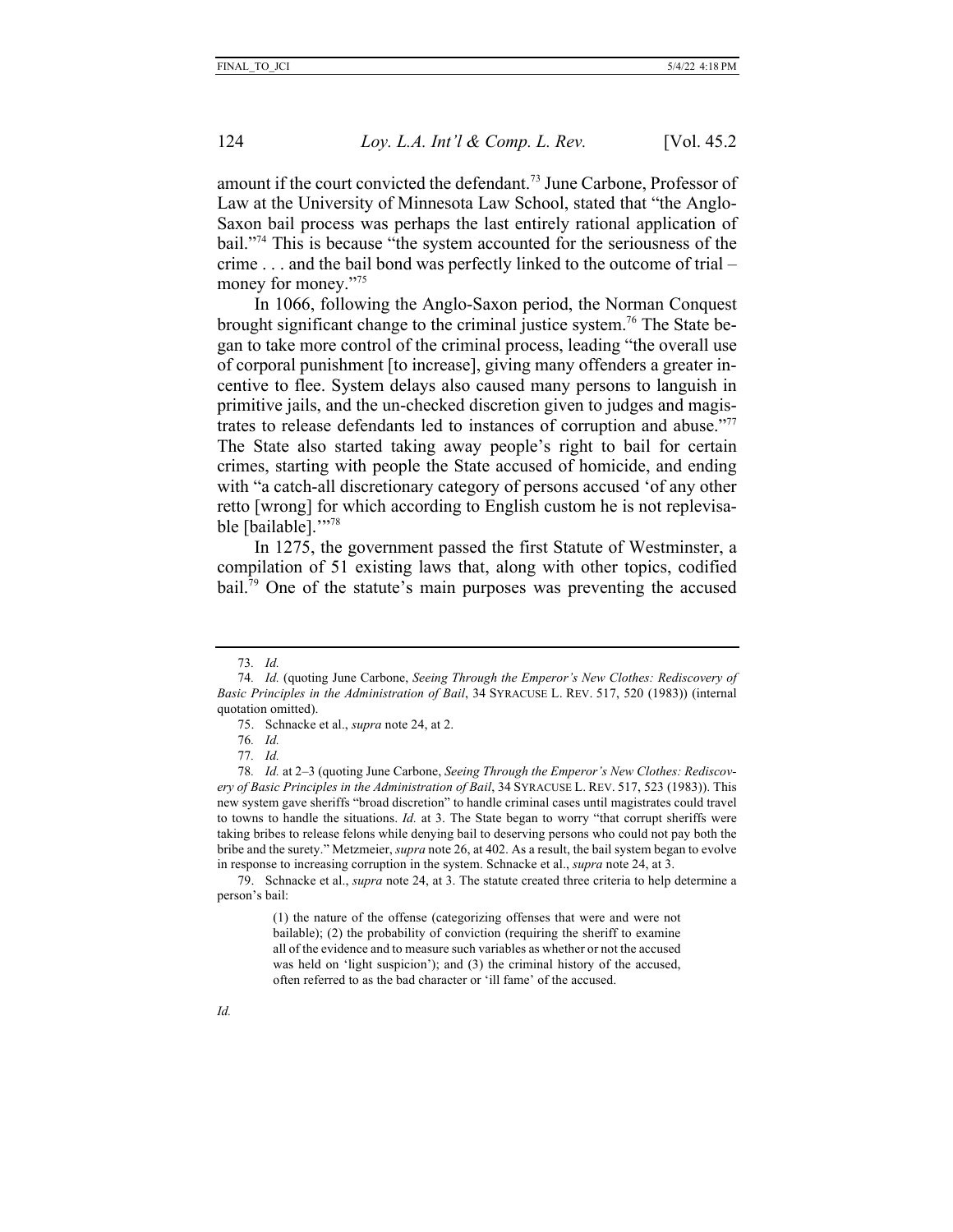from fleeing.<sup>80</sup> In line with this goal, the list of nonbailable crimes included many crimes reflecting on a person's propensity to flee, such as murder, treason, jailbreaking, counterfeiting, forging, poaching, thieving, "and any crime where the accused had confessed or effectively done so by fleeing."81 According to Professor Carbone, however, "the Statute of Westminster rearticulated rather than abandoned the conclusion of the Anglo-Saxons that the bail process must mirror the outcome of the trial . . . each criterion can be reduced to a simple standard: the seriousness of the offense offset by the likelihood of acquittal."82

For about 500 years, the government did not make many changes to the first Statute of Westminster's bail system.<sup>83</sup> During the 17th century, however, "[t]he concept of bail as an individual right arose."<sup>84</sup> In 1627, the English Parliament passed the Petition of Rights, which required the State to present evidence of cause before a court could jail a person.<sup>85</sup> Parliament then passed the Habeas Corpus Act of 1679, "which established procedures to prevent long delays before a bail bond hearing was held."<sup>86</sup> While the Habeas Corpus Act created procedural safeguards, judges realized they could still set a high monetary amount for bail to jail defendants "indefinitely."87 To solve this issue, in 1689, the State created the English Bill of Rights that "stated that 'excessive bail ought not be required,'" a phrase that would later find its way into the United States Constitution's Eighth Amendment.<sup>88</sup>

By the time the government passed the English Bill of Rights in 1689, England was well underway with colonizing America. But the colonies would not be a lasting venture. England established its first colony in  $1607$ ,  $89$  but by 1776, the colonists signed the Declaration of Independence and declared their freedom.<sup>90</sup>

88*. Id.*

<sup>80.</sup> Metzmeier, *supra* note 26, at 402.

<sup>81</sup>*. Id.*

<sup>82.</sup> Schnacke et al., *supra* note 24, at 2–3 (quoting June Carbone, *Seeing Through the Emperor's New Clothes: Rediscovery of Basic Principles in the Administration of Bail*, 34 SYRACUSE L. REV. 517, 526 (1983)).

<sup>83</sup>*. Id.* at 3. Any changes focused on defining the list of bailable offenses and "adding safeguards to the bail process to protect persons from political abuse and local corruption." *Id.*

<sup>84.</sup> Metzmeier, *supra* note 26, at 402.

<sup>85</sup>*. Id.*

<sup>86.</sup> Schnacke et al., *supra* note 24, at 3–4.

<sup>87</sup>*. Id.* at 4.

<sup>89</sup>*. Colonial America (1492*–*1763)*, AM. LIBR., https://www.americaslibrary.gov/jb/colonial/jb\_colonial\_subj.html (last visited Mar. 9, 2022).

<sup>90.</sup> Jeff Wallenfeldt, *Timeline of the American Revolution*, ENCYC. BRITANNICA, https://www.britannica.com/list/timeline-of-the-american-revolution (last visited Mar. 9, 2022).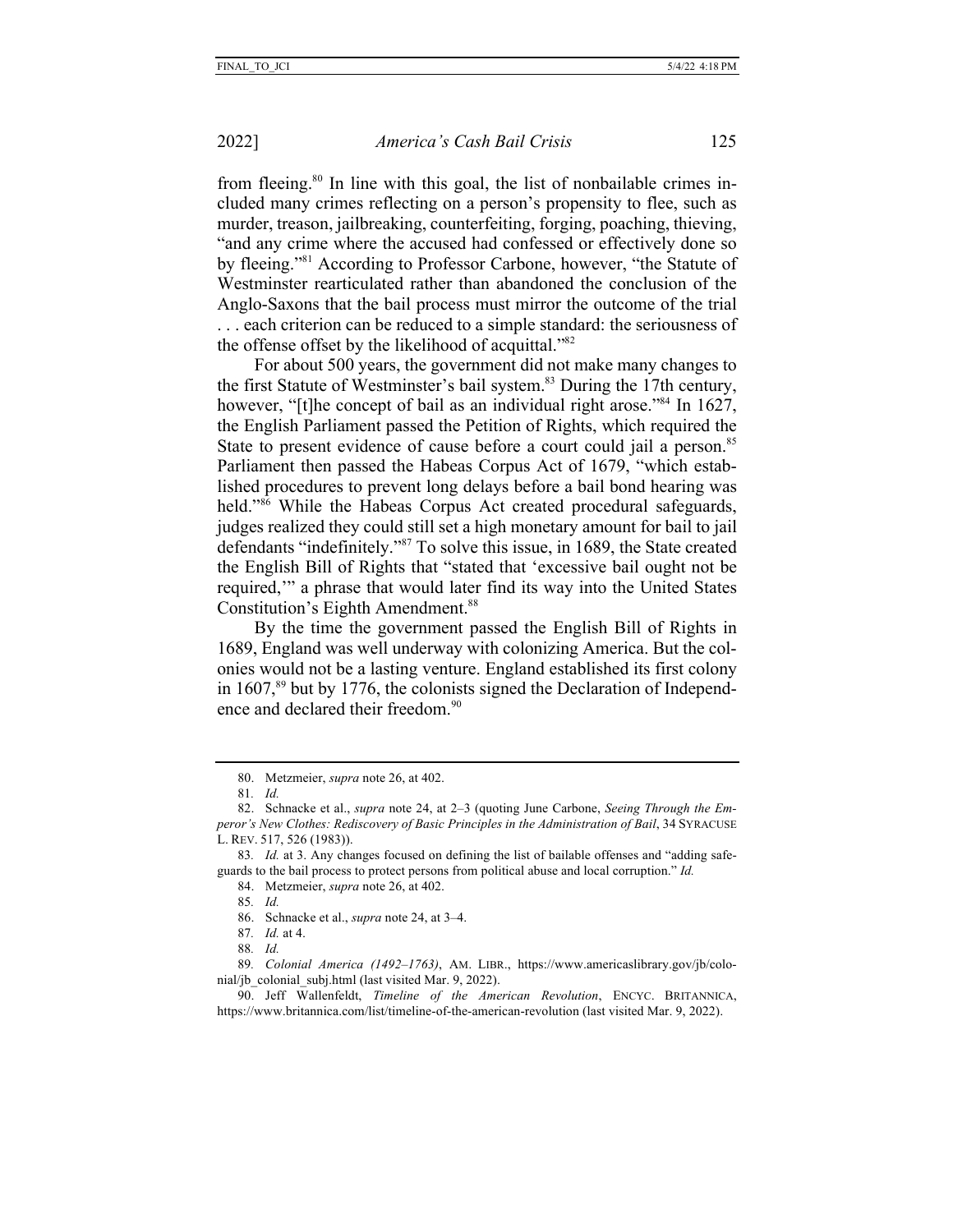Although these early Americans shared their history with the English, cultural distinctions led to early signs of central differences in the two countries' bail systems.<sup>91</sup> Below, Parts III(B) and III(C) discuss how these cultural differences led these countries to develop bail systems that fundamentally diverged from their shared common roots.

### *B. England's Bail System*

The core tenets driving the modern-day English bail system reflect the country's goal that defendants appear at trial, rather than capitulating to cash bail and a profit-driven system.<sup>92</sup> To facilitate this goal, "England has a bail system which relies upon the imposition of criminal penalties for its fundamental sanction motivating the appearance of the accused."93 As it stands today, England's modern-day bail system appears to have naturally progressed from its common-law origins.

This Part begins by exploring how England's bail system progressed from its Anglo-Saxon roots after the United States declared independence, and how England prevented the commercial bail industry's development. This Part next discusses England's passage of the Bail Act of 1976, how its modern-day bail system is based on the Bail Act of 1976, and how its current bail system works. Finally, this Part concludes by emphasizing England's almost non-existent use of cash bail and refusal to let a commercial bail industry form and argues that this helps England avoid the issues that America faces.

## 1. England's Old Bail System

England's bail history—from the time the United States declared its independence until the Bail Act of 1976 (which dictates most of English bail law today)—demonstrates how the country set out to stick to its common-law roots, avoid cash bail's prominence, and stop the bail system's commercialization. There are two significant aspects to note about this history. First, England has continually emphasized the importance of assuring that defendants appear at trial. Second, by the 19th century, England took every opportunity to stop a commercial bail bond industry from forming

Regarding the first aspect, starting in 1275 with the Statute of Westminster and until the Bail Act of 1826, English magistrates used three primary factors to determine whether to grant a defendant bail: "[(1)] the

<sup>91.</sup> Schnacke et al., *supra* note 24, at 4–6.

<sup>92.</sup> DEVINE, *supra* note 22, at 117.

<sup>93</sup>*. Id.*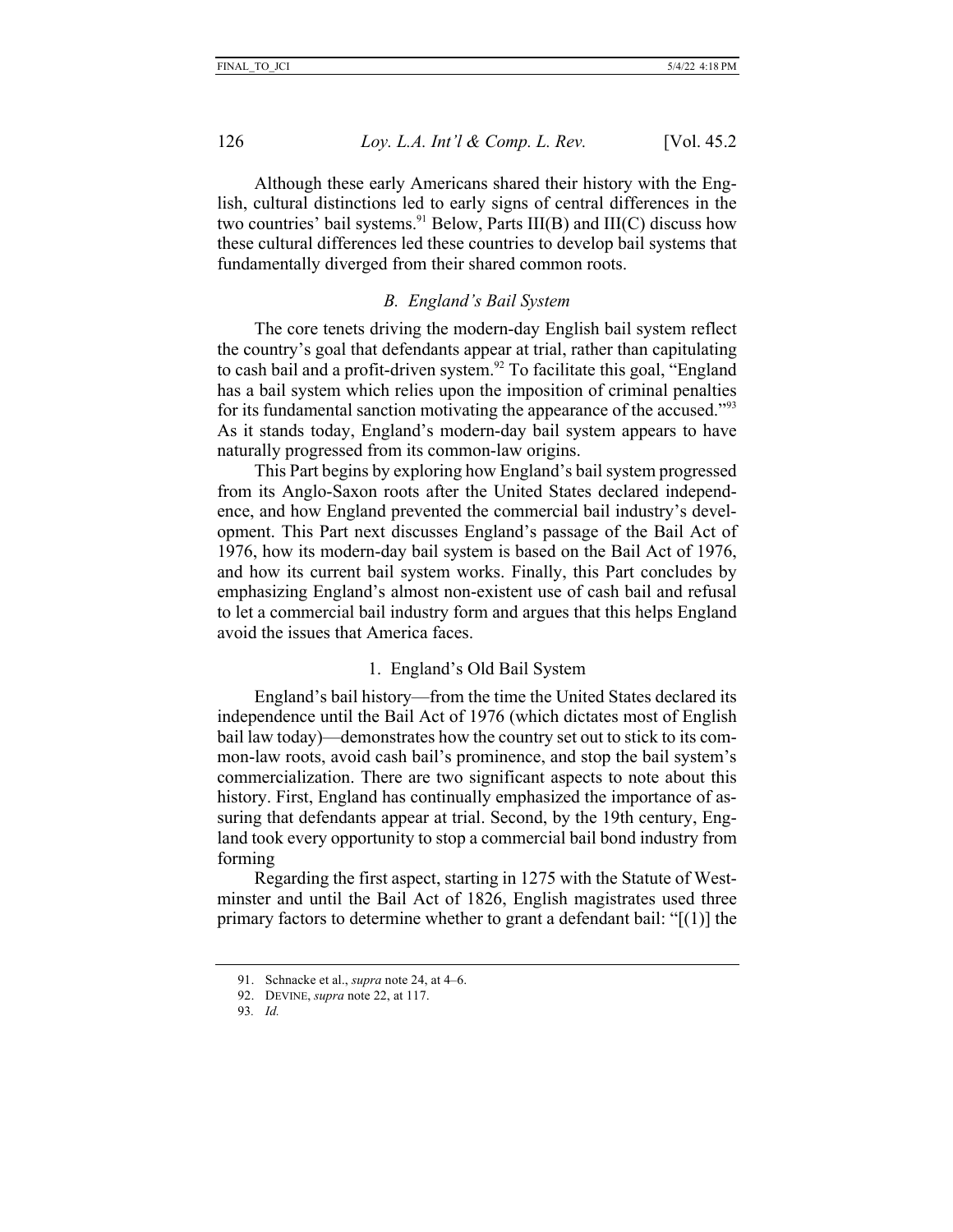seriousness of the offense; [(2)] the likelihood of the accused's conviction[;] and  $[(3)]$  the 'outlawed' status of the offender."<sup>94</sup> Following the Bail Act of 1826, the government passed a law in 1835 that granted bail for any offense, even if a person was likely guilty, as long as the court granting bail to the defendant did not jeopardize the defendant's appearance at trial.<sup>95</sup> Thus, early on, England emphasized the importance of the defendant's appearance at trial. Justice J. Coleridge poignantly underscored this purpose during the 19th century in the case *R v. Scaife*, when he said, "I conceive that the principle on which persons are committed to prison . . . previous to trial[] is for the purpose of ensuring the certainty of their appearing at trial."96 Although England emphasized the importance of a defendant's likelihood to appear at trial, a combination of the 1835 Act and common law created a policy of preventive detention at the expense of personal freedom.<sup>97</sup> That is because, until the Bail Act of 1976, there was no right to bail; rather, judges had discretion to grant or deny an accused bail "to protect the public."<sup>98</sup>

Moving to the second aspect, it is evident that English common law rejected a commercial bail bond industry well before the country codified the Bail Act of 1976's prohibition.<sup>99</sup> In contrast to the United States, it is significant that England rejected the commercialization of bail almost immediately from the time the United States declared its independence. The first cases to arise in England that laid the groundwork for prohibiting a commercial bail bond industry were civil cases evaluating the legality of people indemnifying sureties.100 It quickly became clear that courts held "any agreement to indemnify a person standing as a surety as an illegal

<sup>94.</sup> Metzmeier, *supra* note 26, at 413.

<sup>95</sup>*. Id.*

<sup>96</sup>*. Id.* at 402 (quoting R v. Scaife [1841] 10 L.J.M.C. 144 (Eng.)).

<sup>97</sup>*. Id.* at 414.

<sup>98</sup>*. Id.* Three cases during the 20th century demonstrate England's use of preventive detention. In *R. v. Phillips*, the court "denied bail to a repeated burglar and noted that if a court determines a persistent felon is likely to commit future crimes while on bail, bail should be denied." *Id.* (quoting R v. Phillips [1947] 32 Crim. App. 47 (Eng.)). In *R v. Wharton*, Chief Justice Lord Goddard, while discussing a lower court's decision to grant bail, stated "[i]t is surprising to find that the magistrates admitted him to bail considering his past record, because he had been convicted over and over again …. This is what comes of granting bail to these men with long records." Metzmeier, *supra* note 26, at 413 (quoting Henry Palmer, *Bail — Prisoner With a Bad Criminal Record*, CRIM. L. REV. 565 (1955)) (internal quotation omitted). In *R. v. Armstrong*, the court explained how "[i]t is clear that it is the duty of the justices to inquire into the [criminal record of the accused] and if they find he had a bad record . . . that is a matter which they must consider before granting bail." *Id.* (quoting R v. Armstrong [1951] 2 All ER 219 (Eng.)) (internal quotation omitted).

<sup>99.</sup> DEVINE, *supra* note 22, at 15–16.

<sup>100</sup>*. Id.* at 16.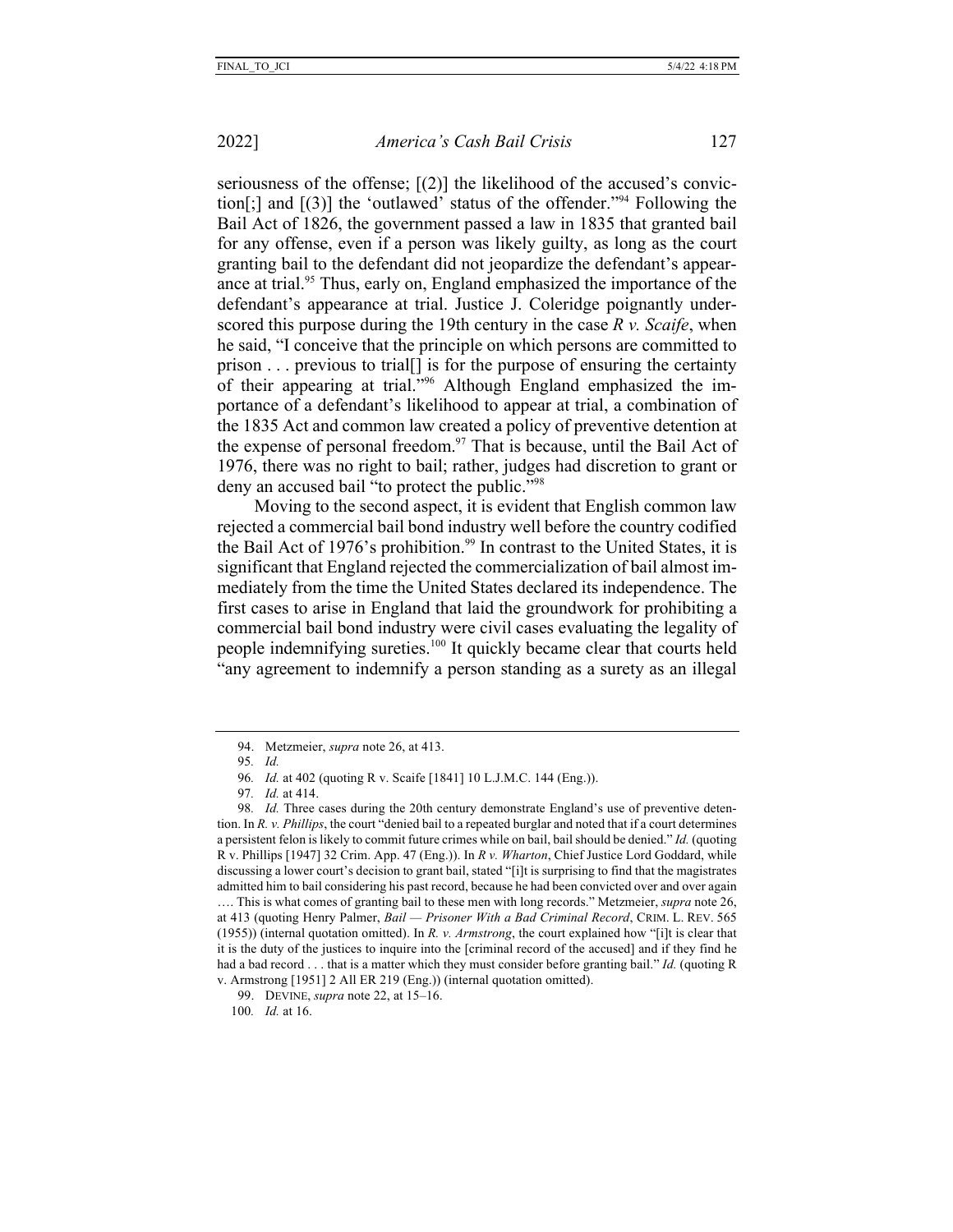contract and was therefore unenforceable."101 In 1855, the court in *Jones v. Orchard*—one of the first cases to discuss this issue—made "clear that an already established public policy against payments to sureties existed $"$ <sup>102</sup>

In 1881, the court in *Wilson v. Strugnell* decided one of the seminal cases on the commercialized bail issue when it handled a dispute that arose about an indemnity contract and the surety's failure to pay a recognizance.103 Writing for the court, "Justice Stephens held that such a contract to indemnify a surety for bail against his liability was illegal and void, it being a contract contrary to public policy . . . in part . . . the effect of the contract was to deprive the public of the security of bail."104 Moving forward, this case became important because Justice Stephens tied contracts to indemnify sureties as "contrary to the public interest . . . [by] undermining the surety's interest in assuring the defendant's presence for trial . . . [and depriving] the public of the security for the accused's attendance intended by the process of bail."105

In 1909, the court in *R v. Porter* decided the last major development against commercialized bail before the Bail Act of 1976.<sup>106</sup> The court held that "[i]f the surety is indemnified he loses his interest in the defendant's appearance. Therefore, in every imaginable case an agreement to indemnify tends to produce a public mischief. Consequently, . . . any agreement to indemnify a surety is not only an unenforceable contract, it is a crime."107 The *Porter* decision held strong as the law until the Bail Act of

<sup>101</sup>*. Id.*

<sup>102</sup>*. Id.* (citing Jones v. Orchard [1855] 139 Eng. Rep. 900 (CP)).

<sup>103</sup>*. Id.* at 17 (citing Wilson v. Strugnell [1881] 7 QBD 548 (Eng.)).

<sup>104</sup>*. Id.* at 18.

<sup>105.</sup> DEVINE, *supra* note 22, at 18. Throughout the 19th and 20th centuries, English courts continued to reign in any possibility of a commercialized bond industry. In 1899, the court in *Consolidated Exploration and Finance Company v. Musgrave*, found a contract between a surety and a third party—rather than the accused seeking bail like in *Wilson*—to indemnify the surety was illegal and void. *Id.* at 18–19 (citing Consol. Expl. & Fin. Co. v. Musgrave, 64 JP 89 (Ch. 1899) (Eng.)) [hereinafter Musgrave]. In holding that any agreement to indemnify a surety, regardless of whether it is the accused or a third-party who is indemnifying, was illegal, the Court emphasized how, "[i]t is essential that the person giving bail should be interested in looking after and if necessary exercising the legal powers he has to prevent the accused from disappearing. This is necessary for the protection of the public." *Id.* (quoting Musgrave, 64 JP 89). In 1902, the court in R v. Stockwell [1902] 66 JP 376 (Eng.), further expanded on the law by holding it a crime, rather than just illegal and void, to enter a contract indemnifying a surety. *Id.* at 19. Finding this type of contract constituted a crime was "a major legal development." *Id.*

<sup>106.</sup> DEVINE, *supra* note 22, at 19–20 (*discussing* R v. Porter [1910] 1 KB 369 (Eng.)). In the case, two friends bailed out the defendant on recognizance of fifty pounds, but shortly after the court released the accused, he paid each friend fifty pounds and absconded. *Id.*

<sup>107</sup>*. Id.* at 20 (*discussing* R v. Porter [1910] 1 KB 369 (Eng.)).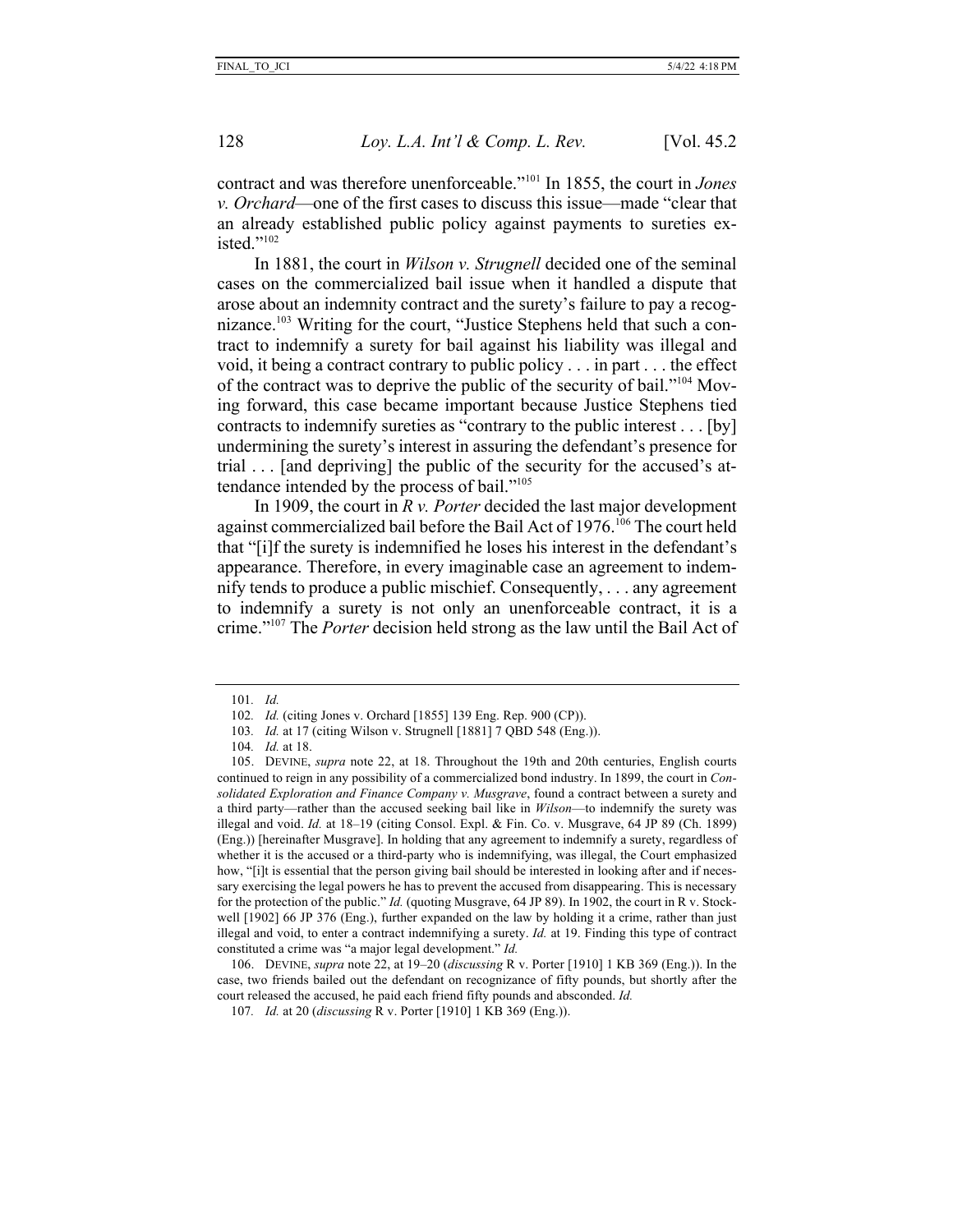1976, and there was not even a reported case dealing with a contract indemnifying a surety until 1972.<sup>108</sup>

By the late 20th century, however, many people began criticizing England's bail structure.<sup>109</sup> It seemed that England's focus on preventive detention and emphasis on a recognizance bail system was not working effectively. Although there was a low absconding rate,  $110$  a group conducted a review of England's bail system in the 1960s and found that "36.5% of persons scheduled for trial were in detention. The majority remained in jail from the arrest to the trial. The arrest stays averaged 31 days . . . Furthermore, 20% of those convicted after being detained received non-jail sentences."111

#### 2. The Bail Act of 1976

In 1971, because of people's criticism and the bail system's ineffectiveness, England created a "Home Office working party" to analyze England's bail system and suggest reforms.<sup>112</sup> The working party established "five considerations for bail determination: 1) appearance at trial (the primary consideration); 2) likelihood of further offenses; 3) further police inquiries; 4) interference with witnesses and 5) protection of the defendant."113 Utilizing these considerations, the working party suggested serious changes in a report titled "Bail Procedures in Magistrates' Court."114 Some recommendations included: abolishing courts requiring a personal recognizance from defendants; refusing to accept cash bail as the primary form of bail in place of personal recognizance; making absconding an offense punishable by fine or imprisonment; creating a legal presumption of bail and requiring courts to show credible reasons to deny bail; and if needed, utilizing third-parties as sureties for defendants through recognizance or imposing non-financial bail conditions on the accused.115

The working party also firmly rejected a commercial bail industry. Looking at England's common law history, and quoting from *R v. Porter*,

- 113. Metzmeier, *supra* note 26, at 415.
- 114. DEVINE, *supra* note 22, at 114.
- 115*. Id.* (internal citations omitted).

<sup>108</sup>*. Id.* at 19–20. In 1977, the court in R v. Head and Head [1978] Crim. P.R. 504 (App. Cas.), decided "[t]he final English common law case on indemnification . . . [decided] after the passage, but before the effective date, of the statutory provision which would replace it" and it followed the *Porter* case. DEVINE*, supra* note 22*,* at 21.

<sup>109.</sup> DEVINE, *supra* note 22, at 113–14.

<sup>110</sup>*. Id.* at 113 (internal citations omitted).

<sup>111.</sup> Metzmeier, *supra* note 26, at 415.

<sup>112.</sup> DEVINE, *supra* note 22, at 114.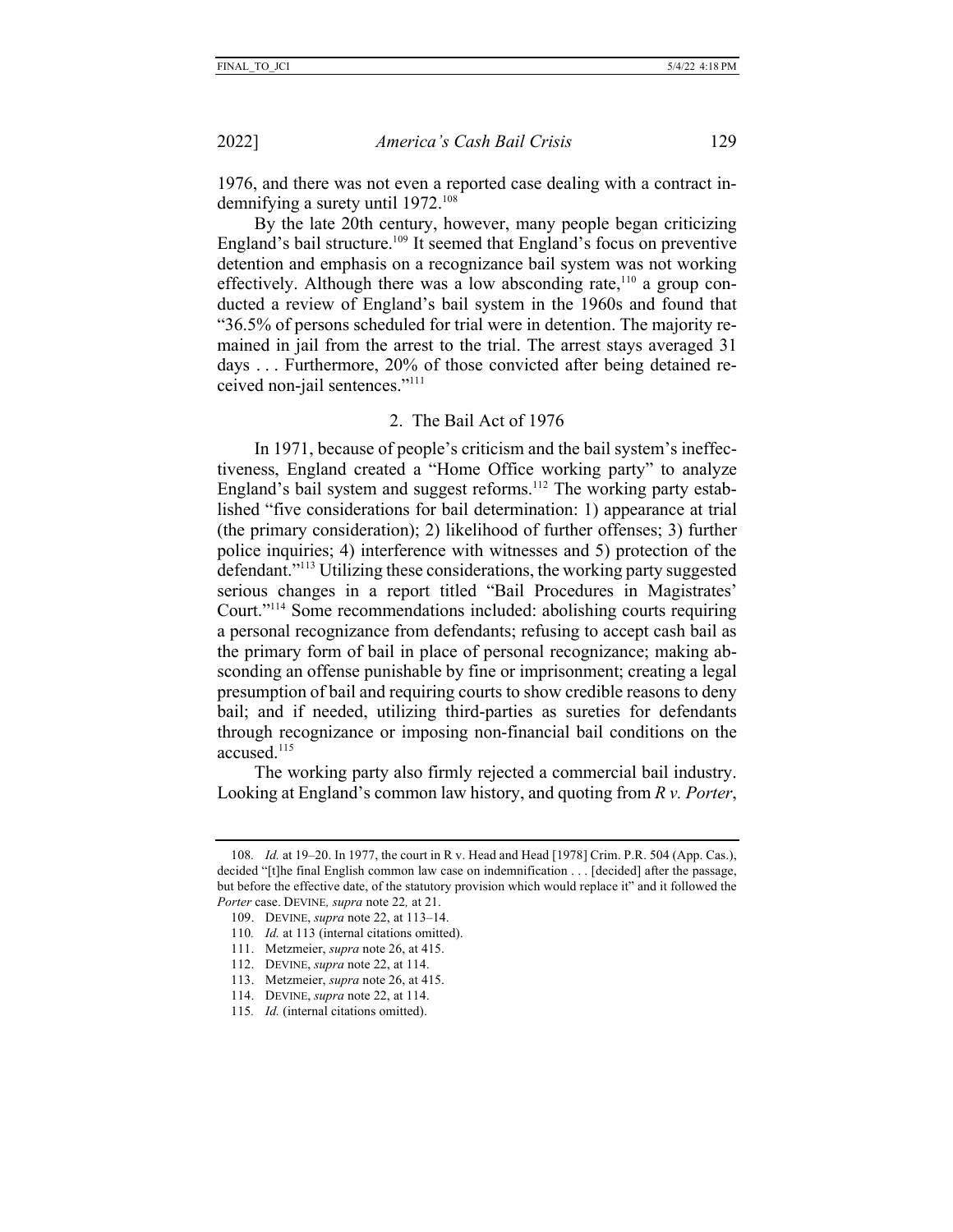the working party stated, "[i]t is clear that it is illegal to indemnify bail ... regardless of whether it is done by the defendant or by a third party."116 As stated above, the working party instead recommended noncommercial third-party sureties.<sup>117</sup> Interestingly, in prohibiting a commercial bail industry, the working party cited its consideration of the United States' commercial bail industry.<sup>118</sup> In its report, the working party "stated their understanding that such a system does not work satisfactorily in the United States, implicitly citing as criticism the high rates charged by bondsmen and the governing of bail decisions by a commercial assessment of the risks."<sup>119</sup>

Ultimately, England passed the Bail Act of 1976, and the new law became effective in  $1978$ <sup>120</sup> The Bail Act instituted most of the working party's recommendations and established a uniform set of criteria for courts giving or denying bail and procedures for the bail process.121 Some of the significant recommendations that the Bail Act of 1976 instituted include prohibiting personal recognizance, making absconding a criminal offense, $122$  and effectively outlawing commercial bail bonding.  $123$  By accepting most of the working party's ideas, England "presents the purest available example of a bail system based upon criminal penalties."<sup>124</sup>

3. England's Modern Bail System and How it Avoids America's Crisis

Today, the Bail Act of 1976 still acts as the English bail system's foundation. A court can grant two types of bail, unconditional and conditional.<sup>125</sup> Unconditional bail "imposes an obligation on a defendant to attend court at a future specified date and time."126 Courts can also release defendants on conditional bail, which still requires the accused to attend court on a specific date but sets "conditions as to their conduct until that date $"$ <sup>127</sup>

126*. Id.* at 2.

<sup>116</sup>*. Id.* at 44 (internal citation omitted).

<sup>117</sup>*. Id.*

<sup>118</sup>*. Id.*

<sup>119.</sup> DEVINE, *supra* note 22, at 44 (internal citation omitted).

<sup>120</sup>*. Id.* at 114.

<sup>121.</sup> Metzmeier, *supra* note 26, at 415.

<sup>122.</sup> DEVINE, *supra* note 22, at 114.

<sup>123</sup>*. Id.* at 45.

<sup>124</sup>*. Id.* at 114.

<sup>125.</sup> BAIL IN THE MAGISTRATES' COURT, Westlaw Practical Law UK Practice Note 5-504- 8061 (last updated 2021).

<sup>127</sup>*. Id.*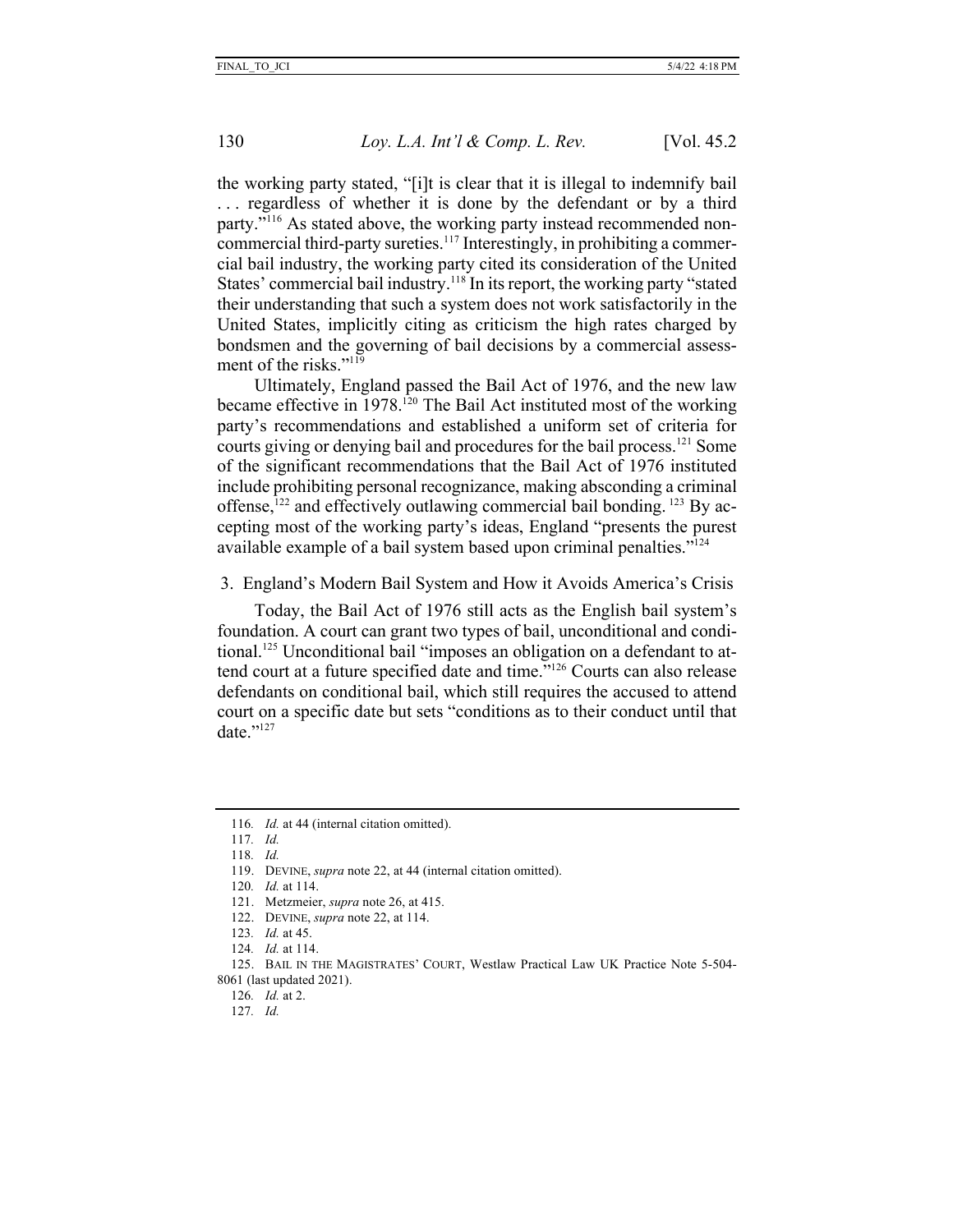Section four of the Bail Act sets out the presumption that accused persons have a right to unconditional bail.<sup>128</sup> Schedule 1, however, contains certain exceptions to this presumption $129$  and "the only justifications for denial of bail."130 For persons accused of non-imprisonable offenses, courts can only deny them bail "if they have previously broken bail."131 For persons accused of imprisonable offenses, a court does not need to grant bail if it:

> (1) is satisfied that there are substantial grounds for believing that the defendant, if released on bail (whether subject to conditions or not) would  $-$  (a) fail to surrender to custody, or (b) commit an offence while on bail, or (c) interfere with witnesses or otherwise obstruct the course of justice, whether in relation to himself or any other person.132

If courts grant defendants bail, they primarily use the threat of criminal sanctions to ensure defendants appear at trial, instead of relying on financial forfeitures.133 If defendants fail to attend their specified court date, without reasonable cause for their absence, they are guilty of a criminal offense, and an arrest warrant is issued.<sup>134</sup>

Additionally, a court may require third parties to stand as surety for defendants.135 As a matter of law, however, courts do not require sureties

(a) the nature and seriousness of the offence . . . (b) the character, antecedents, associations and community ties of the defendant, (c) the defendant's record as respects the fulfilment of his obligations under previous grants of bail in criminal proceedings, (d) except in the case of a defendant whose case is adjourned for inquires or a report, the strength of the evidence of his having committed the offence or having defaulted, (e) if the court is satisfied that there are substantial grounds for believing that the defendant, if released on bail (whether subject to conditions or not), would commit an offence while on bail, the risk that the defendant may do so by engaging in conduct that would, or would be likely to, cause physical or mental injury to any person other than the defendant . . . as well as to any others which appear to be relevant.

Bail Act 1976, c. 63, schedule 1, part 1, para. 9 (Eng.).

- 133. DEVINE, *supra* note 22, at 113.
- 134. Bail Act 1976, c. 63, § 6 (Eng.).
- 135. DEVINE, *supra* note 22, at 115.

<sup>128</sup>*. Id.*; Bail Act 1976, c. 63, § 4 (Eng.).

<sup>129.</sup> BAIL IN THE MAGISTRATES' COURT, *supra* note 125, at 7.

<sup>130.</sup> Metzmeier, *supra* note 26, at 415.

<sup>131</sup>*. Id.* at 415–16.

<sup>132.</sup> Bail Act 1976, c. 63, schedule 1, part 1, para. 2. In deciding on these issues, courts take into consideration the following factors: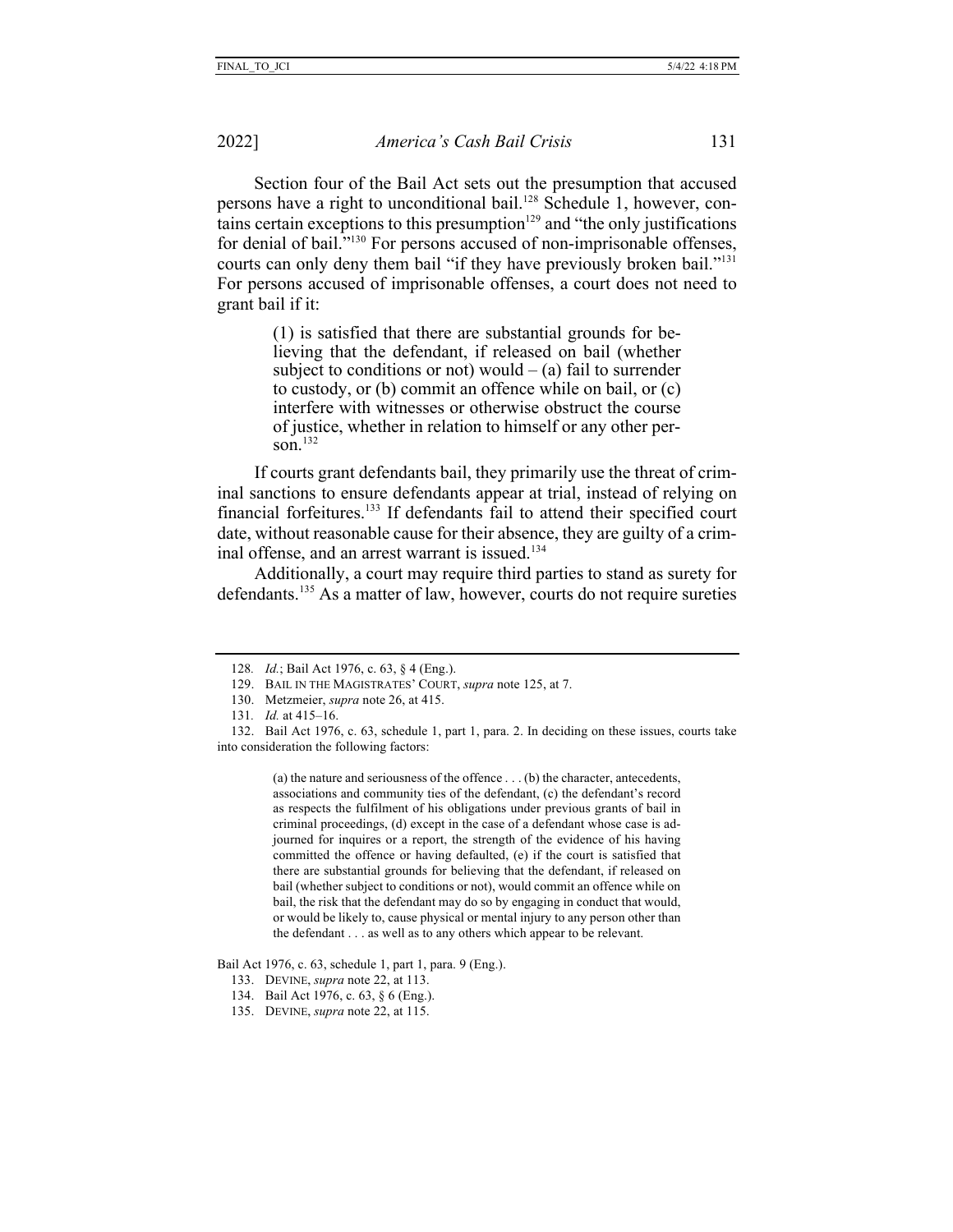as a regular bail condition, but only when needed.136 Under the current system, "sureties enter a recognizance for the defendant's appearance and, although the defendant's personal recognizance has been abolished, they function as in a recognizance bail system."137 The English bail system also still prohibits courts from requiring sureties to provide cash bail or other securities as a condition of the accused's bail.<sup>138</sup> If the accused absconds, "a court has discretion to forfeit all or part of a surety's recognizance . . . [but] English case law on the liability of sureties remains quite strict. The heavy burden on a surety seeking remission of a forfeiture has been stressed."<sup>139</sup>

The Bail Act of 1976 continued England's common-law history of making it illegal to agree to indemnify sureties in criminal proceedings.<sup>140</sup> Section 9 of the Bail Act states that:

> if a person agrees with another to indemnify that other against any liability which that other may incur as a surety to secure the surrender to custody of a person accused or convicted of or under arrest for an offence, he and that other person shall be guilty of an offence.<sup>141</sup>

This provision includes both situations where the indemnity agreement occurs before or after the person agrees to be a surety,<sup>142</sup> where only part or none of the liability amount is paid to the surety, and where there is no actual intent to indemnify.<sup>143</sup> Persons convicted of this offense are subject to imprisonment and serious fines.<sup>144</sup> Both the surety and the indemnifier are subject to breaking the law.<sup>145</sup> The modern-day English bail system is, therefore, "no more receptive to commercial bail bonding than it had been under the common law prohibition."<sup>146</sup>

Courts can also impose non-financial bail conditions on accused parties.147 Reasons for imposing these conditions on accused parties include ensuring their appearance at trial, preventing them from committing other crimes while out on bail, stopping them from interfering with

136*. Id.*

138*. Id.*

142*. Id.* § 9(2).

147*. Id.* at 116.

<sup>137</sup>*. Id.*

<sup>139</sup>*. Id.* at 115–16.

<sup>140</sup>*. Id.* at 45.

<sup>141.</sup> Bail Act 1976, c. 63, § 9(1) (Eng.).

<sup>143.</sup> DEVINE, *supra* note 22, at 45.

<sup>144.</sup> Bail Act 1976, c. 63, § 9(4)(a) (Eng.).

<sup>145.</sup> DEVINE, *supra* note 22, at 45 (citing Bail Act 1976, c. 63, § 9 (Eng.)).

<sup>146</sup>*. Id.*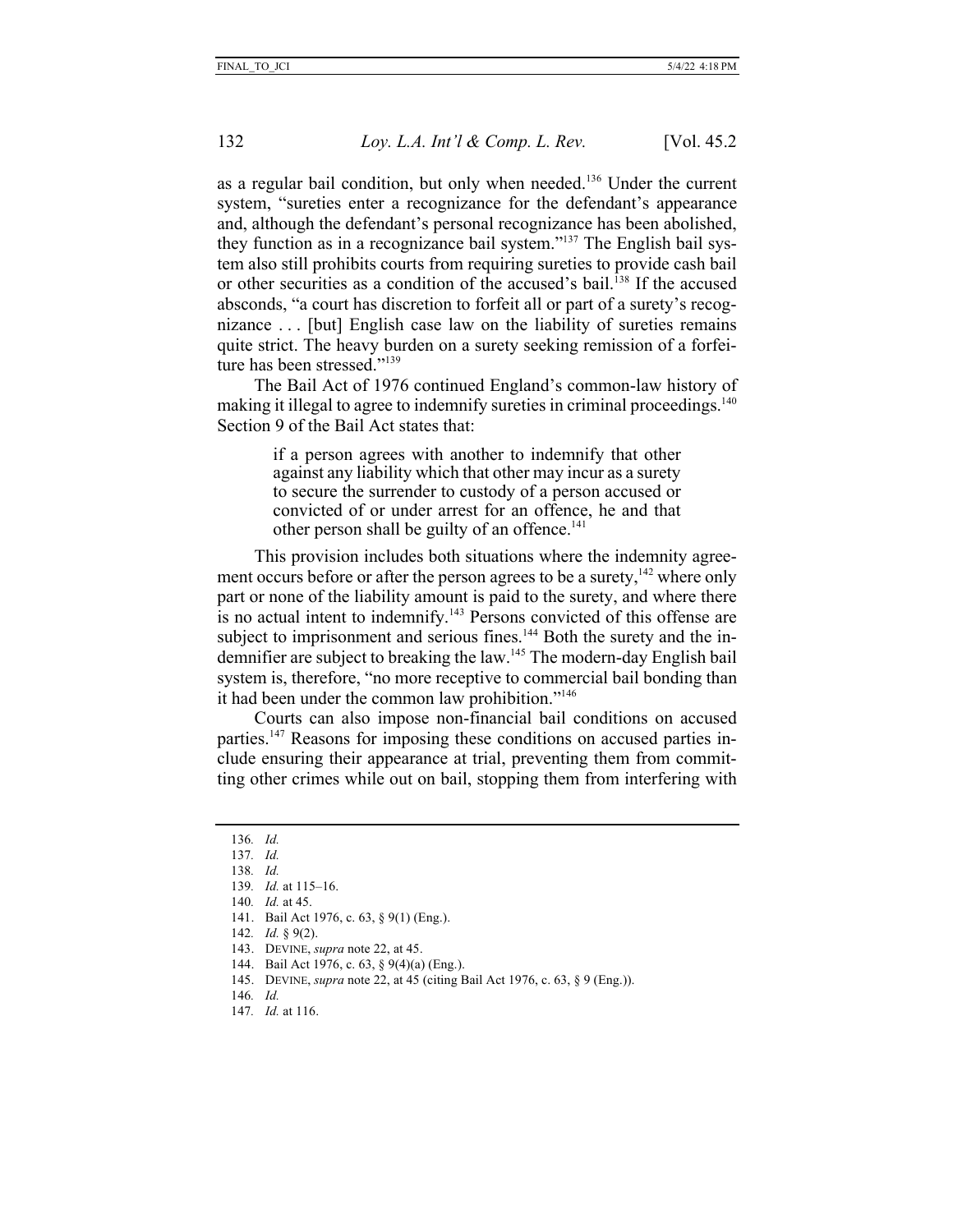witnesses, ensuring their own protection, securing their availability to help with inquiries or reports, and guaranteeing their appearance with a legal representative before trial.<sup>148</sup> Common conditions courts impose include "living at a specified address, observing a specified curfew, reporting periodically at a police station, not contacting particular people, not going near particular places, not entering a place licensed to sell alcohol, not driving, and surrendering one's passport and not leaving the country."149 Persons who break these conditions are subject to arrest, alteration of bail terms, or revocation of bail.<sup>150</sup>

Finally, only in situations where accused persons are "particularly likely to leave the country" do courts have the ability to require cash bail from defendants.<sup>151</sup> When courts require cash bail, accused persons can either secure their release by depositing cash or property with the court or have other persons do it for them.152 If the accused absconds, the cash bail "is forfeited in whole or in part . . . [unless] he later appears and is able to show reasonable grounds for his earlier failure."153

Compared to statistics taken before the Bail Act of 1976, the new bail laws were successful. Whereas before the law courts detained 36.5% of people scheduled for trial,<sup>154</sup> between 1980–1985 on average courts held only 13.5% of all offending people in custody.<sup>155</sup> That means courts granted bail to 86.5% of accused persons.<sup>156</sup> While bail rates were high during this period, absconding rates were still low, with around only 4% of "persons remanded on bail for indictable offense[s] at Magistrates' Courts" absconding.<sup>157</sup>

153*. Id.* (citing Bail Act 1976, c. 63, §§ 3(5), 5(7)–(9A)). A few examples of situations where courts have imposed cash bail include:

> £10,000 required of a French citizen accused of check fraud, . . . deposits of £3,000 and £5,000 required of two Italians accused of multiple drug charges, . . . [and requiring a] U.K. citizen charged with unlicensed export of military vehicle engines who wished to visit the United States . . . to deposit £25,000 plus obtain a surety.

*Id.* at 116–17 (internal citations omitted).

- 154. Metzmeier, *supra* note 26, at 415.
- 155. DEVINE, *supra* note 22, at 121.
- 156*. Id.* (internal citation omitted).
- 157*. Id.* at 121–22.

<sup>148.</sup> Bail Act 1976, c. 63, § 3(6) (Eng.).

<sup>149.</sup> DEVINE, *supra* note 22, at 116.

<sup>150</sup>*. Id.*

<sup>151</sup>*. Id.* at 117.

<sup>152</sup>*. Id.* at 116.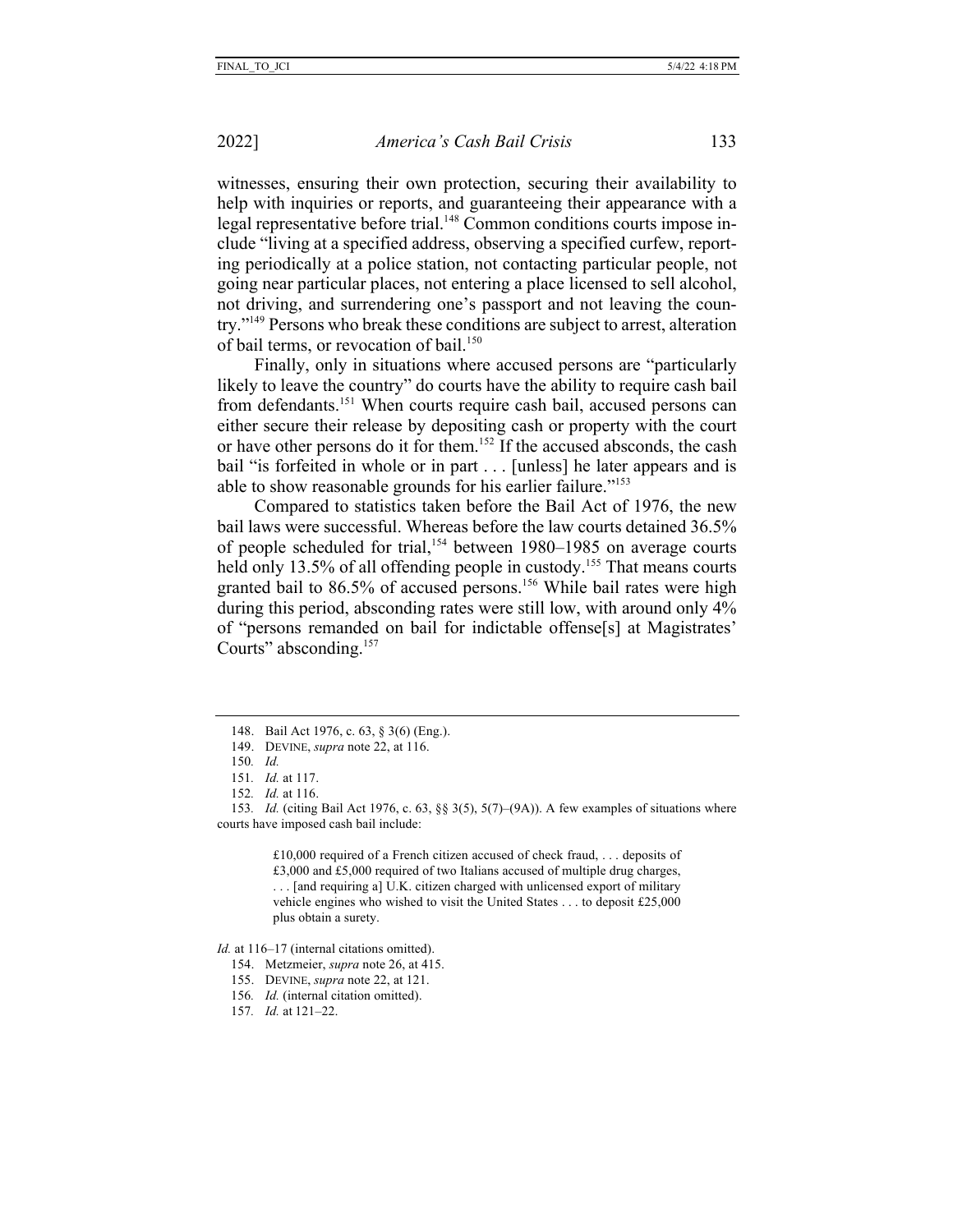Because England's bail system primarily avoids using cash bail and does not have a commercial bail industry, it circumvents many of the problems that the United States faces. England's reluctance to use cash bail and emphasis on criminal punishment prevents it from: criminalizing poverty by ordering unnecessarily high cash bail; detrimentally hurting innocent and low-risk defendants by needlessly locking up certain defendants pre-trial; and wasting money by detaining defendants pre-trial who are either innocent, low-risk, or whose charges end up being dropped. Moreover, the commercial bail industry's absence in England prevents bail bondsmen from preying on defendants and forcing them into detrimental economic situations.

Ultimately, bail's development in England—from the time the United States declared its independence through today—never strayed far from its common-law roots. This is primarily because England emphasized the importance of using bail to ensure defendants appear at trial, and it prevented a commercial bail industry from forming. People, however, still criticized England's bail system, and that criticism led the country to pass the Bail Act of 1976 and create its modern-day system. Today, the English bail system's primary function is criminal punishment for absconders.<sup>158</sup> Sureties acting as recognizance for the accused and non-financial bail conditions are both available but uncommon, with sureties being rarer.<sup>159</sup> In situations where the accused is particularly likely to leave the country, courts might require cash bail.<sup>160</sup> Finally, while a high percentage of accused persons are released, absconding rates remain  $\log^{161}$ 

As discussed in Part III(C) below, the United States took a different approach in developing its bail system—using cash bail and allowing a commercial bail industry to form—and now faces consequences because of it.

## *C. The United States' Bail System*

By the 20th century the United States' bail system had evolved into one of "quasi-preventive detention."162 Although there was a "strong presumption towards bail and the establishment of risk of flight as the only

<sup>158</sup>*. Id.* at 122.

<sup>159</sup>*. Id.*

<sup>160</sup>*. Id.* at 117.

<sup>161.</sup> DEVINE, *supra* note 22, at 122.

<sup>162.</sup> Metzmeier, *supra* note 26, at 406. In United States v. Salerno, 481 U.S. 739 (1984), the Court held that the Bail Reform Act of 1984 was constitutional and validated America's quasipreventive detention bail system. *See* discussion *infra* note 226.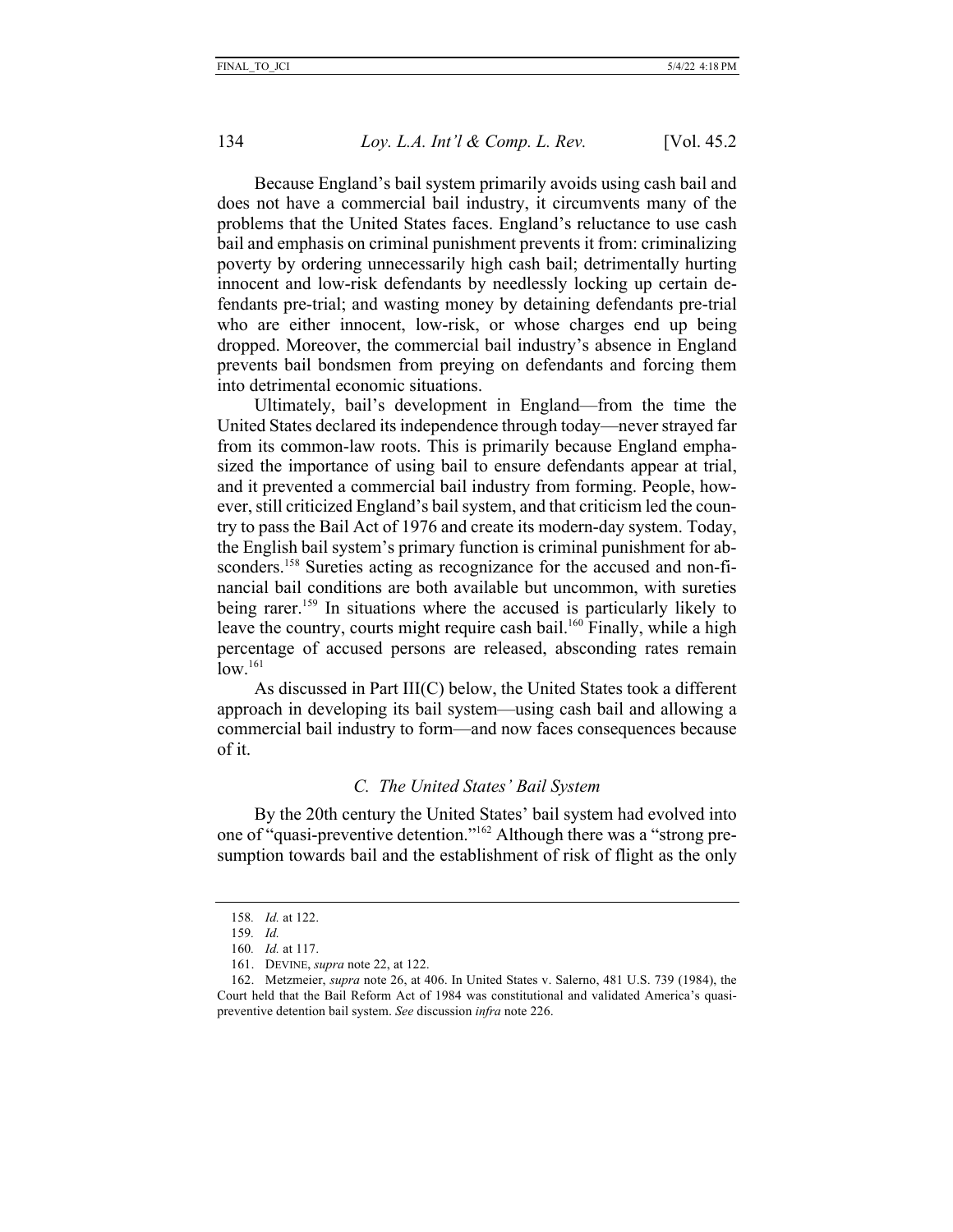proper grounds for denial of bail," the commercial bail bond industry's growth in the United States differentiated America's system from England's. $163$ 

This Part begins by addressing how the American bail system developed after the United States declared independence, focusing on how the circumstances at the time the country formed fostered an environment that naturally led to the prominence of cash bail and a commercial bail industry. This Part next examines the commercial bail industry's formation in the United States, how it works, and the government's support of the industry. After, this Part describes both federal and state bail's development in the United States during the 20th century, positive changes that arose out of concern with bail bondsmen and cash bail dominating the system, and how the public's fear of crime during the 1970s led to a preventive detention system. Finally, this Part concludes by discussing the United States' current federal and state bail systems, examining positive reforms that some States have enacted, and arguing that these reforms are a step closer to our common-law roots, but that we need more change.

## 1. The United States' Bail System After Independence

Like England, reviewing the American bail system's development demonstrates how it went from an environment ripe for cash bail and a commercial bail industry, to "the prime example of a country dominated by commercial bail bonding."164 Before declaring independence, "the early colonies applied English law verbatim."165 This might be because the colonists still thought of themselves as English citizens governed by English law.166 The early colonists, however, began to apply changes to the existing bail laws, and by the time the colonists declared independence, the "American legal custom had already developed a strong presumption favoring pre-trial release by means of a bail payment."<sup>167</sup>

The United States' Constitution does not provide an explicit right to bail nor state the crimes courts can grant bail for.<sup>168</sup> One of the earliest bail developments in the United States came when the founders passed the Eighth Amendment that prohibits "excessive bail."169 Next, Congress

<sup>163.</sup> Metzmeier, *supra* note 26, at 406.

<sup>164.</sup> DEVINE, *supra* note 22, at 52.

<sup>165.</sup> Schnacke et al., *supra* note 24, at 4.

<sup>166.</sup> John-Michael Seibler & Jason Snead, *The History of Cash Bail*, 213 THE HERITAGE FOUND. 1, 3 (Aug. 25, 2017), https://www.heritage.org/courts/report/the-history-cash-bail.

<sup>167</sup>*. Id.*

<sup>168.</sup> Schnacke et al., *supra* note 24, at 5.

<sup>169</sup>*. Id.*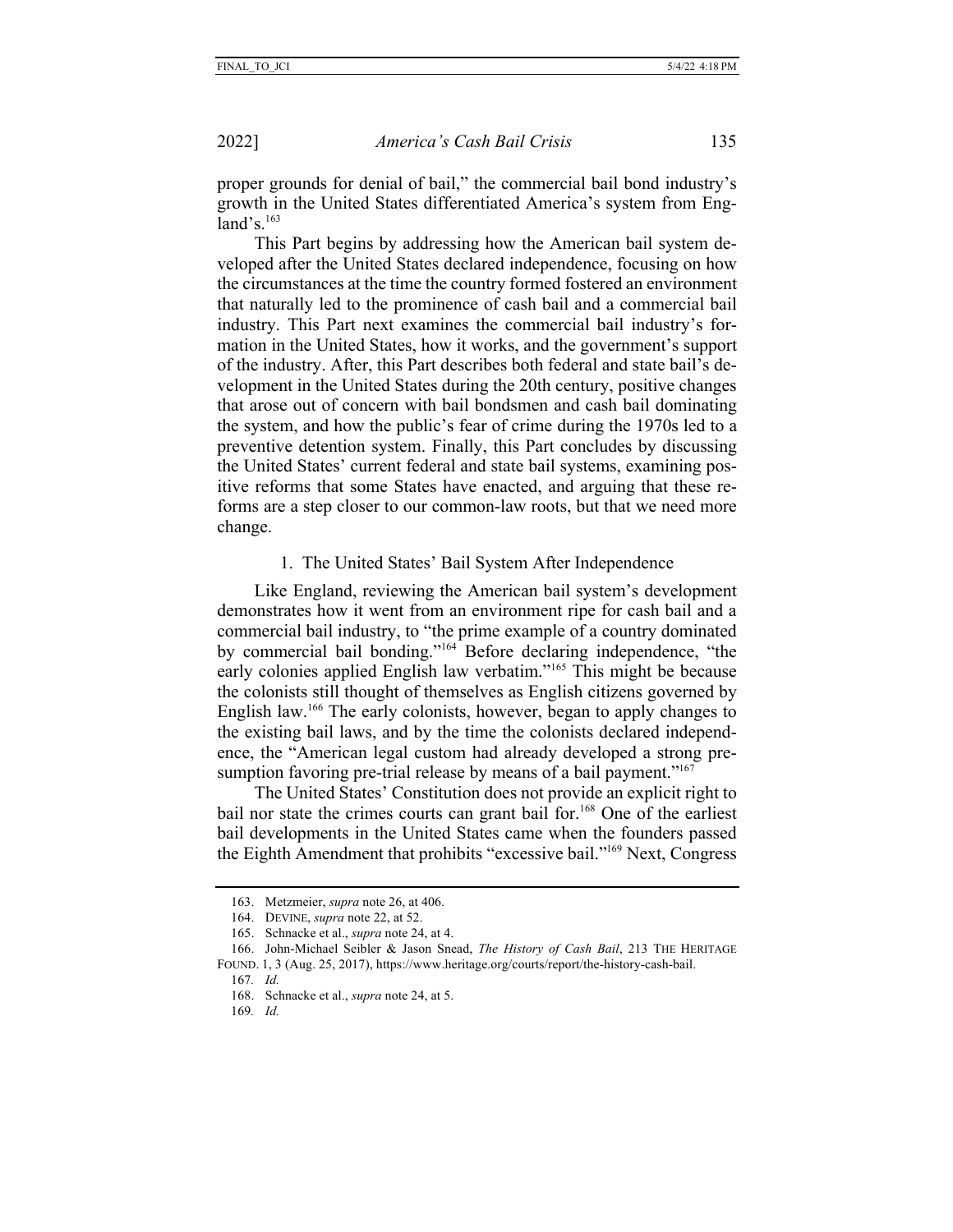passed the Judiciary Act of 1789 that "granted an absolute right to bail in non-capital federal criminal cases."170 Following the passage of the Judiciary Act of 1789 and "[b]y the mid 19th century, most state constitutions included some sort of right to bail."171

Looking at the environment in the United States after the colonists declared independence from England, cash bail and the commercial bail industry's growth are unsurprising. Three conditions in the United States made it particularly susceptible to this growth.<sup>172</sup> First, "the Judiciary Act" of 1789 and the constitutions of most states provided for an absolute right to have bail set except in capital cases."173 Second, at that time, the United States was a new frontier, and many people lacked close friends, family, or neighbors who could act as sureties.<sup>174</sup> Third, following its independence, many parts of the United States were unsettled and provided fleeing defendants with opportunities to escape.<sup>175</sup>

## 2. The Commercial Bail Industry's Rise in America

Out of these conditions, commercial bail bonding began to rise in the 19th century. Most people trace the United States' commercial bail industry's origins to San Francisco.<sup>176</sup> Although defendants often found sureties, these sureties "promise[s] to produce the accused gradually became a promise merely to pay money should the accused fail to appear."177 Two brothers, Peter and Thomas McDonough, saw this situation as an opportunity.178 In San Francisco in the mid-19th century, the McDonough brothers "began putting up bail money as a favor to lawyers who drank at their father's saloon . . . Once the lawyers' clients showed up for court, the brothers got their money back."179 Pretty quickly, the brothers realized they could charge a fee for this service, $180$  and thus "founded the nation's first commercial bail-bond firm from their father's saloon," and called it "McDonough Bros."<sup>181</sup>

180*. Id.*

<sup>170</sup>*. Id.*

<sup>171.</sup> Metzmeier, *supra* note 26, at 405.

<sup>172.</sup> Schnacke et al., *supra* note 24, at 6.

<sup>173</sup>*. Id.* (quoting WAYNE H. THOMAS, JR., BAIL REFORM IN AMERICA 11–12 (1976)).

<sup>174</sup>*. Id.*

<sup>175</sup>*. Id.*

<sup>176.</sup> Seibler & Snead, *supra* note 166, at 4.

<sup>177</sup>*. Id.* (quoting *Bail: An Ancient Practice Reexamined*, 70 YALE L.J. 966, 967 (1961)).

<sup>178</sup>*. Id.*

<sup>179.</sup> Bauer, *supra* note 5.

<sup>181.</sup> Seibler & Snead, *supra* note 166, at 4.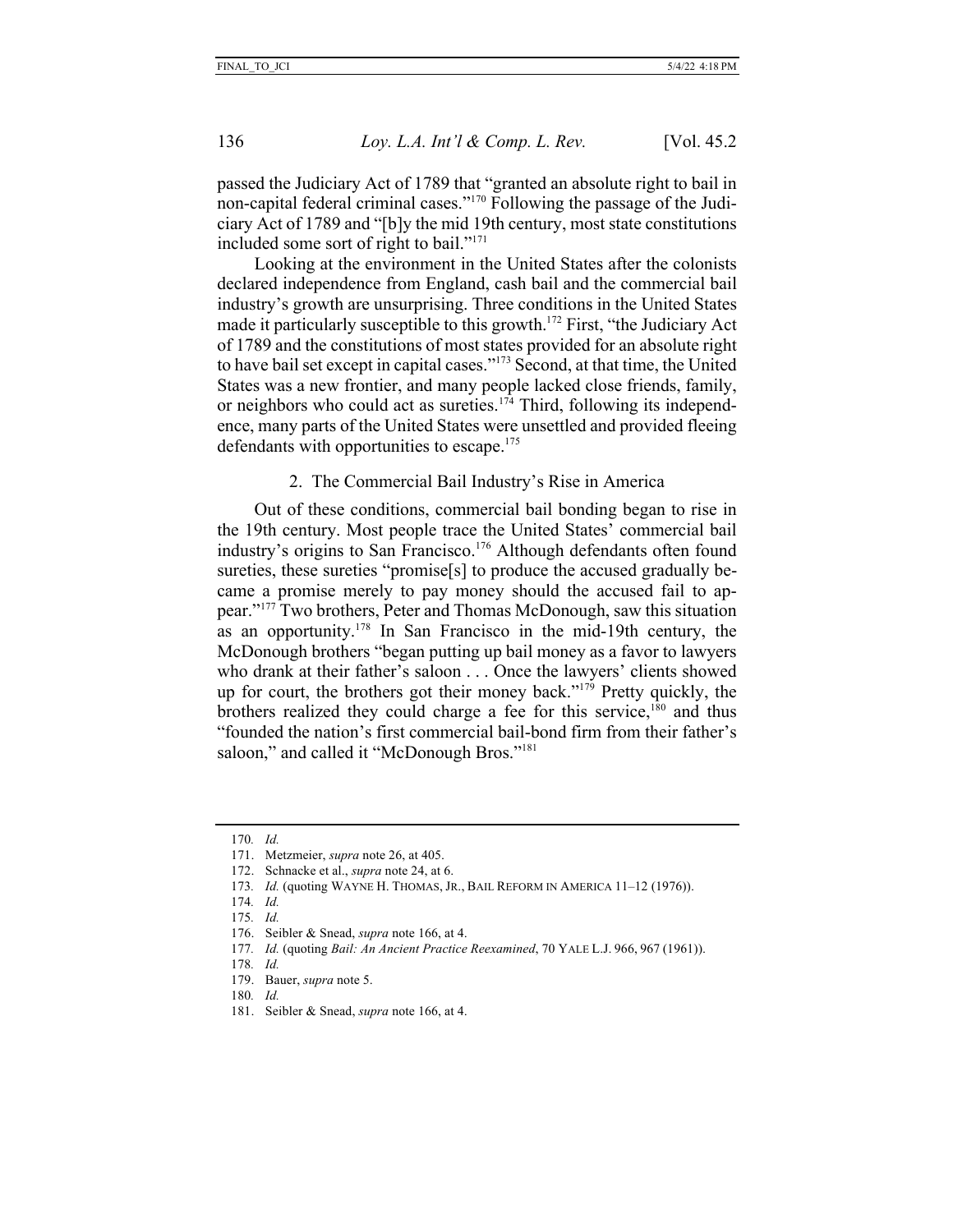The McDonough Bros.' business model became the standard for commercial bail bond businesses in the United States.<sup>182</sup> Many defendants could not afford cash bail themselves or did not have family or friends who could pay for them.<sup>183</sup> These defendants could then turn to a commercial bail bond company that, in exchange for a percentage fee (often around  $10\%$ ), would post the full bail for the defendants.<sup>184</sup> By paying the defendants' bails, the bond company became responsible for ensuring the defendants' appearances in court "and [was] empowered to track down, detain, and return fleeing individuals."185 If the defendants showed up at court, the court returned the bail amount to the bail bond company, who retained the defendants' fees.<sup>186</sup> If the defendants did not make it to court, the company lost the full bail amount.<sup>187</sup>

While England actively focused on outlawing a commercial bail industry and using cash bail only as a last resort, during the 1800s and early 1900s the United States' government and courts took the opposite approach. For example, people often cite the United States Supreme Court case *Taylor v. Taintor*<sup>188</sup>—decided in 1872—as authorizing bounty hunters.189 Following the McDonough Bros.' success, and "[w]ith a growing number of defendants facing increasingly higher money bail bond amounts, the professional bail bond industry flourished in America. If

182*. Id.*

189. Schnacke et al., *supra* note 24, at 7. Although the Court's main holding in *Taylor* did not discuss bounty hunters, the Court went outside the case's facts and generally stated:

> When bail is given, the principal is regarded as delivered to the custody of his sureties. Their dominion is a continuance of the original imprisonment. Whenever they choose to do so, they may seize him and deliver him up in their discharge; and if that cannot be done at once, they may imprison him until it can be done. They may exercise their rights in person or by agent. They may pursue him into another State; may arrest him on the Sabbath; and, if necessary, may break and enter his house for that purpose. The seizure is not made by virtue of new process. None is needed. It is likened to the rearrest by the sheriff of an escaping prisoner.

Todd C. Barsumian, *Bail Bondsmen and Bounty Hunters: Re-Examining the Right to Recapture*, 47 DRAKE L. REV. 877, 886–87 (1999) (quoting *Taylor*, 83 U.S. at 371). People often cite this language from the Court in establishing bounty hunters' rights. *Id.* at 887.

<sup>183</sup>*. Id.*

<sup>184</sup>*. Id.*

<sup>185</sup>*. Id.* 186*. Id.*

<sup>187.</sup> Seibler & Snead, *supra* note 166, at 4.

<sup>188</sup>*. Taylor*, 83 U.S. 366 (1872).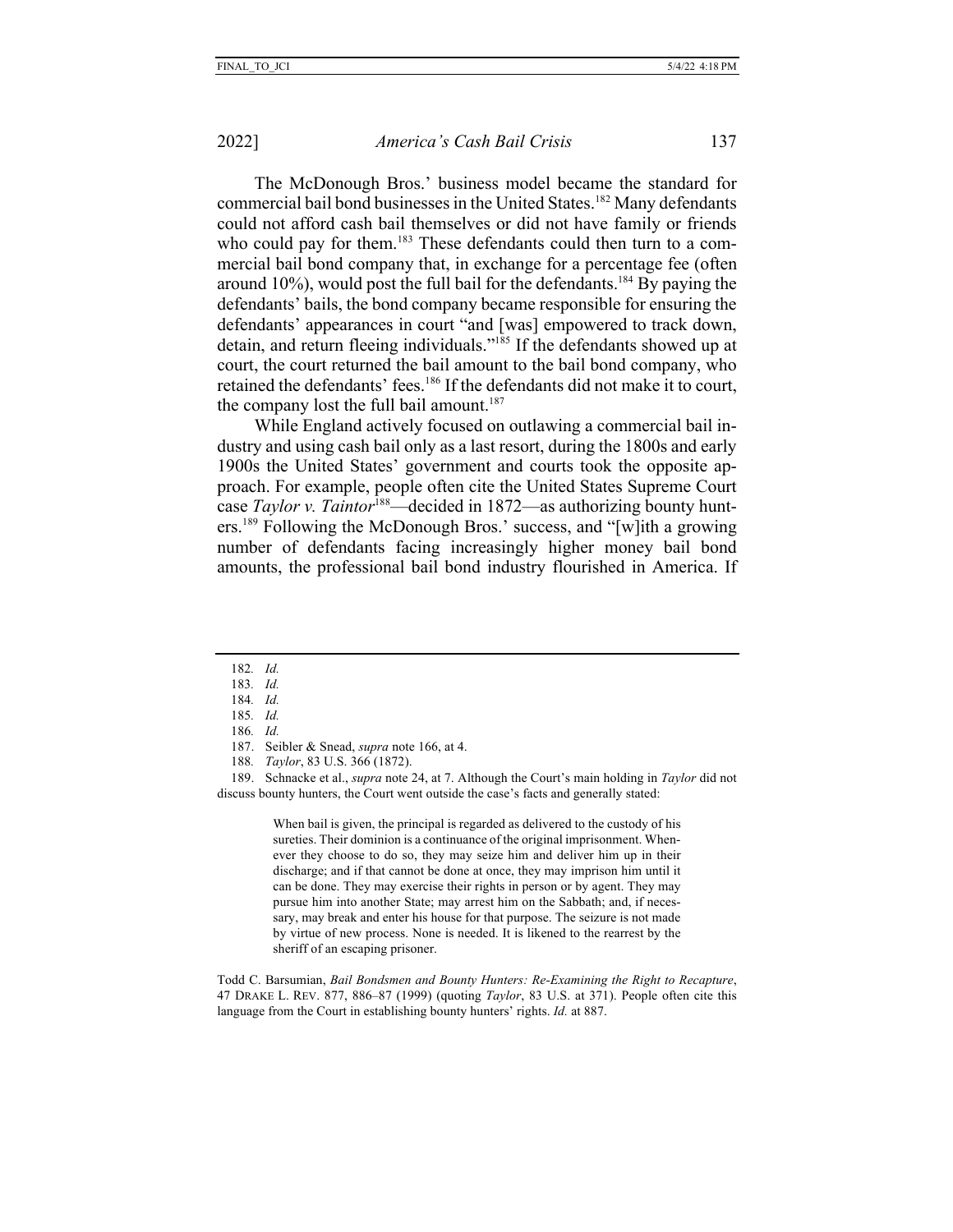anyone ever saw these businesses as problematic, however, it was rarely reported."190

### 3. 20th Century Bail Developments in the United States

Outside the commercial bail industry's development, the United States' bail system did not change much until the middle of the 20th century.191 The Supreme Court then decided two important cases: *Stack v. Boyle*<sup>192</sup> in 1951 and *Carlson v. Landon*<sup>193</sup> in 1952. *Stack* is important for three reasons. <sup>194</sup> First, the Court articulated the purpose of preserving a federal right to bail, saying "federal law has unequivocally provided that a person arrested for a non-capital offense shall be admitted to bail . . . Unless this right to bail before trial is preserved, the presumption of innocence, secured only after centuries of struggle, would lose its meaning."195 Second, the Court determined that courts must make individualized assessments when determining bail amounts.<sup>196</sup> Third, the Court affirmed the role that bail bonds have, explaining that "the modern practice of requiring a bail bond or the deposit of a sum of money subject to forfeiture serves as additional assurance of the presence of an accused."197 *Carlson*, which came only a few months after *Stack*, clarified that people's right to bail is not absolute in every case.<sup>198</sup> Through these two cases, the Supreme Court set a framework for bail:

> [W]hile a right to bail is a fundamental precept of the law, it is not absolute, and its parameters must be determined by federal and possibly state legislatures. Where a bail bond is permitted, however, there must be an individualized determination using standards designed to set the bail bond at 'an amount reasonably calculated' to assure the defendant's return to court; when the purpose of a money bail bond is only to prevent flight, the monetary

- 194. Schnacke et al., *supra* note 24, at 8.
- 195*. Stack*, 342 U.S. at 4.
- 196. Schnacke et al., *supra* note 24, at 8.
- 197*. Stack*, 342 U.S. at 5.
- 198*. Carlson*, 342 U.S. at 545–46.

<sup>190.</sup> Schnacke et al., *supra* note 24, at 7. As of May 2020, there were approximately 14,000 bail agents in the United States, with 3,200 bail agents in California alone. Sully Barrett, *How the Coronavirus Could Kill the \$2 Billion US Bail Bond Business*, CNBC (May 9, 2020), https://www.cnbc.com/2020/05/09/how-coronavirus-could-kill-the-us-bail-bond-business.html.

<sup>191.</sup> Seibler & Snead, *supra* note 166, at 4.

<sup>192.</sup> Stack v. Boyle, 342 U.S. 1 (1951).

<sup>193.</sup> Carlson v. Landon, 342 U.S. 524 (1952).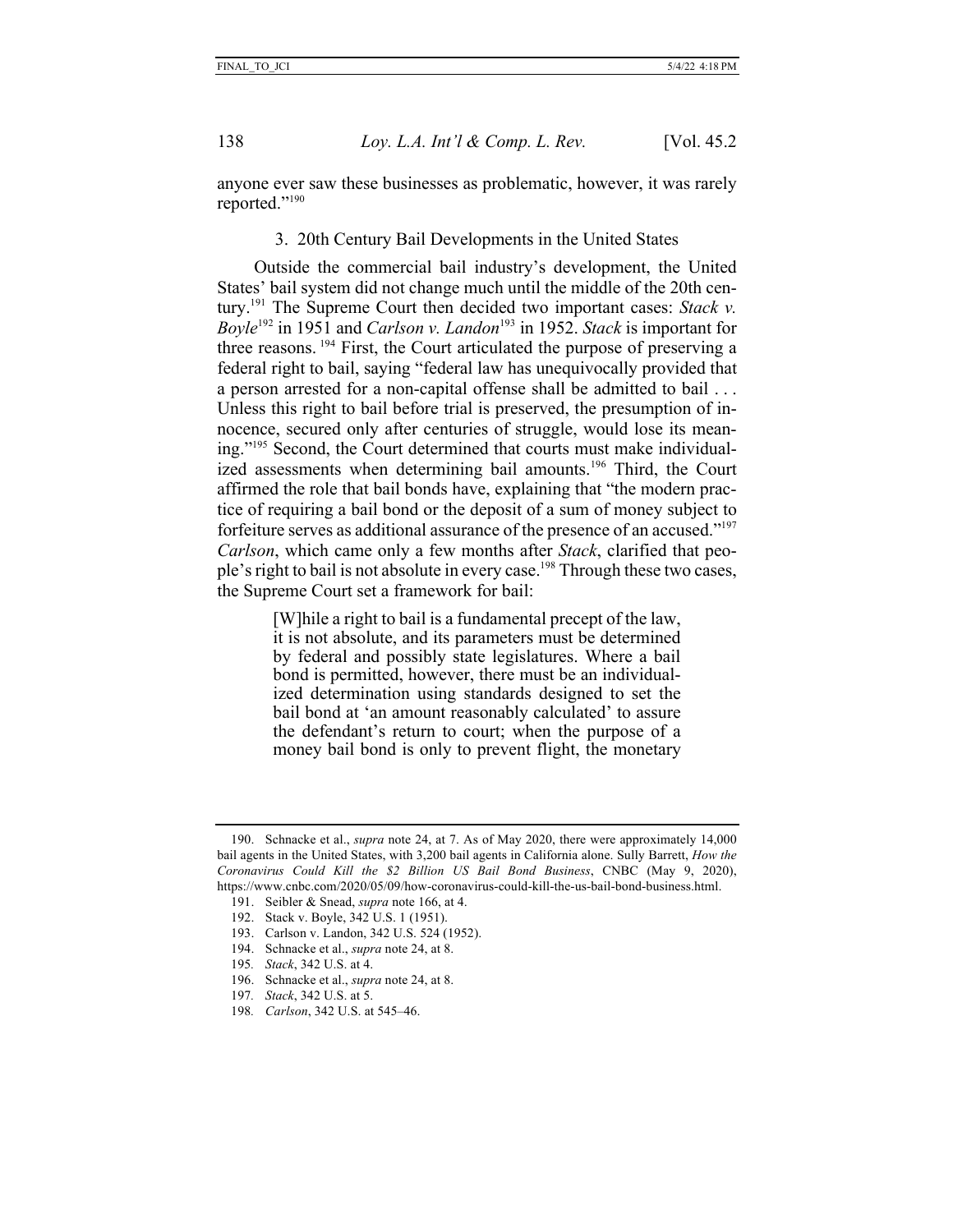amount must be set at a sum designed to meet that goal, and no more.<sup>199</sup>

By the 1960s, Americans began seriously criticizing the country's bail system.200 It was becoming clear that bondsmen were starting to dominate the bail system; courts were not considering bail the way they should; courts were increasingly detaining defendants because the defendants' bails were more than they could pay; courts were using bail as a means of punishing defendants; and jails were becoming overcrowded because courts were detaining defendants—who they should have otherwise released—for not paying bail.<sup>201</sup>

Out of this concern, some positive changes emerged. In 1961, Louis Schweitzer founded the Vera Foundation, that in turn created the Manhattan Bail Project.<sup>202</sup> Schweitzer's group "posted bail for defendants with strong community ties and tracked whether they made their court appearance. The experiment proved that defendants released on their own recognizance had a lower non-appearance rate than those under the old money bail system."<sup>203</sup> In 1963, Illinois—unhappy with the commercial bail system—created the "Illinois Ten Percent Deposit Plan," whereby cash bail remained the primary form of bail, but the state eliminated the use of commercial bail bondsmen.<sup>204</sup> Even courts began reconsidering "the desirability of a system that was based on secured bonds and dominated by commercial money bail bondsmen, who had, in turn, become the focus of numerous inquiries into their often abusive and corrupt practices."205

Eventually, politicians caught wind of the public's changing opinion on bail. In 1964, then Attorney General Robert F. Kennedy stated how "[u]sually only one factor determines whether a defendant stays in jail before he comes to trial. That factor is not guilt or innocence . . . The factor is simply money. How much money does the defendant have?"206 At the same time, Senator Sam Ervin introduced legislation—intended at reforming federal bail practices—that ultimately turned into the Federal

<sup>199.</sup> Schnacke et al., *supra* note 24, at 9.

<sup>200.</sup> Metzmeier, *supra* note 26, at 407.

<sup>201.</sup> Schnacke et al., *supra* note 24, at 9 (citing WAYNE H. THOMAS, JR., BAIL REFORM IN AMERICA 11–12 (1976)).

<sup>202.</sup> Metzmeier, *supra* note 26, at 407.

<sup>203</sup>*. Id.* (citing CHRIS W. ESKRIDGE, PRETRIAL RELEASE PROGRAMMING: ISSUES AND TRENDS 25–26 (1983)).

<sup>204.</sup> Schnacke et al., *supra* note 24, at 10–11.

<sup>205</sup>*. Id.* at 11.

<sup>206.</sup> Seibler & Snead, *supra* note 166, at 5 (quoting *Hearing on S. 2838, S. 2839, and S. 2840 Before the Subcomm. on Constitutional Rights and Improvements in Judicial Machinery of the S. Comm. on the Judiciary*, 88th Cong. (1964) (statement of Robert F. Kennedy, Attorney General)).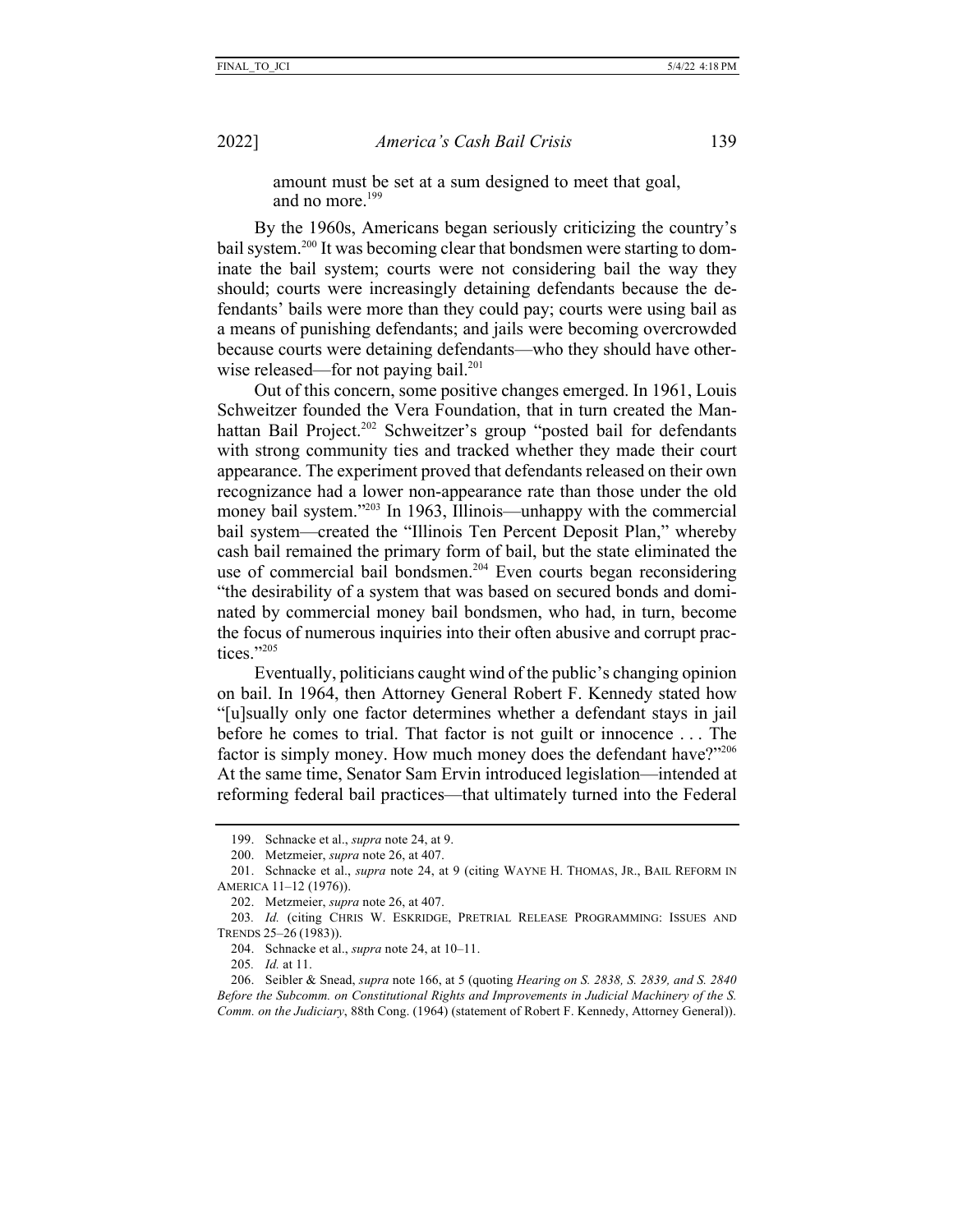Bail Reform Act of 1966.<sup>207</sup> Many states subsequently passed laws similar to the Bail Reform Act of  $1966$ <sup>208</sup>

Although the legislators who created the Bail Reform Act of 1966 intended the law to help reduce courts using bail as a form of preventive detention, the law did not have this effect. One issue was that the law "opened the door to individuals not receiving release on bail if a judge concluded they were likely to be found guilty."209 Another issue was that in the 1970s the culture in the United States began to shift towards favoring preventive detention, whether for capital or non-capital offenses.<sup>210</sup> In 1970, Congress authorized the District of Columbia Crime Act and allowed courts to utilize preventive detention with non-capital defendants, thereby detaining them without bail.211 These new laws also authorized courts "to consider a defendant's dangerousness when making bail decisions." $^{212}$ 

Bail in the States also followed a similar pattern. Although most states implemented laws similar to the Bail Reform Act of 1966, "[t]hese changes led to rising rates of pre-trial detention across the country . . . and . . . [m]oney bail became the primary method of releasing or detaining defendants which weighed heavily on individuals with little financial resources."<sup>213</sup> Describing the United States' bail system in 1967, the American Bar Association explained how the current system "is unsatisfactory . . . Its very nature requires the practically impossible task of transmitting risk of flight into dollars and cents and even its basic premise – that risk

(1) a presumption in favor of releasing non-capital defendants on their own recognizance; (2) conditional pretrial release with conditions imposed to reduce the risk of failure to appear; (3) restrictions on money bail bonds, which the court could impose only if non-financial release options were not enough to assure a defendant's appearance; (4) a deposit money bail bond option, allowing defendants to post a 10% deposit of the money bail bond amount with the court in lieu of the full monetary amount of a surety bond; and (5) review of bail bonds for defendants detained for 24 hours or more.

213*. Id.*

<sup>207.</sup> Schnacke et al., *supra* note 24, at 12. The Act contained a few important provisions:

*Id.*

<sup>208</sup>*. Id.*

<sup>209.</sup> SHIMA BARDARAN BAUGHMAN, THE BAIL BOOK: A COMPREHENSIVE LOOK AT BAIL IN AMERICA'S CRIMINAL JUSTICE SYSTEM 3 (2017).

<sup>210.</sup> Amanda Zaniewski, *Bail in the United States: A Brief Review of the Literature*, MASS. DEP'T OF CORRECTIONS 2 (Nov. 2014), https://www.mass.gov/files/documents/2016/09/qx/bailin-united-states-literature-review.pdf.

<sup>211</sup>*. Id.*

<sup>212</sup>*. Id.*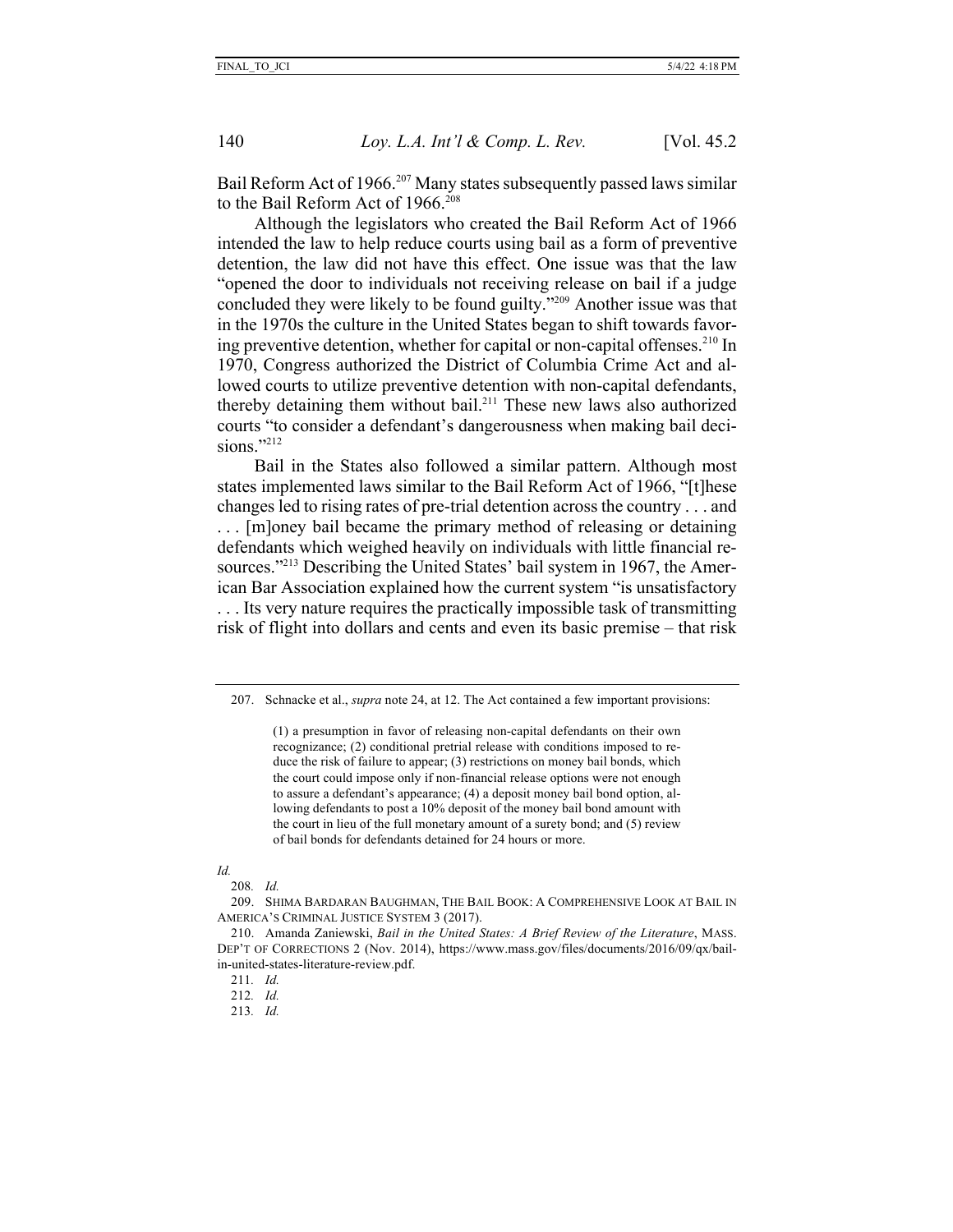of financial loss is necessary to prevent defendants from fleeing prosecution – is itself of doubtful validity."<sup>214</sup>

4. The United States' Modern Federal Bail System

Although, at the time, the public criticized the Bail Reform Act of 1966 because it did not do enough to stop cash bail and preventive detention, public opinion started to become more concerned with other aspects of bail. Bail reform in the 1970s was "characterized by heightened public concern over crime, including crimes committed by persons released on a bail bond. Highly publicized violent crimes committed by defendants while released pretrial prompted calls for more restrictive bail policies."215 There was a growing sentiment that judges should be able to consider a defendant's danger to the community when setting bail.<sup>216</sup>

By the 1980s, both states and the federal government responded to the public's desire to include a defendant's danger to the community in bail considerations. Following the District of Columbia Crime Act, many states passed similar bills that authorized courts to consider a defendant's danger to the community and utilize preventive detention.<sup>217</sup> Similarly, in 1984, Congress addressed the issue on a federal level by passing the Comprehensive Crime Control Act of 1984.218 Chapter 1 of the new law contained the Bail Reform Act of 1984 and amended the Bail Reform Act of  $1966^{219}$ 

The Bail Reform Act of 1984 governs most of the United States' modern federal-bail law. The law orders the:

> pretrial release of the person on personal recognizance, or upon execution of an unsecured appearance bond in an amount specified by the court . . . unless the judicial officer determines that such release will not reasonably assure the appearance of the person as required or will endanger the safety of any other person or the community . . . [and if] the judicial officer finds that no condition or combination of conditions will reasonably assure the

<sup>214.</sup> Schnacke et al., *supra* note 24, at 13 (quoting STANDARDS FOR CRIMINAL JUSTICE: PRETRIAL RELEASE, VOL. 1 (1968) (AM. BAR ASS'N, amended 2007)).

<sup>215</sup>*. Id.* at 17 (quoting *The Supervised Pretrial Release Primer*, PRETRIAL SERVS. RES. CTR. (BJA, August 1999), at 5).

<sup>216</sup>*. Id.* (citing *The Supervised Pretrial Release Primer*, PRETRIAL SERVS. RES. CTR. (BJA, August 1999), at 5). It is important to compare how in England during the late 20th century, the public began criticizing the country for using preventive detention, whereas in the United States during the same time, the public supported using preventive detention. *See* discussion *supra* p. 116.

<sup>217</sup>*. Id.*

<sup>218</sup>*. Id.*

<sup>219.</sup> Schnacke et al., *supra* note 24, at 17.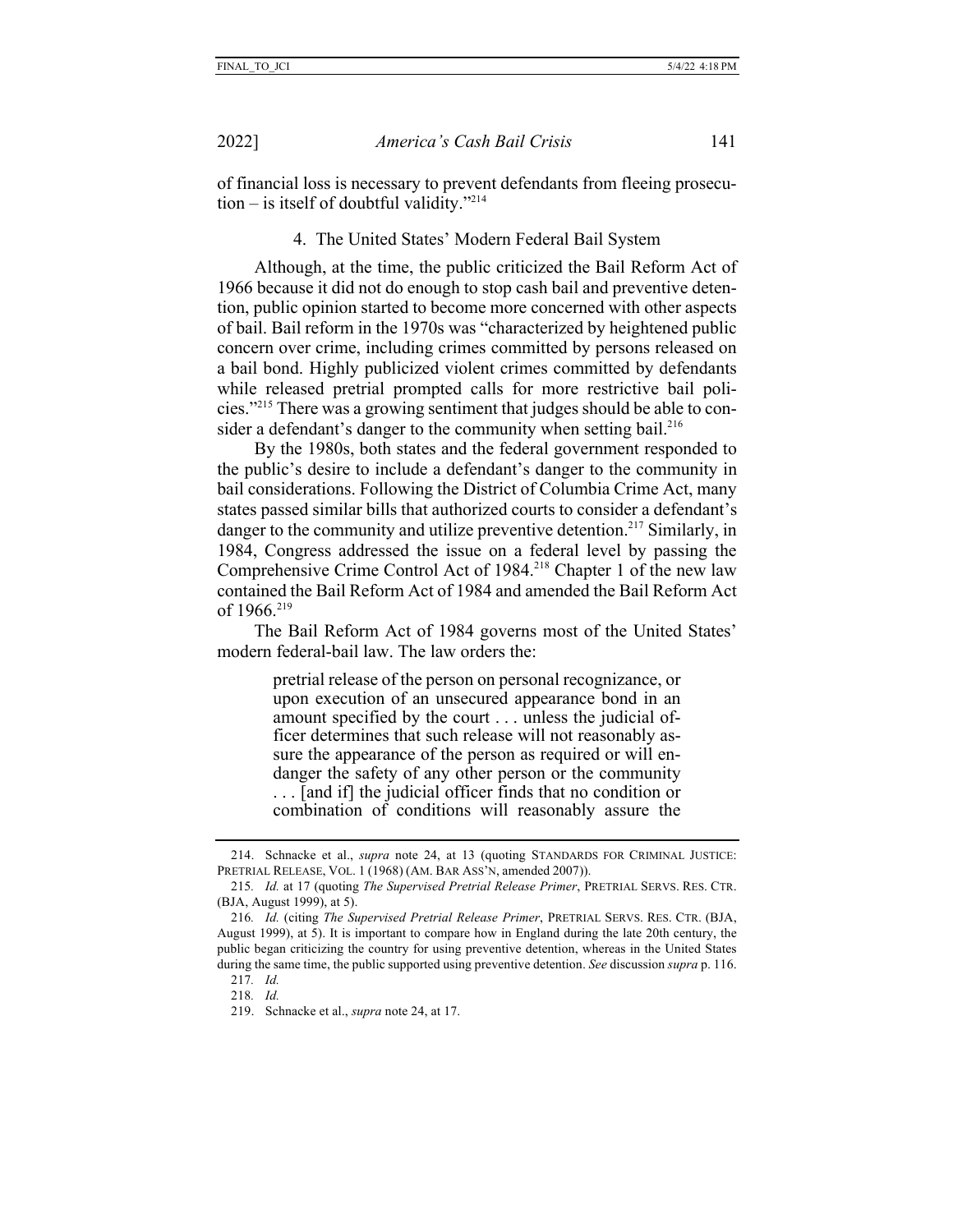appearance of the person (as required) and the safety of any other person and the community, such judicial officer shall order the detention of the person before trial.<sup>220</sup>

The law also mandates a "rebuttable presumption toward confinement when the person has committed certain delineated offenses, such as crimes of violence or serious drug crimes."221 To assess whether to preventively detain a defendant, courts must consider certain factors indicating whether a defendant will appear at trial or pose danger to the community.222

Instead of using the Bail Reform Act of 1984 to eliminate cash bail, Congress specifically rejected the idea.<sup>223</sup> Members of Congress called the idea of eliminating cash bail "unjustified" and the "Department of Justice recommended preserving money bail as a historical and effective method to deter flight and secure reappearance."<sup>224</sup> When considering the Bail Reform Act of 1984, the Senate Judiciary Committee explicitly endorsed cash bail, explaining that "'[a] financial condition of release that results in the pre-trial detention of the defendant…does not necessarily require [their] release' if the judge determines that 'it is the only form of conditional release that will assure the person's future appearance.<sup>'"225</sup> In 1987, the United States Supreme Court decided the case *United States v.*  Salerno and upheld the Bail Reform Act of 1984's constitutionality.<sup>226</sup>

1. nature of crime; whether it involves violence or drugs; 2. 'weight of the evidence;' 3. person's history, including character, physical & mental condition, job, finances, length of residence, community ties, drug abuse history, prior criminal & bail appearance record; and 4. nature and seriousness of the danger to any person or the community that would be posed by the person's release.

*Id.* (citing § 3142(g)).

224*. Id.* (quoting S. REP NO. 98-225, at 11 (1983), *as reprinted in* 1984 U.S.C.C.A.N. 3182, 3194).

225*. Id.* at 7 (citing S. REP NO. 98-225, at 11 (1983), *as reprinted in* 1984 U.S.C.C.A.N. 3182, 3194).

226. Schnacke et al., *supra* note 24, at 18. *Salerno* "fundamentally changed how the criminal justice system views detention." Laurie L. Levenson, *Detention, Material Witnesses & the War on Terrorism*, 35 LOY. L.A. L. REV. 1217, 1218 (2002). Although before *Salerno* courts could not assess defendants' danger to the community, after the decision the United States "moved into an era in which there might technically be a presumption of innocence, but there are a host of criminal and civil laws that allow the government to detain individuals because it suspects they could cause future harm." *Id.* In his dissent, Justice Thurgood Marshall poignantly noted that "we are quickly moving to a criminal justice system where 'a person innocent of any crime may be jailed

<sup>220.</sup> 18 U.S.C. § 3142(b), (e) (2008).

<sup>221.</sup> Schnacke et al., *supra* note 24, at 18.

<sup>222.</sup> Metzmeier, *supra* note 26, at 410 (citing § 3142(g)). These factors include:

<sup>223.</sup> Seibler & Snead, *supra* note 166, at 6–7.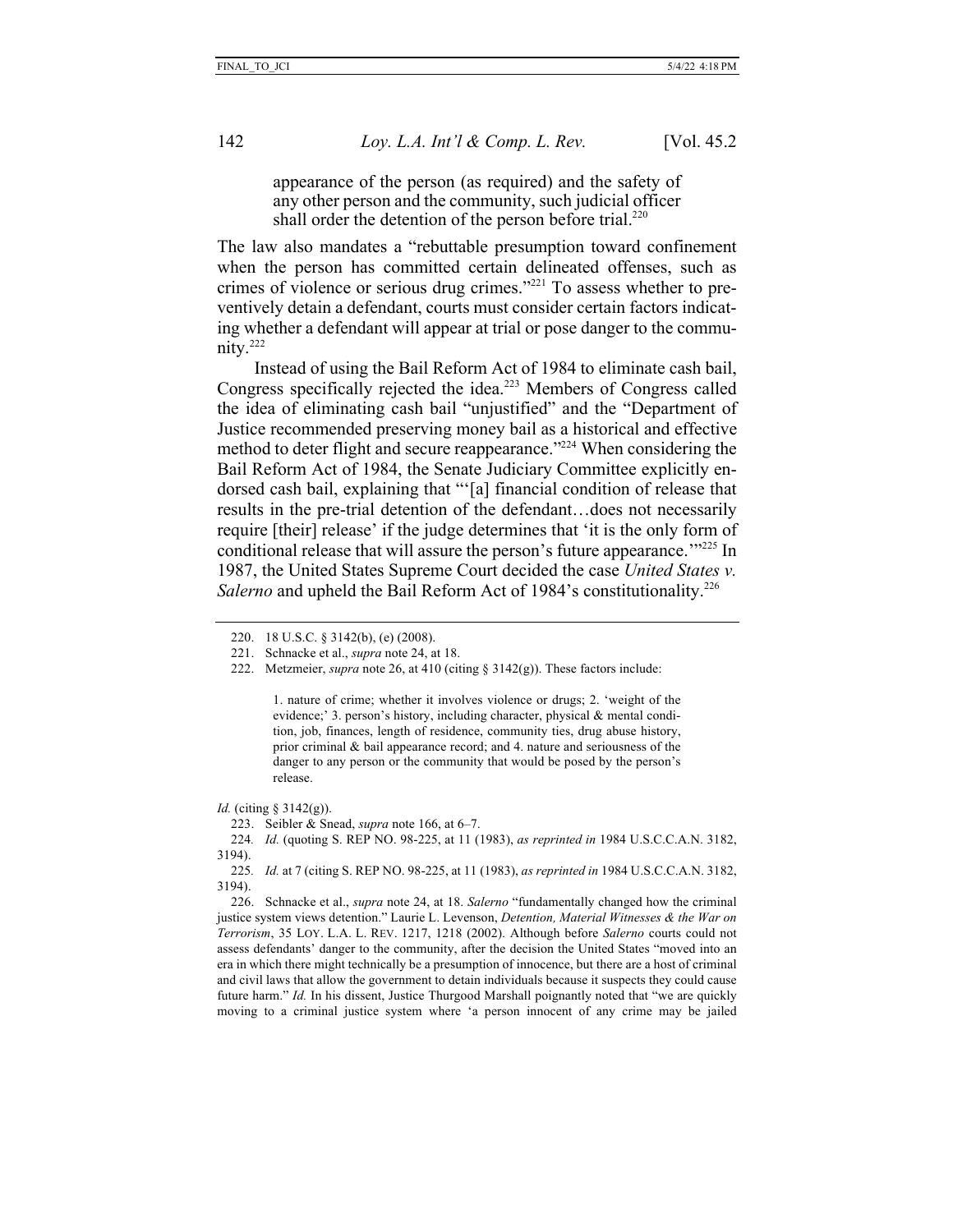#### 5. The United States' Modern State Bail System and Recent Reforms

Although the federal bail system has not changed much since 1984, many states have modified their bail laws over the last 40 years, and a few states have enacted positive reforms. In 1992, Washington D.C. although technically not a state—became an early bail reformer and basically ended its use of cash bail when it passed the Bail Reform Act.<sup>227</sup> The law enacted new guidelines on judges, $228$  and one guideline in particular explicitly prohibits judges from imposing financial conditions that defendants cannot pay.229 Instead, judges use a risk-based assessment system to determine the defendants they release<sup>230</sup> and use non-financial release conditions to help ensure defendants appear at trial.<sup>231</sup> Although Washington D.C.'s system still has its issues, it appears that the system's positive effects outweigh the negative effects. Washington D.C.'s courts release about 85 percent of defendants without bail and 90 percent of those defendants show up to court.<sup>232</sup> Moreover, Washington D.C. saves about \$398 million a year under this system.<sup>233</sup>

In 2017, the New Jersey Criminal Justice Reform Act went into effect and effectively eliminated cash bail in the State.<sup>234</sup> Instead, New Jersey now releases most defendants pending trial, but allows judges to detain defendants who are accused of certain violent crimes or defendants that a risk-based assessment system determines are a risk for not showing up to their trials.235 The courts' pre-trial services division then oversees defendants that the courts release, ensuring that these defendants comply with certain non-financial release terms, like electronic monitors and

228*. Id.*

232. Dorn, *supra* note 227.

indefinitely.'" *Id.* at 1217 (quoting *Salerno*, 481 U.S. at 755 (Marshall, J., dissenting)). Although at the time the Court announced *Salerno* there were negative public reactions, that has changed over time, and now "the public and the courts predictably moved into an era in which we are relatively comfortable with preventive detention." *Id.* at 1219.

<sup>227.</sup> Sara Dorn, *How D.C. Court Reforms Save \$398 Million: Impact 2016: Justice for All*, CLEVELAND.COM (Jan. 11, 2019, 7:33 PM), https://www.cleveland.com/metro/2016/05/how\_dc\_court\_reforms\_save\_398.html.

<sup>229.</sup> Ann E. Marimow, *When it Comes to Pretrial Release, Few Other Jurisdictions do it D.C.'s Way*, WASH. POST (July 4, 2016), https://www.washingtonpost.com/local/publicsafety/when-it-comes-to-pretrial-release-few-other-jurisdictions-do-it-dcsway/2016/07/04/8eb52134-e7d3-11e5-b0fd-073d5930a7b7\_story.html.

<sup>230.</sup> Dorn, *supra* note 227.

<sup>231.</sup> Marimow, *supra* note 229.

<sup>233</sup>*. Id.*

<sup>234</sup>*. Pretrial Justice Reform*, ACLU N.J., https://www.aclu-nj.org/theissues/criminaljustice/pretrial-justice-reform (last visited Dec. 21, 2021).

<sup>235.</sup> Mark F. Bernstein, *How New Jersey Made a Bail Breakthrough*, PRINCETON ALUMNI WKLY. 26, 26-30 (Nov. 2020), https://www.paw.princeton.edu/article/how-new-jersey-made-bailbreakthrough.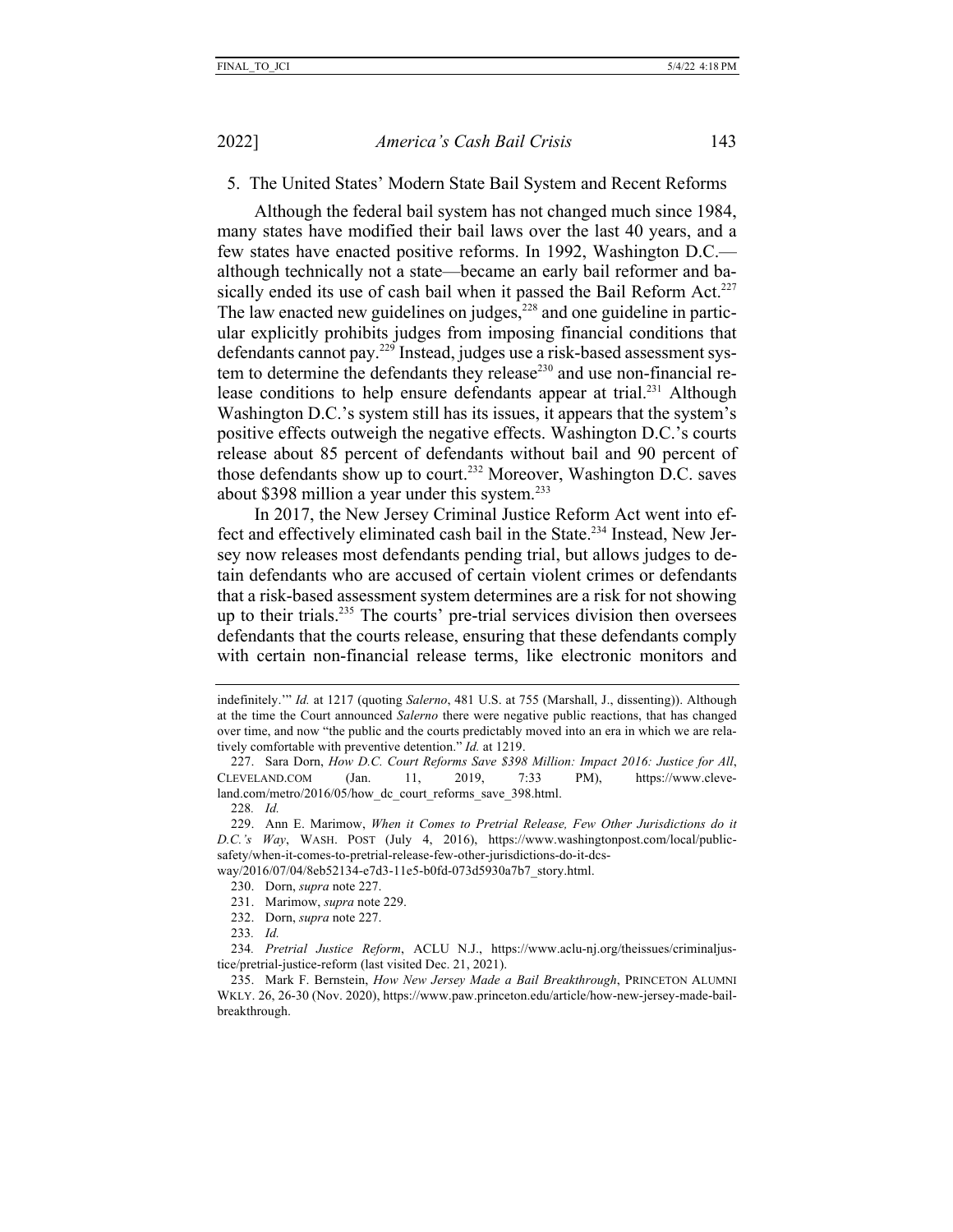periodic check-ins.236 New Jersey also enacted the Speedy Trial Act that requires courts bring defendants to trial within six months of their indictment.237 Like Washington D.C., although New Jersey's system still has its problems, its positive effects seem to outweigh any of these issues. As of November 2020, the number of people in jail that were awaiting trial had fallen by more than 40 percent, while the number of defendants that appeared for court dates only dropped slightly from 92.7 percent to 89.4 percent.238

A few other states have also passed reforms. In 2018, a new law went into effect in Alaska that reduced the State's use of cash bail, and instead, Alaska now primarily uses risk assessment.<sup>239</sup> Courts release defendants that police charge with low-level crimes or who the risk-assessment system determines are low-risk on recognizance and sometimes with non-financial release conditions, but assess bail bonds for defendants police charge with violent crimes or who the risk-assessment system determines are high-risk.<sup>240</sup> New York passed a bail reform law that went into effect in 2020 and intended to reduce the number of people in jail pre-trial.241 Facing backlash, however, New York amended the bill about three months after it went into effect.<sup>242</sup> Under the current law, the law bars judges from using cash bail for defendants police charge with most misdemeanors and nonviolent felonies, and courts must release these defendants under the least restrictive conditions possible that still ensure the defendants will attend trial.<sup>243</sup> Judges are authorized to use cash bail, however, for almost all violent felonies and certain nonviolent felonies, and can use cash bail based on a defendant's legal history and status.<sup>244</sup>

More recently, in 2021, Illinois became the first state to fully abolish cash bail245 and the California Supreme Court significantly reduced judges' ability to use cash bail.<sup>246</sup> California has gone back and forth with cash bail, as it passed a law in 2018 that eliminated cash bail, but in 2020

<sup>236</sup>*. Id*.

<sup>237</sup>*. Id.*

<sup>238</sup>*. Id.*

<sup>239</sup>*. Alaska Moves to Eliminate Cash Bail*, VERA INST. OF JUST. (Jan. 18, 2018), https://www.vera.org/blog/alaska-moves-to-eliminate-cash-bail.

<sup>240</sup>*. Id.*

<sup>241.</sup> Taryn A. Merkl, *New York's Latest Bail Law Changes Explained*, BRENNAN CTR. FOR JUST. (Apr. 16, 2020), https://www.brennancenter.org/our-work/analysis-opinion/new-yorks-latest-bail-law-changes-explained.

<sup>242</sup>*. Id.*

<sup>243</sup>*. Id.*

<sup>244</sup>*. Id.*

<sup>245.</sup> Corley, *supra* note 33.

<sup>246.</sup> Dolan, *supra* note 32.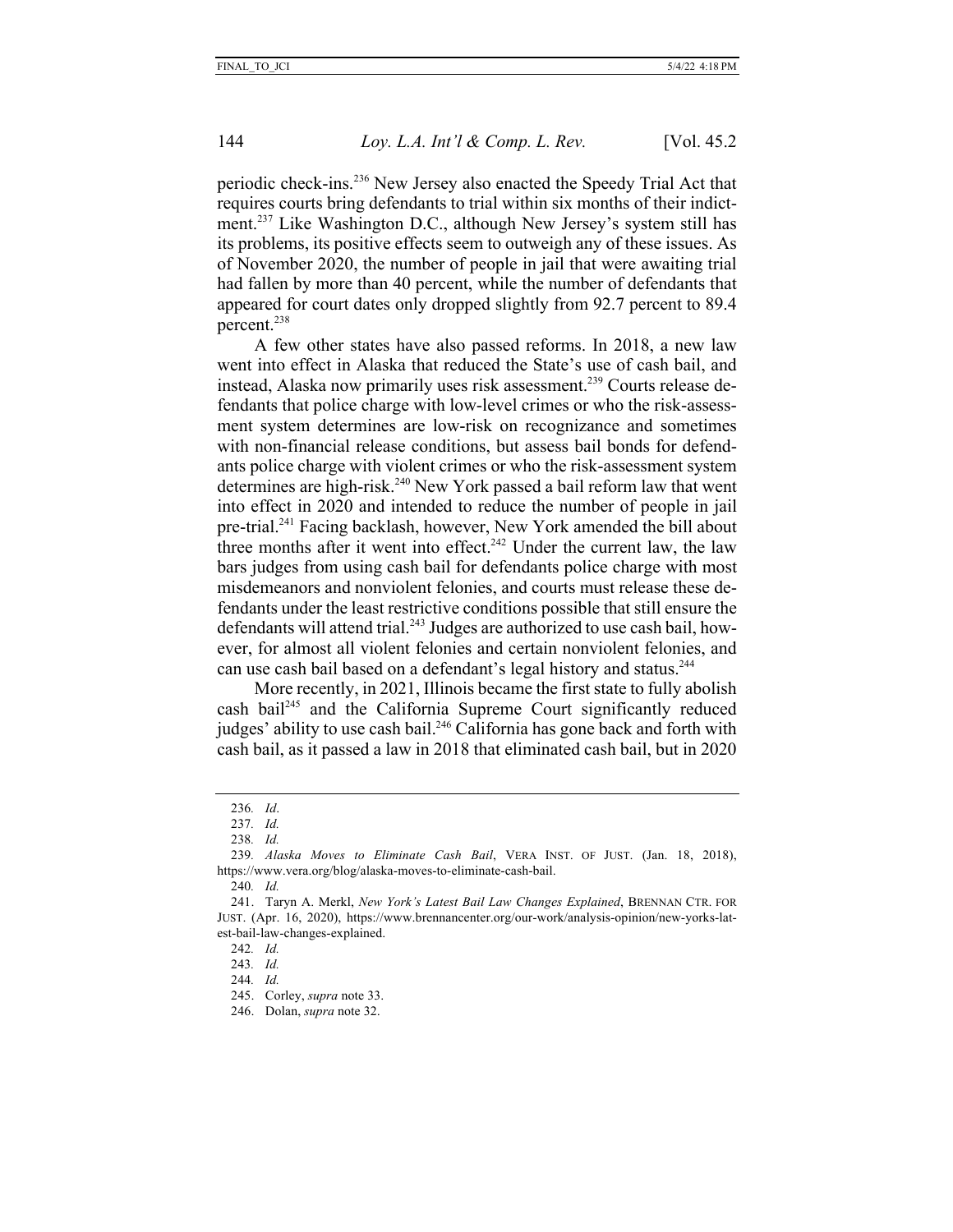a popular vote referendum defeated the law.247 In 2021, however, the California Supreme Court held "it is unconstitutional to require defendants to remain behind bars simply because they cannot afford bail . . . [and] told judges to favor pretrial release and consider a person's ability to pay before setting bail."248

There are many similarities between Illinois and California's reforms and England's bail system. For example, Illinois will now require judges, who are handling non-violent defendants that cannot afford bail, to "impose the least restrictive conditions necessary to ensure a defendant's appearance in court."249 The California Supreme Court stated that it is unconstitutional to "condition[] freedom solely on whether an arrestee can afford bail" and that other non-financial "conditions of release such as electronic monitoring, regular check-ins with a pretrial case manager, community housing or shelter, and drug and alcohol treatment can in many cases" protect the public and assure defendants appear at trial.250 These actions move closer to England, where courts rarely use financial forfeitures to ensure defendants appear at trial, and instead utilize less invasive conditions such as the threat of criminal punishment, third-party sureties, or non-financial conditions.<sup>251</sup>

Although there has been some progress in the United States, both Congress and the United States Supreme Court have solidified the prominent role that cash bail plays in the country. Whereas England utilized every opportunity to reject the country's use of cash bail, the United States has used most opportunities to legitimize the country's use of cash bail. Moreover, since 1984, in both federal and state courts, "pretrial detention has become the norm rather than the exception."<sup>252</sup> Ultimately, although there has been a growing push to eliminate cash bail at a statelevel, federal courts and most states still use cash bail, supplemented with a commercial bail industry.

<sup>247.</sup> Horus Alas, *Why L.A. County's District Attorney Has Joined the Movement to End Bail*, U.S. NEWS & WORLD REP. (Jan. 14, 2021, 2:35 PM), https://www.usnews.com/news/cities/articles/2021-01-14/los-angeles-county-district-attorney-joins-movement-to-end-cash-bail.

<sup>248.</sup> Dolan, *supra* note 32.

<sup>249.</sup> Emanuella Evans & Rita Oceguera, *Illinois Criminal Justice Reform Ends Cash Bail, Changes Felony Murder Rule*, INJUSTICE WATCH (Feb. 23, 2021), https://www.injusticewatch.org/news/2021/illinois-criminal-justice-reform-cash-bail-felony-murder/.

<sup>250.</sup> Dolan, *supra* note 32.

<sup>251.</sup> DEVINE, *supra* note 22, at 117. England uses non-financial conditions such as "living at a specified address, observing a specified curfew, reporting periodically at a police station, not contacting particular people, not going near particular places, not entering a place licensed to sell alcohol, not driving, and surrendering one's passport and not leaving the country." *Id.* at 116.

<sup>252.</sup> BAUGHMAN, *supra* note 209, at 3.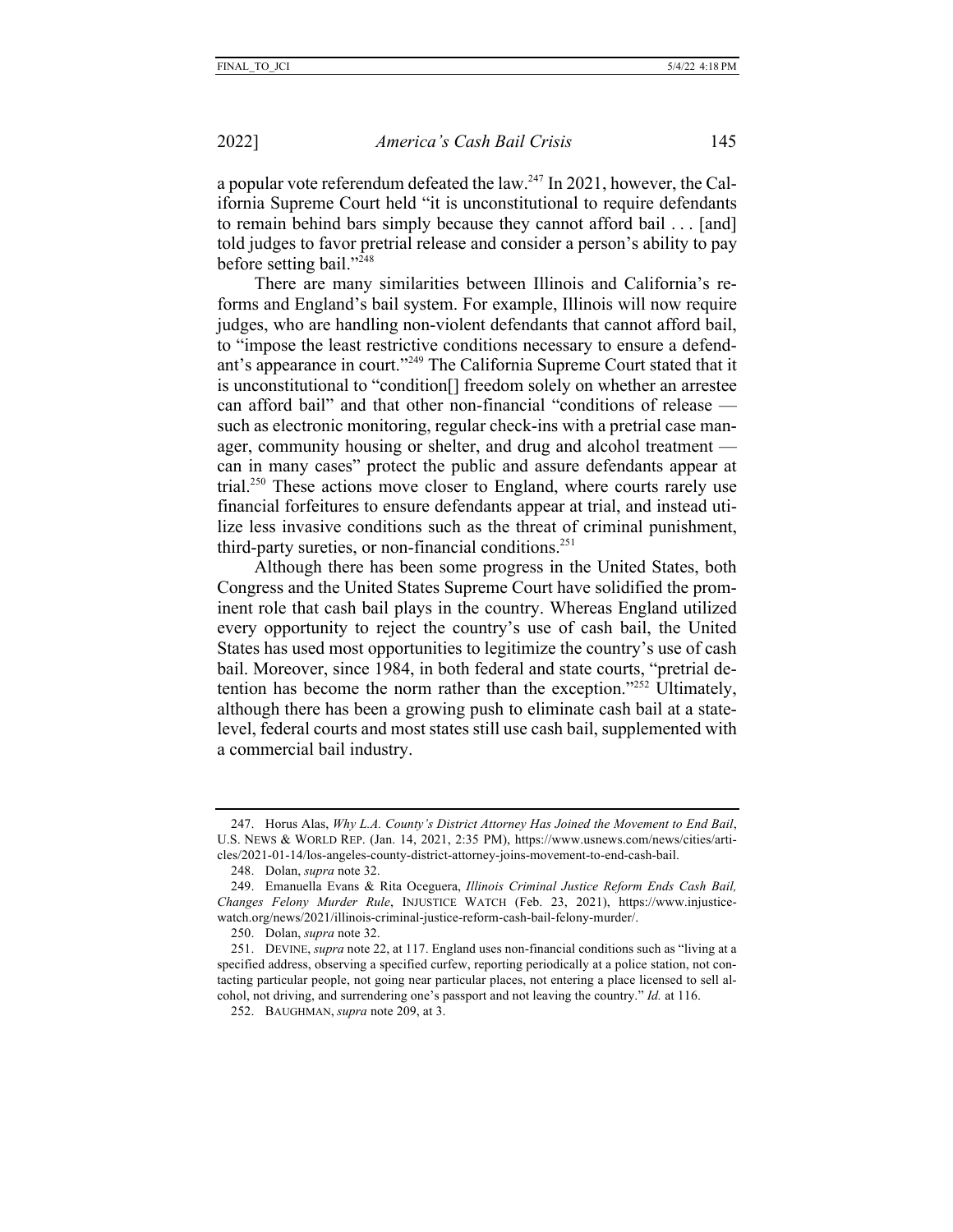## IV. LEARNING FROM FORMER BRITISH COMMONWEALTH COUNTRIES, INTERNATIONAL LAW, AND THE EUROPEAN UNION

It is clear that while England sought to prevent cash bail's prominence and a commercial bail industry, the United States affirmed cash bail's constitutionality and protected the commercial bail industry's right to operate. This Part first discusses how much of the world looks unfavorably on the United States' bail system and the ways that three former British Commonwealth countries' bail systems—India, New Zealand, and Scotland—differ from the United States. This Part next explains the ways the United States' bail system differ from the European Court of Human Rights. Finally, this Part concludes by illustrating why the United States' bail system violates international law.

England is not the only country that minimizes cash bail and a commercial bail industry. That is because "[t]he commercial bail system prevailing in most jurisdictions in the United States has long been criticized."253 Other than England, countries such as India, Ireland, and New Zealand have held "agreements to indemnify bail sureties to constitute illegal contracts . . . Thus, any commercial development was effectively precluded."254 In fact, many countries use the United States' bail system as an example of what *not* to do.<sup>255</sup> F.E. Devine explains how:

> The concern in these kindred systems to obstruct the development of commercial bail is a more telling reflection of the view taken of it than strident criticism would be. Those involved in the other systems care little what is done in jurisdictions in the United States so long as they are spared from doing the same. On occasion, however, proposals for reform in these countries have led to studies of options. On these occasions the role of American commercial bail bonding as a worldwide object lesson in what to avoid is articulated.256

There are many examples of countries that use bail systems that avoid the problems America has. For instance, in India, courts can never require cash bail.<sup>257</sup> Instead, the country applies a system that "functions" almost completely by recognizance."258 India's bail system relies primarily on the "accused's recognizance . . ., but third-party sureties who also

- 256*. Id.*
- 257*. Id.* at 83.
- 258*. Id.*

<sup>253.</sup> DEVINE, *supra* note 22, at 1.

<sup>254</sup>*. Id.* at 6–7.

<sup>255</sup>*. Id.* at 2.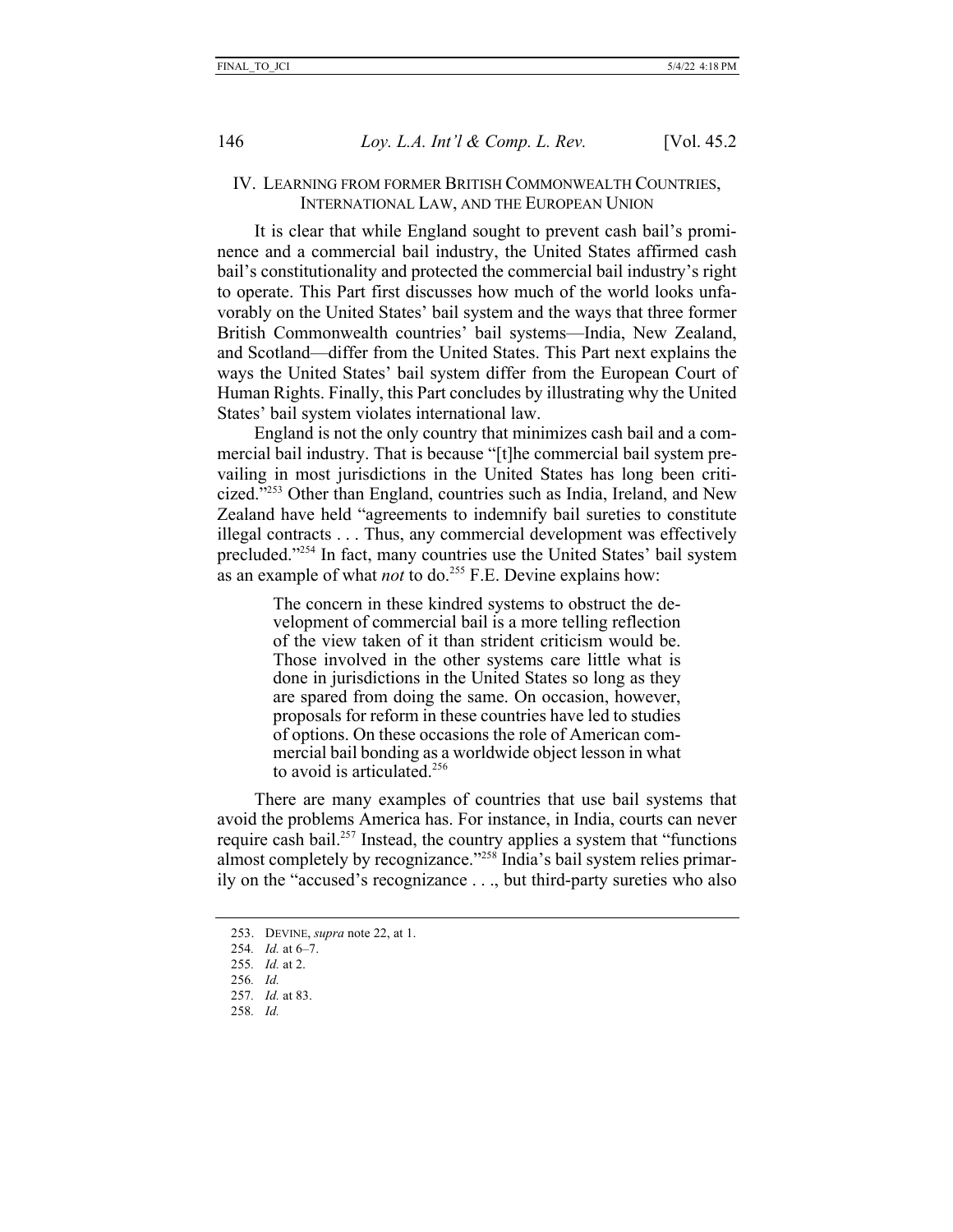function by recognizance are typically required. Non-financial conditions of conduct can [also] be required in cases where no right to bail applies."259 Also, although courts cannot require cash bail, courts can (but do not have to) accept cash bail if the "accused offers a deposit—usually because he cannot obtain the necessary sureties."260 If defendants abscond, plan to abscond, or violate any bail conditions, India may arrest them, rescind their bail, or alter their bail terms.<sup>261</sup>

In New Zealand, the country's bail system stresses non-financial bail conditions as the primary method of ensuring that defendants appear at trial.<sup>262</sup> In fact, the law "completely remove<sup>[s]</sup> the possibility of imposing financial conditions from the lower courts, which handle most bails, so they can only impose nonfinancial conditions, release without conditions, or deny bail completely."263 If lower courts deny defendants bail, the defendants can still appeal to the higher court for bail, and this court can grant bail with conditions such as recognizances or sureties.<sup>264</sup> New Zealand, however, still outlaws cash bail at this level.<sup>265</sup> Finally, it is illegal to abscond in New Zealand and there are criminal penalties for defendants that do. $266$ 

In Scotland, the country's bail system primarily uses a combination of criminal penalties and non-financial conditions.267 Scotland specifically outlaws "granting bail under a pledge or deposit of money, or imposing a monetary pledge or deposit as a condition of bail, except where the court is satisfied that imposition of such a requirement is appropriate to the special circumstances of a case."268 Instead, courts can use any nonfinancial condition necessary to ensure defendants appear at trial, and if non-financial conditions do not work, the government imposes criminal punishment.269

The United States' bail system also contrasts with the European Court of Human Rights' approach. The European Convention on Human Rights Article 5.3 states that courts must not set bail "too high[,] . . . [t]he amount of the guarantee to be furnished by the detained person must be assessed principally in reference to him and his assets, and a court's

259. DEVINE, *supra* note 22, at 83. 260*. Id.* 261*. Id.* 262*. Id.* at 161. 263*. Id.* 264*. Id.* 265. DEVINE, *supra* note 22, at 161*.* 266*. Id.* 267*. Id.* at 139. 268*. Id.* at 140 (citing Bail Act 1980, §§ 1(a), 3–4 (Scot.)). 269*. Id.*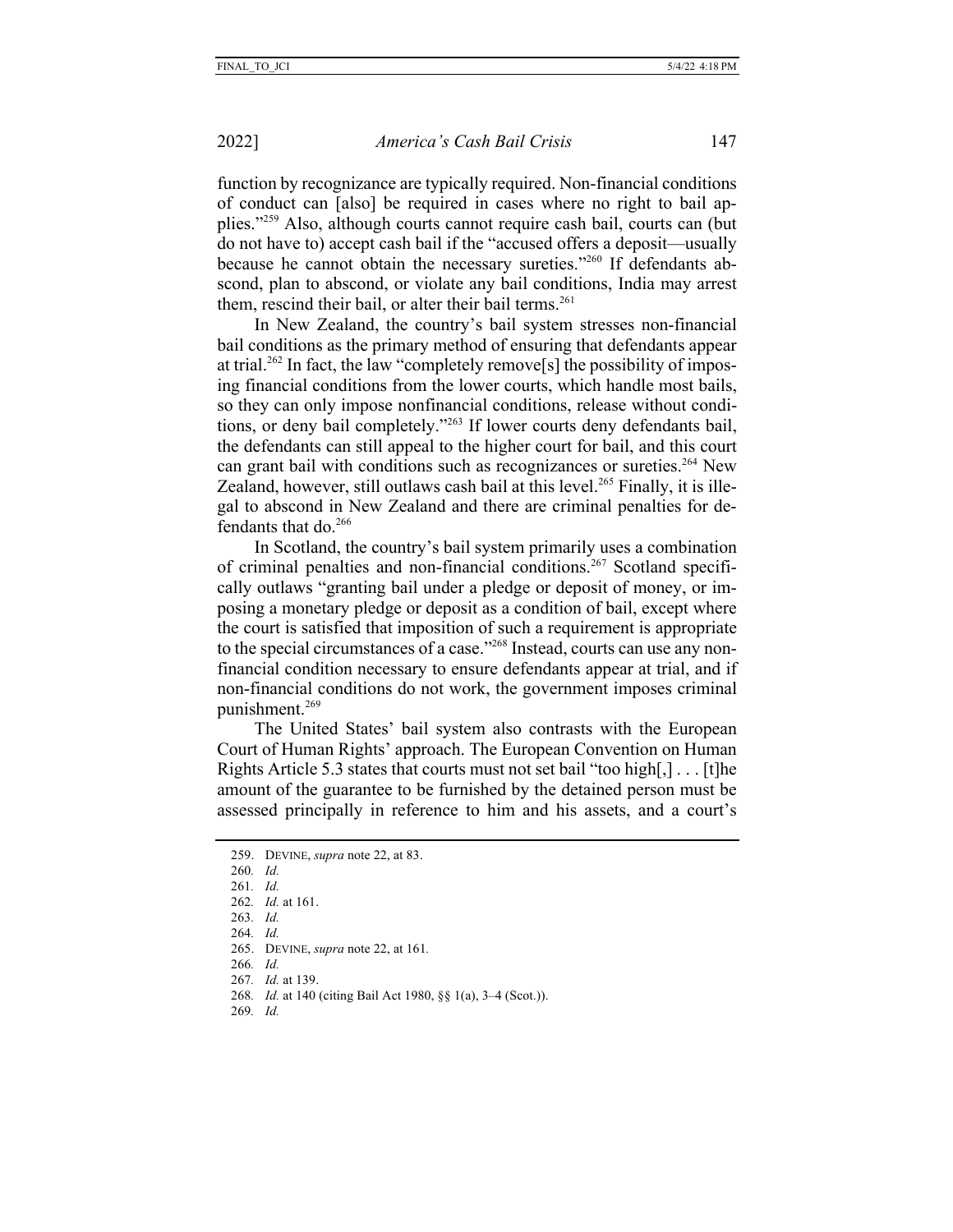failure to assess the detainee's ability to provide bail constitutes a violation of the right to pretrial release." $270$ 

Moreover, the United States' bail system violates International Human rights law. The United States ratified the International Covenant on Civil and Political Rights (ICCPR) in 1992.271 The ICCPR codifies that every person is guaranteed certain rights and liberties.<sup>272</sup> Although ICCPR Article 9(3) "authorizes pretrial release dependent on guarantees, which may be in the form of money bail or other assurances," the international community has interpreted Article 9(3) to mean that:

> [w] hile pretrial detention may be permissible under certain circumstances, it should be an exception and as short as possible. The maximum length of pretrial detention should be proportionate to the maximum potential sentence . . . If imprisonment is not to be expected as punishment for a crime, every effort should be made to avoid pre-trial detention.273

The United Nations Centre for Human Rights has also said that "certain crimes may be so 'lacking in severity that pre-trial detention may be inappropriate."<sup>274</sup> The International Convention on the Elimination of All Forms of Racial Discrimination's monitoring committee has urged parties "to ensure that the 'requirement to deposit a guarantee or financial security in order to obtain release pending trial is applied in a manner appropriate to the situation of persons in vulnerable groups . . . so as to prevent the requirement from leading to discrimination against such persons.""275

<sup>270</sup>*. The Price of Freedom: Bail and Pretrial Detention of Low Income Nonfelony Defendants in New York City*, HUM. RTS. WATCH 65–66 (Dec. 2010), https://www.hrw.org/sites/default/files/reports/us1210webwcover\_0.pdf.

<sup>271</sup>*. Id.* at 63.

<sup>272</sup>*. Id.*

<sup>273</sup>*. Id.* at 65.

<sup>274</sup>*. Id.* (quoting U.N. CENTRE FOR HUMAN RIGHTS, COMM. ON CRIME PREVENTION AND CRIMINAL JUSTICE, HUMAN RIGHTS AND PRE-TRIAL DETENTION: A HANDBOOK OF INTERNATIONAL STANDARDS RELATING TO PRE-TRIAL DETENTION, at 79, U.N. Sales No. E.94.XIV.6 (1994)).

<sup>275</sup>*. Id.* at 67 (quoting Comm. on the Elimination of Racial Discrimination, Rep. on the Work of Its Sixty-Sixth and Sixty-Seventh Sessions, ¶ 26, U.N. Doc. A/60/18 (2005)). In 2017, Professor Philip Alston—the United Nations Special Rapporteur on extreme poverty and human rights and also a law professor in the United States—spent two weeks visiting the United States "to look at whether the persistence of extreme poverty in America undermines the enjoyment of human rights by its citizens." *Statement on Visit to the USA, by Professor Philip Alston, United Nations Special Rapporteur on Extreme Poverty and Human Rights*, U.N. HUM. RTS. OFF. OF THE HIGH COMMISSIONER (Dec. 15, 2017), https://www.ohchr.org/EN/NewsEvents/ Pages/DisplayNews.aspx?NewsID=22533. Professor Alston commented how a "practice which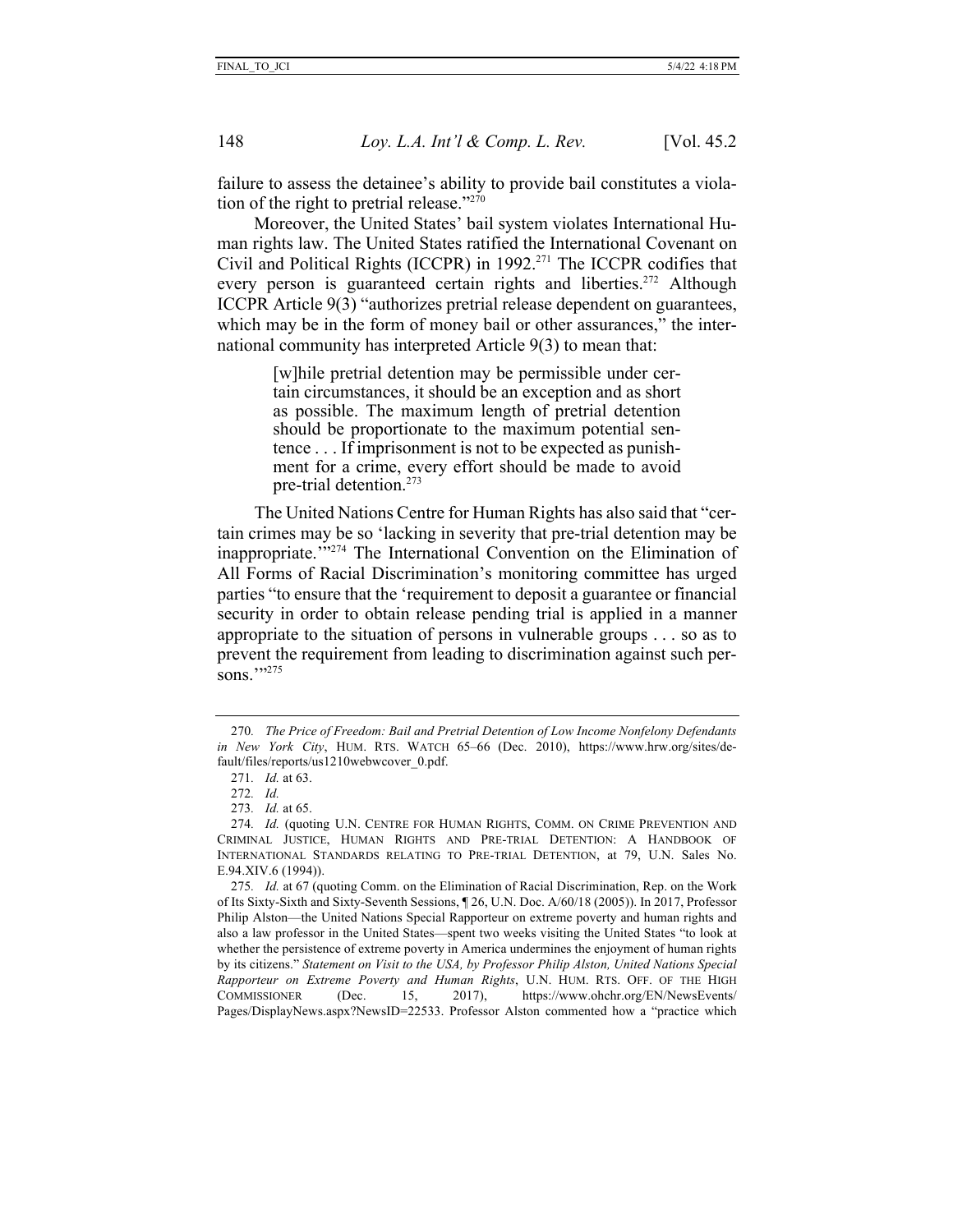#### V. PROPOSED REFORMS

It is apparent that the United States' bail system deviated from its common-law roots while England's system did not stray far from the two countries' shared origins. Moreover, there is near universal agreement that the American bail system is flawed and violates International Human Rights laws. The United States, therefore, should look at the ways its system has diverged from England's and learn from our previous mistakes.

This Part proposes three modifications to the United States' bail system that can solve the issues Part II addresses: (1) eliminate cash bail, (2) prohibit the commercial bail bond industry, and (3) prioritize non-financial release conditions and release more defendants pre-trial. Alternatively, this Part suggests that the United States continue analyzing other countries' bail systems for guidance in reforming our own laws.

#### *A. Eliminate Cash Bail*

The United States must eliminate cash bail. Cash bail ultimately "criminalizes poverty, as people who are unable to afford bail are detained while they await trial for weeks or even months."276 For example, the VERA Institute for Justice conducted a study in 2009 and found that only 37% of defendants could post bail when it was set at \$1,000 or less.<sup>277</sup> This is a typical bail amount across the country.<sup>278</sup> Conversely, bail poses no problem for people with a lot of money, who can post the entire amount of bail without much issue.<sup>279</sup> Adding to this problem, "[c]ash bail perpetuates inequities in the justice system that are disproportionately felt by communities of color" along with "those experiencing poverty."280

Outside of cash bail's personal economic effects on people, it can also cause detrimental personal issues. When defendants cannot post bail, they often end up in jail awaiting trial.<sup>281</sup> Unfortunately, "spending even a few days in jail can result in people losing their job, housing, and even

affects the poor almost exclusively is that of setting large bail bonds for a defendant . . . [and the] [m]ajor movement to eliminate bail bonds . . . needs to be embraced by anyone concerned about the utterly disproportionate impact of the justice system upon the poor." *Id.* Professor Alston further noted that "bail bond corporations . . . exist in only one other country in the world, precisely because they distort justice, encourage excessive and often unnecessary levels of bail, and fuel and lobby for a system that by definition penalizes the poor." *Id.*

<sup>276.</sup> Hunter, *supra* note 1.

<sup>277.</sup> Dan Kopf, *America's Peculiar Bail System*, PRICEONOMICS, https://www.priceonomics.com/americas-peculiar-bail-system/ (last visited Mar. 12, 2022).

<sup>278</sup>*. Id.*

<sup>279</sup>*. Id.*

<sup>280.</sup> Hunter, *supra* note 1.

<sup>281</sup>*. Id.*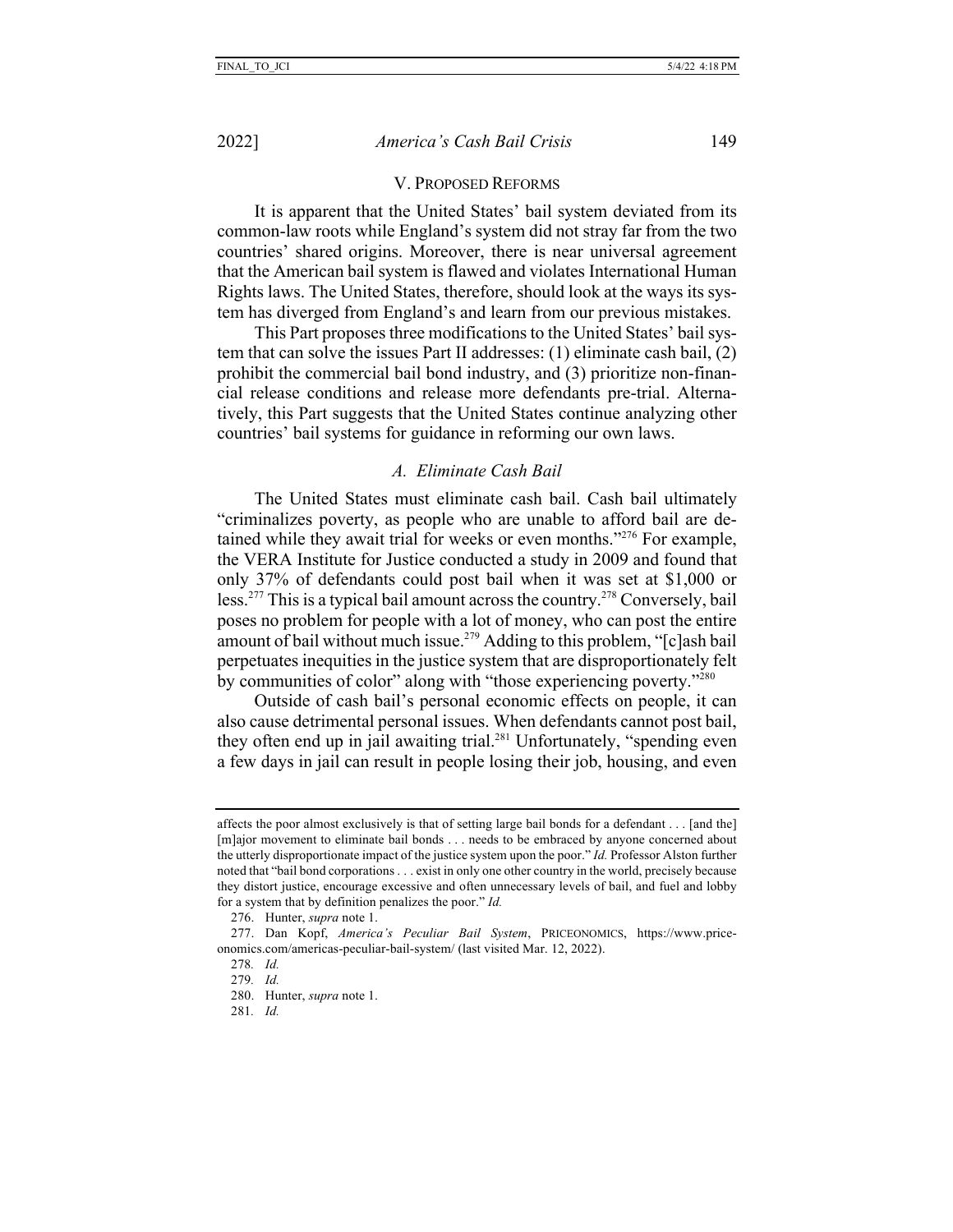custody of their children. Studies show that pretrial detention can actually increase a person's likelihood of rearrest upon release perpetuating an endless cycle of arrest and incarceration."282 Being held in jail can also hurt defendants' legal outcomes, with one study in Kentucky finding that "individuals with similar backgrounds who were not released before trial [were] over three times more likely to be sentenced to prison than those released."283 The cash bail system also "often leads to the detention of people who do not pose a threat to public safety."284

It is also expensive to keep people in jail. Cash bail plays a part in "[t]he United States [spending] \$38 million *a day* to detain people pretrial, and nearly \$140 billion a year."285 One sheriff's department in Lake County, Oregon estimated that it costs \$130 a day to keep one defendant in jail.286 These are costs that "could be redirected into education, housing, and economic development."<sup>287</sup>

Finally, cash bail causes overcrowding in jails. John Clark conducted a study in 2010 and explained how the Bureau of Justice Statistics has demonstrated:

> (1) that jail populations, and especially pretrial inmate populations, have continued to rise even as reported crime has gone down; (2) that the growth in pretrial inmate populations is being driven by the use of money bail; and (3) that money bail adds significantly to a defendant's length of stay in the jail, and sometimes means that the defendant will not be released at all prior to case adiudication.<sup>288</sup>

Eliminating cash bail would help reduce the number of pre-trial defendants and is an easy way to begin fixing the issue of overcrowding in jails.<sup>289</sup>

<sup>282</sup>*. Id.*

<sup>283.</sup> Kopf, *supra* note 277.

<sup>284.</sup> Hunter, *supra* note 1.

<sup>285.</sup> DATA FOR PROGRESS: THE JUSTICE COLLABORATIVE, THE END MONEY BAIL ACT 2, https://www.filesforprogress.org/memos/money-bail-memo.pdf (last visited Mar. 12, 2022) [hereinafter THE END MONEY BAIL ACT].

<sup>286.</sup> Kopf, *supra* note 277.

<sup>287.</sup> THE END MONEY BAIL ACT, *supra* note 285.

<sup>288.</sup> Schnacke et al., *supra* note 24, at 21 (citing John Clark, *The Impact of Money Bail on Jail Bed Usage*, AM. JAILS ASS'N (July/Aug. 2010), https://www.americanjail.org/).

<sup>289</sup>*. Id.* (citing John Clark, *The Impact of Money Bail on Jail Bed Usage*, AM. JAILS ASS'N (July/Aug. 2010), https://www.americanjail.org/). Covid-19's rise has made prison overcrowding an even more important issue that the United States needs to address. *See* Timothy Gower, *Citing COVID Threat, Researchers Urge Policy Changes to Ease Prison Crowding*, HARV. GAZETTE (Aug. 9, 2021), https://www.news.harvard.edu/gazette/story/2021/08/crowding-in-prisons-increases-inmates-risk-for-covid-19-infections/ ("A new study by researchers at Harvard-affiliated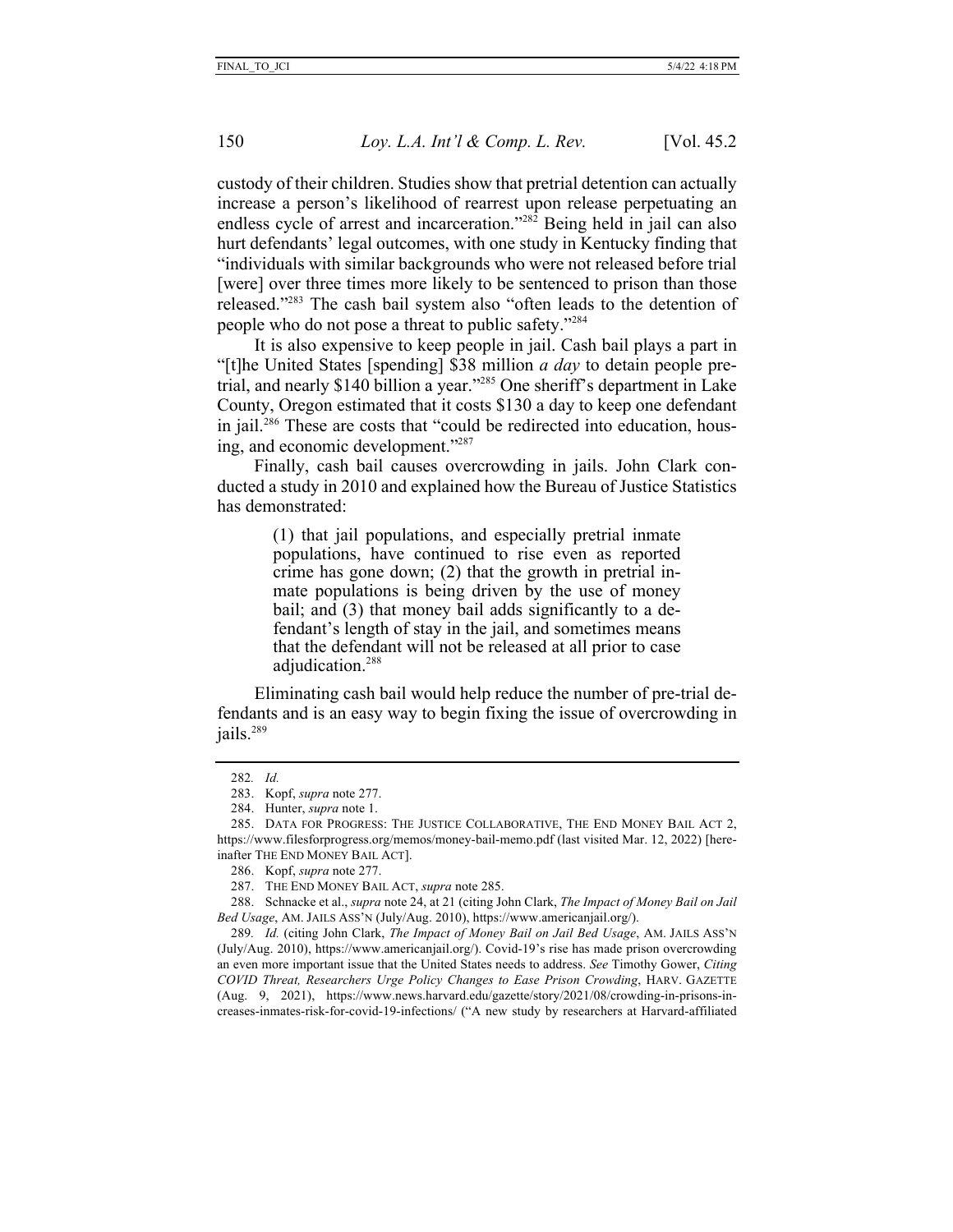#### *B. Prohibit the Commercial Bail Industry*

It is long overdue that the United States outlaws the commercial bail industry. There are three reasons the United States must do this: (1) the commercial bail industry targets disadvantaged people; (2) the commercial bail industry is not compatible with bail's purpose; and (3) the majority of the world rejects the use of commercial bail.

First, the commercial bail industry preys on the disadvantaged and favors people who don't need more help. People have rightly criticized the commercial bail industry for keeping "the poorest, rather than the most dangerous, defendants behind bars."290

For those people that can't afford to pay their cash bail, they can turn to bail bond agents. These agents require defendants to pay a fee usually around 10 percent of the bail—and in return guarantee the bail amount.291 But often, defendants cannot pay even just 10% of their bail amount, and instead use a payment plan to pay back bail bond agents.<sup>292</sup> As a result, "[t]he debt, paid over weeks or months of installments, can outlast the criminal case."<sup>293</sup> These plans with bail bond agents often include excessive late fees, requirements to sign "over collateral worth many times what is owed[,]" and if defendants "default they can trigger annual interest rates as high as 30 percent."<sup>294</sup>

This unjust system's result is that the commercial bail industry "siphon[s] millions from poor, predominantly African-American and Hispanic communities."295 Over a five-year period in Maryland, people paid more than \$256 million in nonrefundable bail premiums.<sup>296</sup> Moreover, "[m]ore than \$75 million of that was paid in cases resolved with no finding of guilt, and the vast majority of it was paid by black families."297 At the same time, bail bond agents favor the rich by offering "lower rates to those who are union members, hire their own lawyer rather than use a court-appointed one, or put up more valuable collateral."298

- 293*. Id.*
- 294*. Id.*
- 295*. Id.*

- 297*. Id.*
- 298*. Id.*

Massachusetts General Hospital has found that crowding in prisons dramatically increases COVID risk among inmates.").

<sup>290.</sup> Jessica Silver-Greenberg & Shaila Dewan, *When Bail Feels Less Like Freedom, More Like Extortion*, N.Y. TIMES (Mar. 31, 2018), https://www.nytimes.com/2018/03/31/us/bail-bondsextortion.html.

<sup>291</sup>*. Id.*

<sup>292</sup>*. Id.*

<sup>296.</sup> Silver-Greenberg & Dewan, *supra* note 290.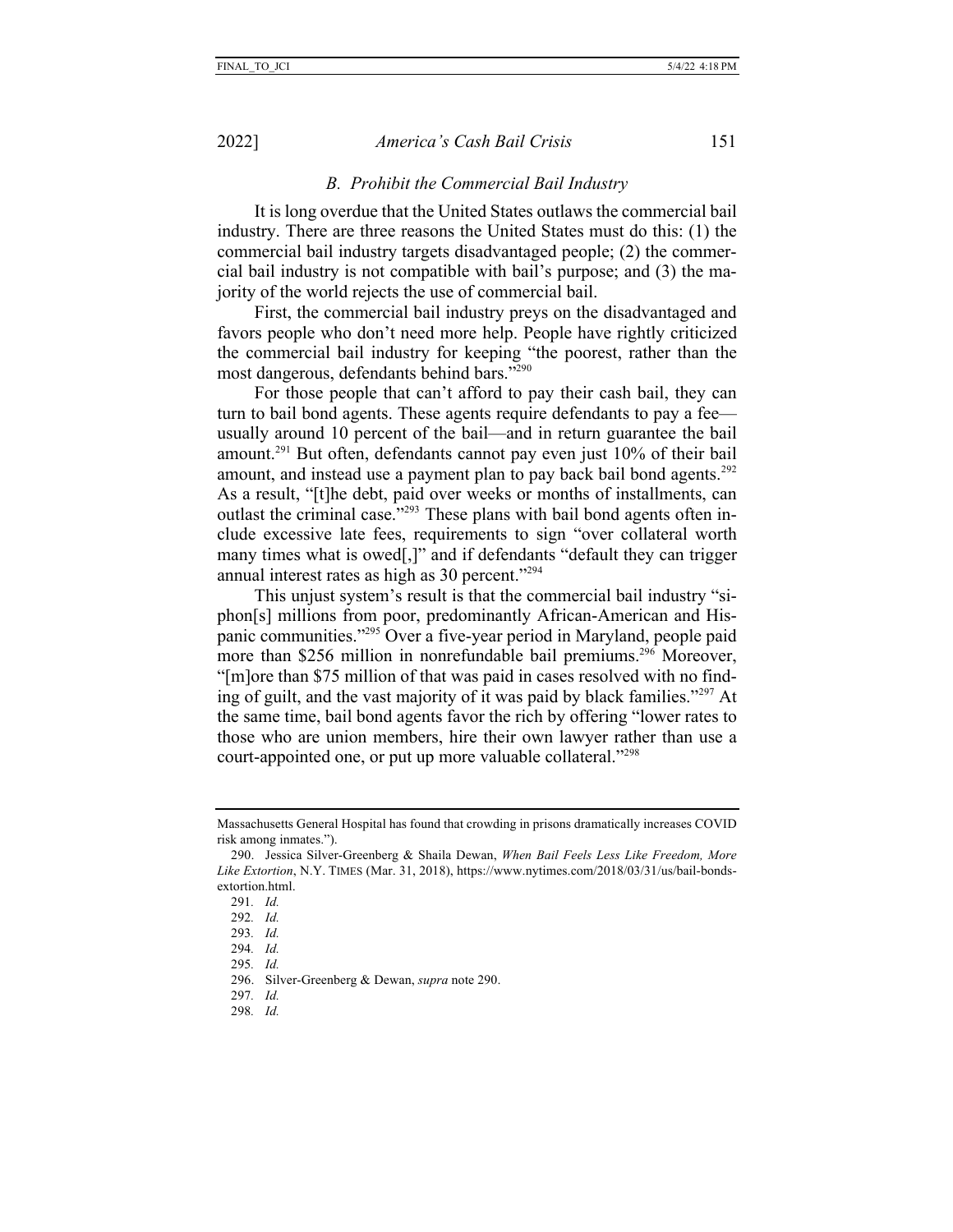Second, the commercial bail industry and bail's purpose are inapposite. Rather than motivate people to come to trial, the commercial bail industry disincentivizes defendants to appear. F. E. Devine explains how:

> [i]n short, practice under commercial bail undermines the logic of a bail system . . . Accuseds lose money to the bondsmen regardless of their conscientiousness about appearing. Their financial motive to appear is nonexistent. They have no reason to feel responsible to the bondsman as they might to a closely connected personal surety. Apart from any personal sense of responsibility, their only remaining motive to appear is fear of the bounty hunter.<sup>299</sup>

The commercial bail system defeats bail's purpose by removing any personal element from it. Many other countries that use common-law based bail systems "stress personal ties to the accused in suretyship . . . based on the conviction that corporations by their nature cannot properly fulfill the role they envision for sureties."300 Irish commentators have stated how "the big business element of bail has often led to bizarre consequences, accentuated undoubtedly by the fact that there is no longer any personal relationship based on trust between the accused and his surety."<sup>301</sup> Meanwhile, commercial bail agents sometimes reap two or three times profit, have little incentive to ensure that the defendant appears in court, and can rely on the police to arrest defendants who default if the bail agent does not act.<sup>302</sup>

Third, the majority of the world looks unfavorably on the commercial bail industry. From "an international perspective, the commercial bail bonding system has provoked an almost universally unfavorable reaction. It has been observed that only one country, the Philippines, has adopted a commercial bail bonding system similar to the American system."303 Although the United States has, for the most part, affirmed the commercial bail industry's right to operate, a consensus developed around the world that countries should strengthen their laws banning the commercial bail industry.<sup>304</sup> As indicated above, England took every opportunity it

<sup>299.</sup> DEVINE, *supra* note 22, at 9.

<sup>300</sup>*. Id.* at 8.

<sup>301</sup>*. Id.* at 24 (quoting EDWARD F. RYAN & PHILIP P. MAGEE, THE IRISH CRIMINAL PROCESS 183 (1983)) (internal quotation omitted).

<sup>302</sup>*. Id.* at 9.

<sup>303</sup>*. Id.* at 15.

<sup>304</sup>*. Id.* at 58.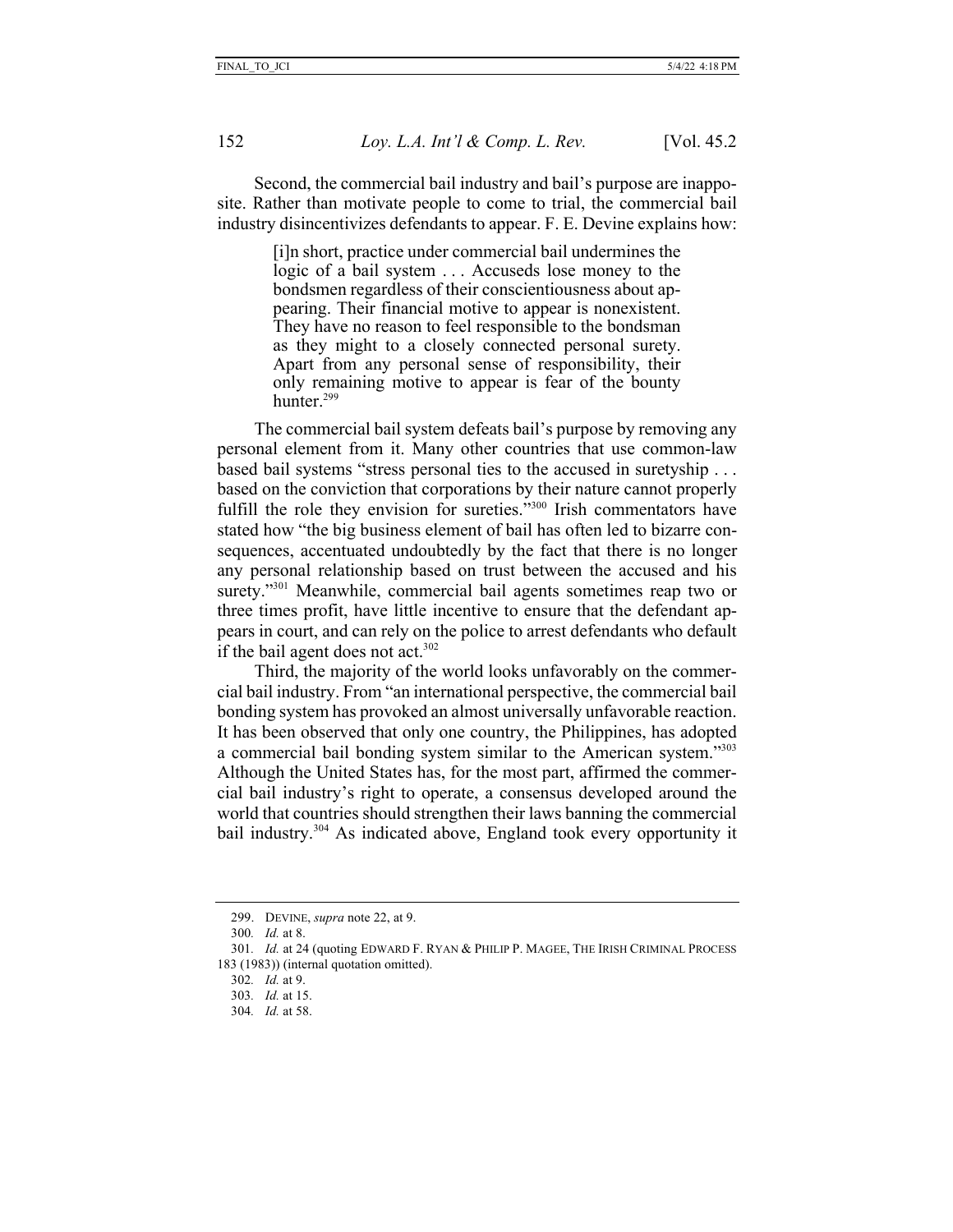could to do this.<sup>305</sup> As well, "in the mid-1970s . . . Canada, . . . South Africa, four states and one territory in Australia, and even two American states, used the opportunity to provide a statutory basis for prohibiting indemnifying bail sureties."306 In 2007, the ABA even advocated for the elimination of commercial bail agents.<sup>307</sup>

## *C. Prioritize Non-Financial Release Conditions and Release More Defendants Pre-Trial*

Instead of using cash bail and a commercial bail industry, America's federal and state courts should both prioritize non-financial pretrial release conditions and release more defendants pre-trial.

Emphasizing non-financial conditions instead of cash bail can be an effective way of getting defendants to trial, without cash bail's severe consequences. Federal courts already do this to some extent but continue to utilize cash bail in various cases.<sup>308</sup> Examples of these non-financial conditions "could include check-in calls with officers and texted court reminders (studies have shown these can significantly improve court appearance rates), as well as helping people attend court by offering transportation."309 Another solution could be using ankle bracelets to electronically monitor defendants pre-trial.<sup>310</sup> Other conditions could include reporting to a supervising officer or drug testing.<sup>311</sup> As illustrated above,

<sup>305.</sup> Similarly, while Australia was implementing bail reform in the late 1970s and 80s, the Law Reform Commission put out a working paper titled "Review of Bail Procedures" in which the Commission reviewed America's use of commercial bail bonding. DEVINE, *supra* note 22, at 46. The Commission stated that "weighing against" the two advantages the system may have, commercial bail bonding has "serious drawbacks." *Id.* at 47 (quoting L. REFORM COMM'N OF W. AUSTL., REVIEW OF BAIL PROCEDURES 147 (1977)) (internal quotation omitted) [hereinafter REVIEW OF BAIL PROCEDURES]. The Commission further explained that "there are no sound reasons in principal for removing the present prohibition on indemnification of sureties," *id.* at 47 (quoting REVIEW OF BAIL PROCEDURES 166 (1977)) (internal quotation omitted), and the Commission "unequivocally oppose[d] the introduction of professional bondsmen." *Id.* (citing REVIEW OF BAIL PROCEDURES 166 (1977)). Likewise, the New South Wales Bail Review Committee issued a report in 1976 where it also opposed commercial bail bonding and called it "most undesirable." *Id.* at 48 (quoting *Report of the Bail Review Committee*, Parl. Paper No. 46, 19 (NSW)).

<sup>306</sup>*. Id.* at 41.

<sup>307.</sup> Schnacke et al., *supra* note 24, at 15 (citing STANDARDS FOR CRIMINAL JUSTICE PRETRIAL RELEASE 45 (3rd ed. 2007)).

<sup>308.</sup> THE END MONEY BAIL ACT, *supra* note 285, at 4.

<sup>309.</sup> Stephanie Wykstra, *Bail Reform, Which Could Save Millions of Unconvicted People From Jail, Explained*, VOX (Oct. 17, 2018 7:30 AM), https://www.vox.com/future-perfect/2018/10/17/17955306/bail-reform-criminal-justice-inequality.

<sup>310.</sup> Annie Sweeney et al., *The End of Cash Bail? Backers and Opponents Ponder the Consequences as Bill Awaits Pritzker's Signature*, CHI. TRIB. (Jan. 17, 2021 5:00 AM), https://www.chicagotribune.com/news/breaking/ct-cash-bail-ends-reaction-20210117- 6wnxeifmhffo3jsrzfhuj5idum-story.html.

<sup>311.</sup> THE END MONEY BAIL ACT, *supra* note 285, at 4.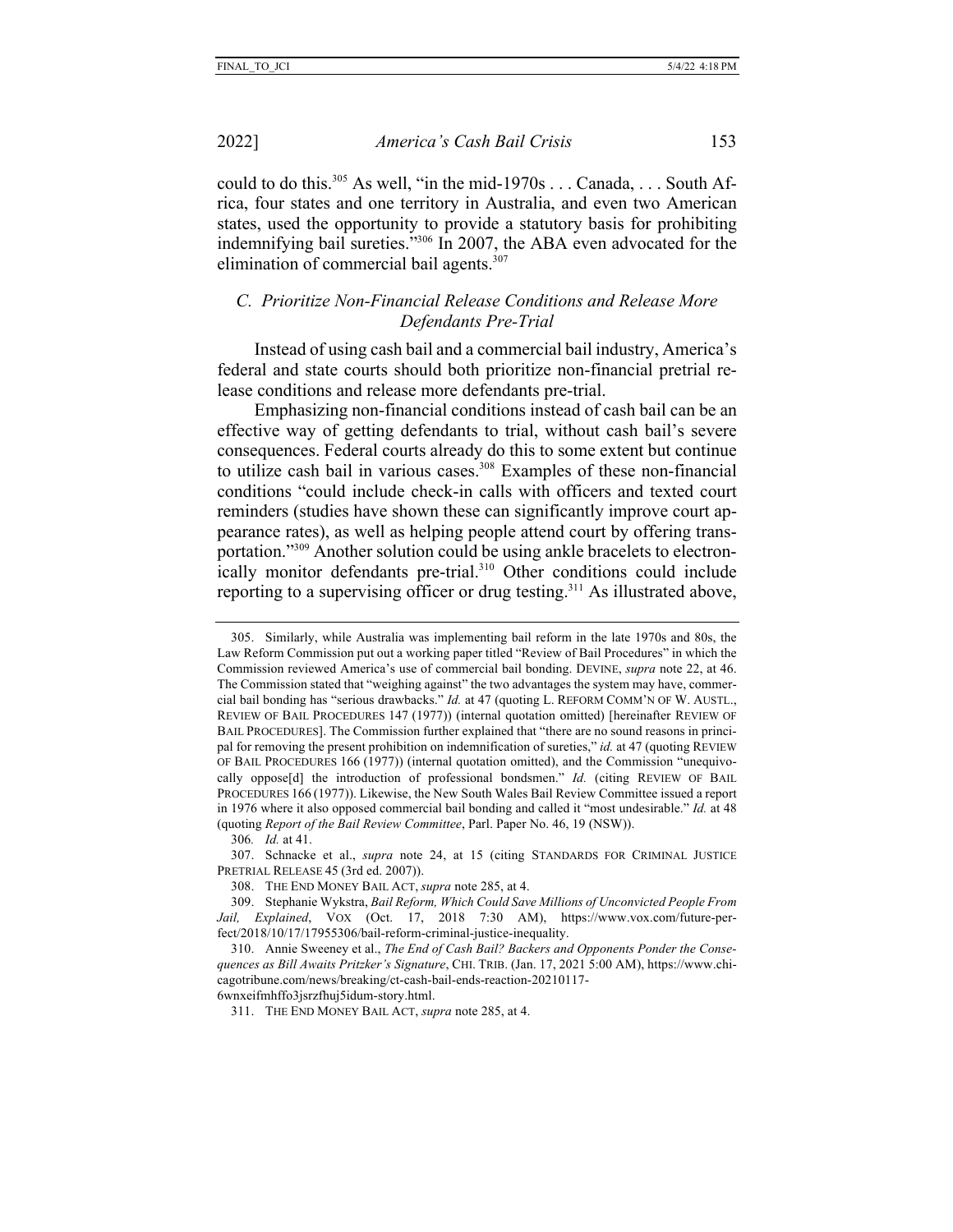England's bail laws are a strong example of a system that utilizes nonfinancial release conditions. England uses conditions such as "living at a specified address, observing a specified curfew, reporting periodically at a police station, not contacting particular people, not going near particular places, not entering a place licensed to sell alcohol, not driving, and surrendering one's passport and not leaving the country."312

After implementing more non-financial release terms, courts should release more defendants awaiting trial. Courts should be allowed to:

> detain a person pending trial only after a judge finds by clear and convincing evidence that no pretrial release condition will suffice and detention is necessary to keep the community safe from violent physical force against another person or conduct that will cause another person significant bodily harm. Under all circumstances, the judge is required to use the least restrictive conditions possible and waive all fees for people who are unable to pay. If there is evidence that the defendant will not return to court in an effort to avoid prosecution, that risk can be addressed through appropriate pretrial conditions.<sup>313</sup>

Releasing more people pre-trial can help solve the issues that cash bail pose, including criminalizing poverty, severe personal economic effects on defendants who cannot afford their cash bail, the unnecessary burden on taxpayers to pay for defendants to stay in jail pre-trial, and jail overcrowding.

There are concrete examples in the United States demonstrating that eliminating cash bail and the commercial bail industry, emphasizing nonfinancial release conditions, and releasing more defendants pre-trial can be safe and effective. As explained in Part  $III(c)(5)$ , places like Washington D.C., New Jersey, and Alaska have effectively moved away from cash bail and seen positive change under their new systems. With genuine evidence from these places that it is possible to successfully make these changes, there is no reason that the rest of the United States cannot implement these types of reform.

#### *D. Continue Analyzing Our Bail System and Other Countries' Laws*

If nothing else, the United States must create a committee or commission tasked with evaluating our bail laws and looking to other countries for guidance on how to reform our bail system. It is time to recognize

<sup>312.</sup> DEVINE, *supra* note 22, at 116.

<sup>313.</sup> THE END MONEY BAIL ACT, *supra* note 285, at 3–4.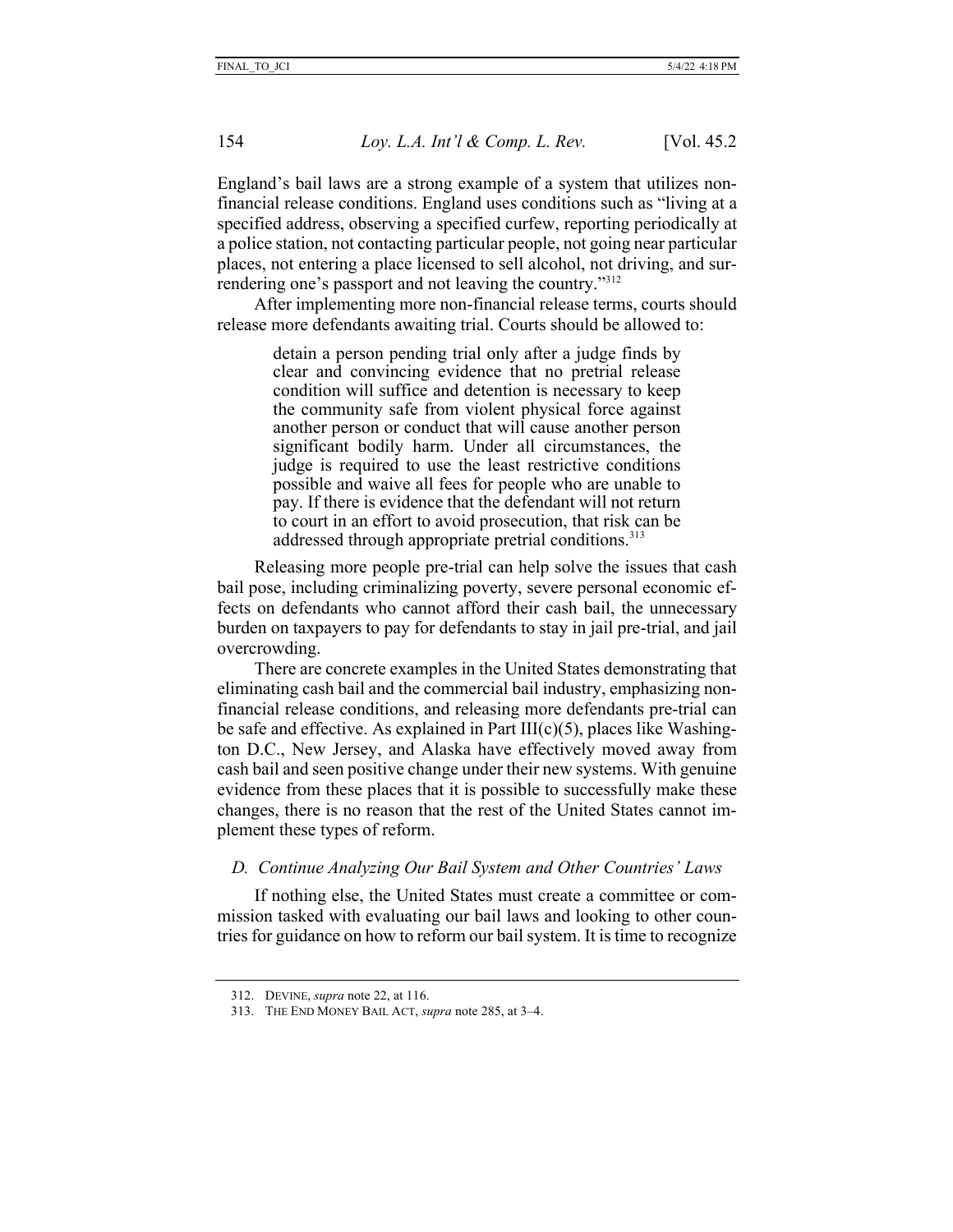that if most countries around the world criticize our bail system and use it as an example of what not to do in their own countries,  $314$  we must look outside ourselves for guidance on how to reform our current laws.

There are many examples of other countries that have created these groups to evaluate their own and other countries' bail systems, and then used that research in creating their new bail laws. For example, in Australia, several groups performed studies in various jurisdictions, the most notable being the Law Reform Commission's study that reviewed each jurisdiction's bail laws, considered alternatives (such as the United States, which the Commission decided against), and suggested reforms.<sup>315</sup> In Canada, the Canadian Committee on Corrections Report did a comprehensive review of the country's bail system and specifically suggested laws that outlawed many of the controversial aspects of the United States' bail system.316 In England, the working party studied the country's bail system, looked at the United States as one alternative (but quickly decided against it), and suggested reforms.<sup>317</sup>

Given that the American bail system has serious issues and other countries widely criticize our system, it would be prudent for the United States to, at the very least, create a committee or commission to evaluate our own and other countries' bail laws and suggest reforms.

### VI. CONCLUSION

The United States has a cash bail epidemic that a money-driven commercial bail industry fuels. Disadvantaged people suffer because of this, while people with money experience no consequences. Moreover, American citizens are bearing the burden of paying for a system that unnecessarily incarcerates defendants pre-trial.

The fact that the United States' bail system shares its origins with England's bail laws teaches us that this epidemic was not inevitable. At every point after the United States declared its independence from England, England chose to prioritize criminal punishment as the preferred method of motivating defendants to appear in court, chose non-financial conditions over cash bail, and prohibited a commercial bail industry from forming. Conversely, the United States protected our courts' ability to use cash bail and the commercial bail industry's right to operate. England is not alone in its actions, as most of the world looks to the United States' bail system for guidance on what not to do in their own countries.

<sup>314.</sup> DEVINE, *supra* note 22, at 1–2.

<sup>315</sup>*. Id.* at 46–47 (citing L. REFORM COMM'N OF W. AUSTRL., REPORT ON BAIL (1979)).

<sup>316</sup>*. Id.* at 42.

<sup>317</sup>*. Id.* at 44.